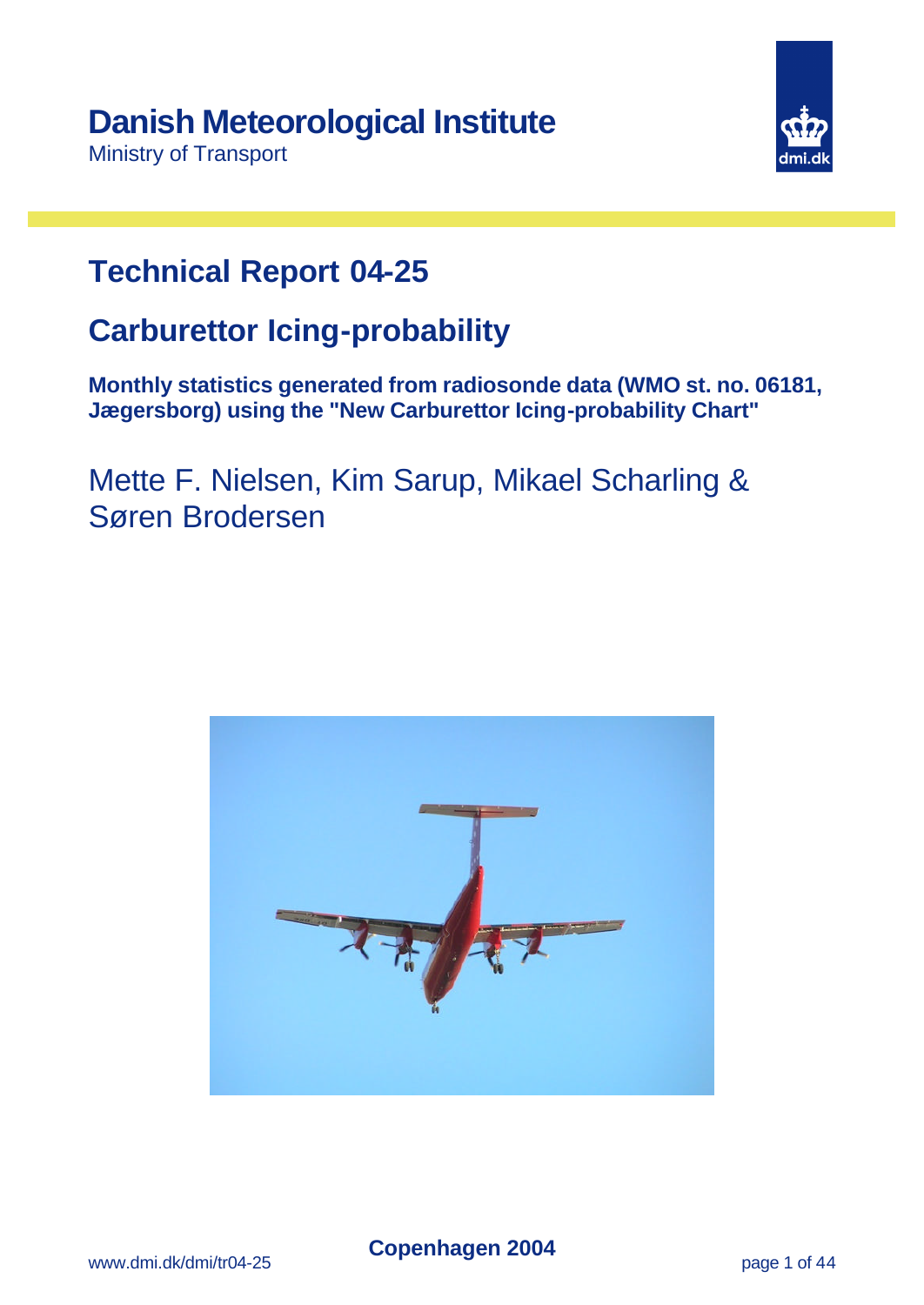

# **Colophon**

### **Serial title:**

Technical Report 04-25

**Title:** Carburettor Icing-probability

### **Subtitle:**

Monthly statistics generated from radiosonde data (WMO st. no. 06181, Jægersborg) using the "New Carburettor Icing-probability Chart"

**Author(s):** Mette F. Nielsen, Kim Sarup, Mikael Scharling & Søren Brodersen

**Other contributors:** Front page photo by Birgitte Knudsen

**Responsible institution:** Danish Meteorological Institute, Ministry of Transport

**Language:** English

**Keywords:** Carburettor icing; radiosonde data; temperature; dew point temperature; dew point depression.

**Url:** www.dmi.dk/dmi/tr04-25

**ISSN:** 1399-1388

**Version:** November 2004

**Website:**  www.dmi.dk

**Copyright:** Danish Meteorological Institute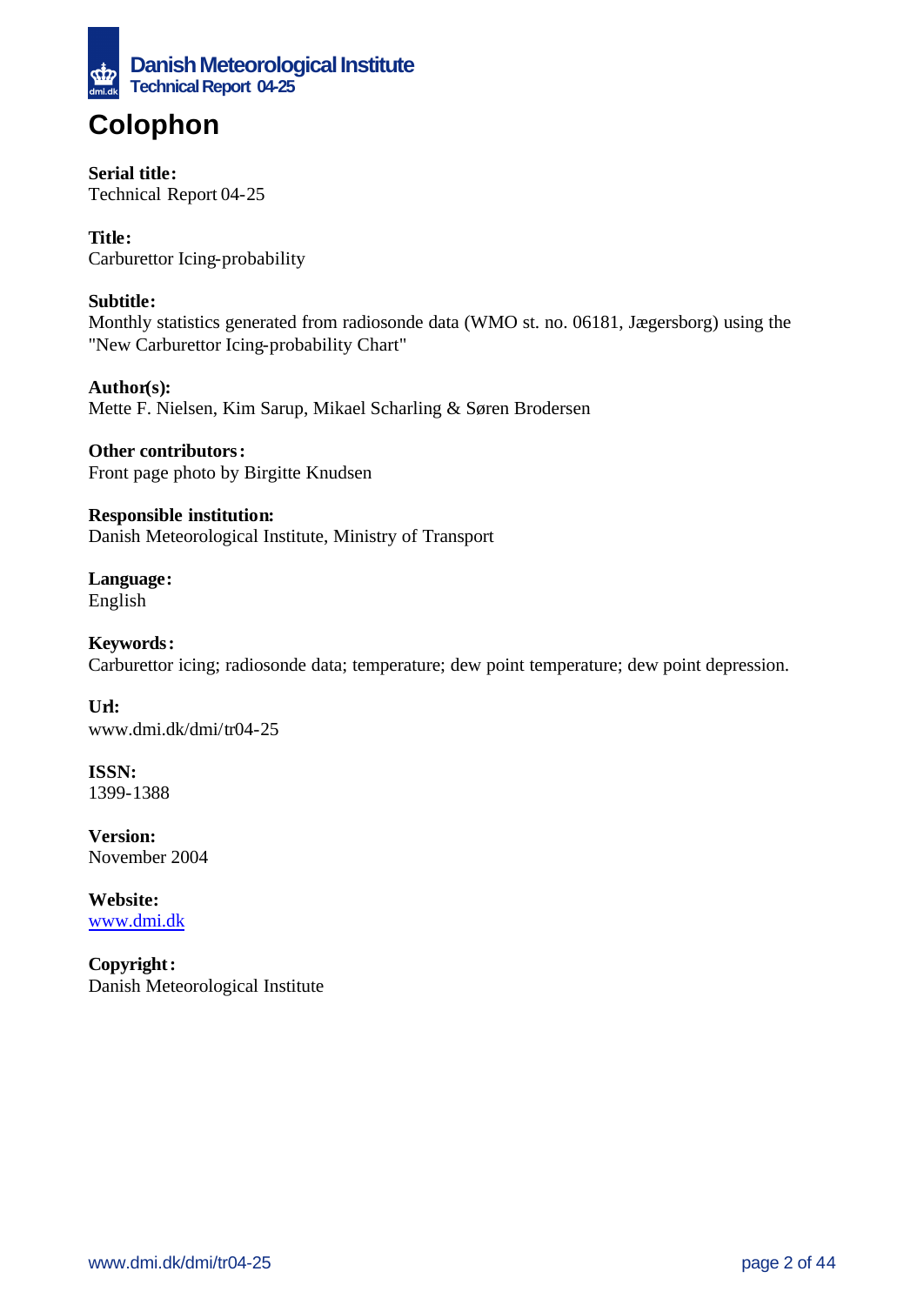

# **Content:**

| Results. |  |
|----------|--|
|          |  |
|          |  |
|          |  |
|          |  |
|          |  |
|          |  |
|          |  |
|          |  |
|          |  |
|          |  |
|          |  |
|          |  |
|          |  |
|          |  |
|          |  |
|          |  |
|          |  |
|          |  |
|          |  |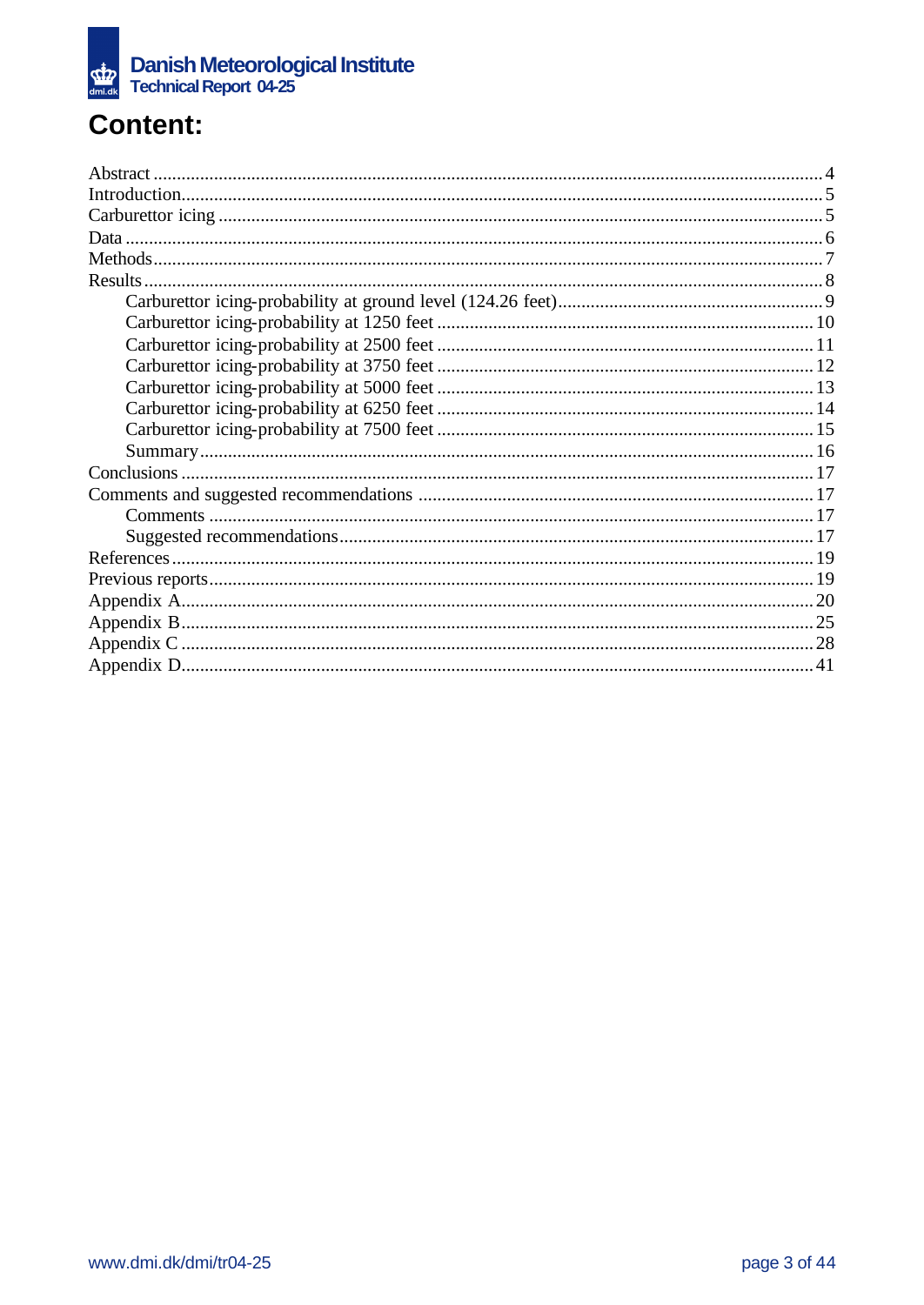

## **Abstract**

This report investigates and reports of the probability of carburettor icing, based on radiosonde data from WMO station no. 06181 Jægersborg, located 7 km north of Copenhagen.

The carburettor icing-probability has been calculated for 7 different heights including ground level based on measurements of temperature and dew point temperature. The carburettor icing-

probability is determined by classifying observations into five icing-probability classes using *The New Carburettor Icing-Probability Chart* recommended by The Australian Transport Safety Bureau. Statistics have been generated for each month for nightly and daily measurements respectively. The risk of serious and moderate carburettor icing is present at all heights throughout the year. There are, however, variations with height and seasonal differences. The probability of serious and moderate carburettor icing generally decreases with height, while the seasonal variation increases with peak values in July and August.

Except from at ground level no major difference in distribution of the icing probability is observed when comparing daily (12 UTC) and nightly (00 UTC) values.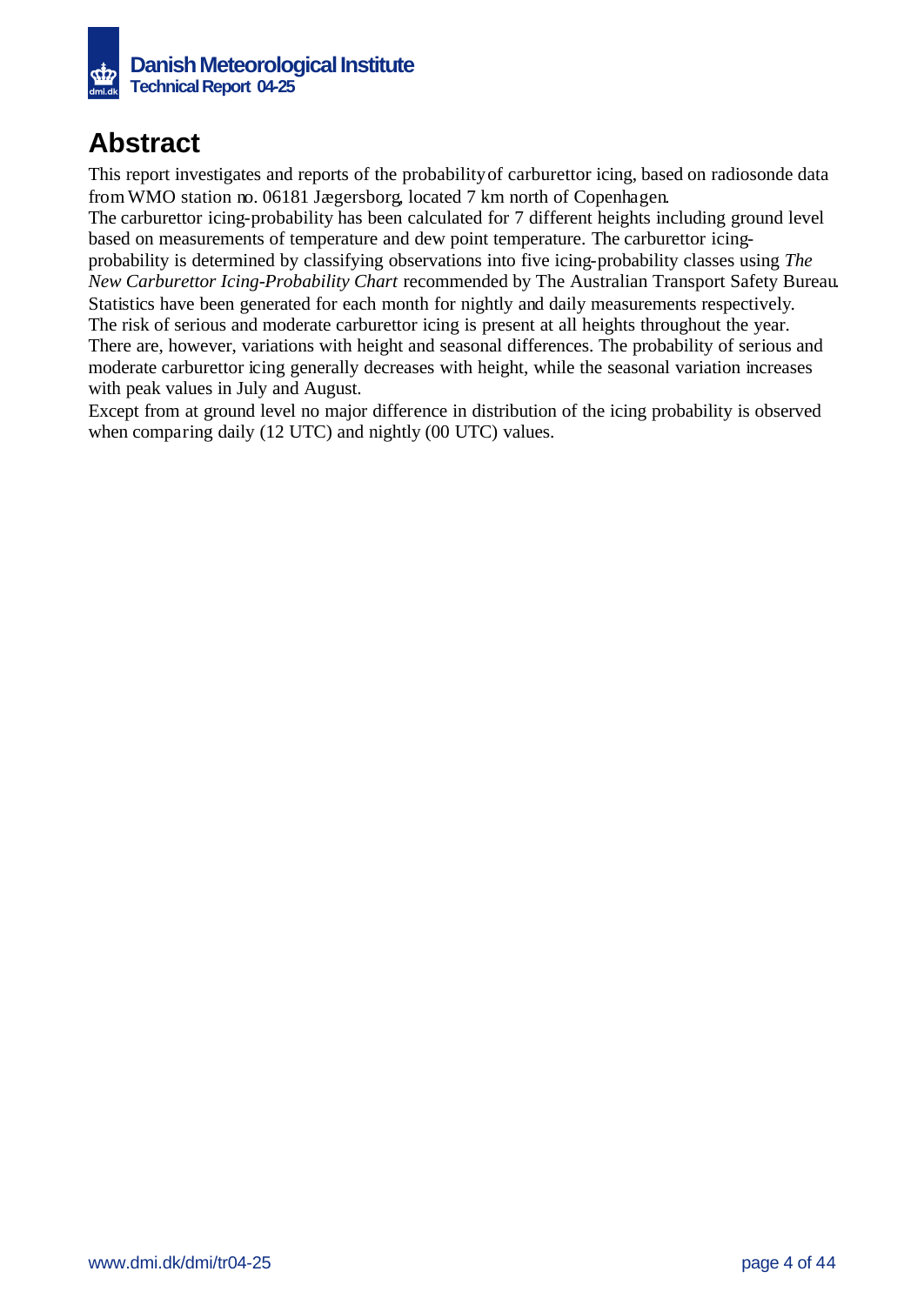

## **Introduction**

This report is written at the request of the Danish Accident Investigation Board. The purpose of the report is to quantify the probability of aircraft carburettor icing in Denmark. The resulting statistics will hopefully contribute to improved flight safety.

The carburettor icing probability statistics are generated from radiosonde data using observations of temperature and dew point temperature from WMO st. no. 06181 at Jægersborg. The radiosonde is sent up daily at 00 UTC and 12 UTC. The risk of carburettor icing is estimated using *The New Carburettor Icing-Probability Chart* (figure 1). More than 20 years of radiosonde data are used (1980 to 2004) to generate statistics describing the icing-probability for each month, for the seven heights of 124.26 feet (ground level), 1250, 2500, 3750, 5000, 6250 and 7500 feet, at both 00 UTC and 12 UTC.

# **Carburettor icing**

Carburettor icing is the most common of several types of induction system icings. It occurs as a consequence of the sudden drop of temperature caused by the vaporization of the fuel and the pressure reduction in the carburettor venturi. The decline of temperature of up to 20-30 degrees Celsius causes the moist in the atmosphere to freeze, and the ice will gradually block the venturi tube. In extreme cases, at reduced power settings, the free movement of the throttle butterfly may be restricted. This will affect the fuel/air ratio and thereby progressively reduce the tractive force and eventually choke the engine.

Carburettor icing can occur at most temperatures likely to occur in Denmark. The probability of icing depends on both air temperature, air humidity, engine power and fuel type. The greatest risk and the most severe icing is found in air temperatures above freezing. The probability of icing increases with the relative humidity of the atmosphere. At reduced engine power there is a higher risk of carburettor icing caused by the lower intake temperature and the partly closed throttle valve. (Jørgensen, 2003; Civil Aviation Authority, 2000).

The probability of carburettor icing can be predicted from values of air temperature and dew point depression<sup>1</sup> by use of *The New carburettor Icing-Probability Chart* (figure 1).

l

 $1$  Dew Point depression = temperature – dew point temperature.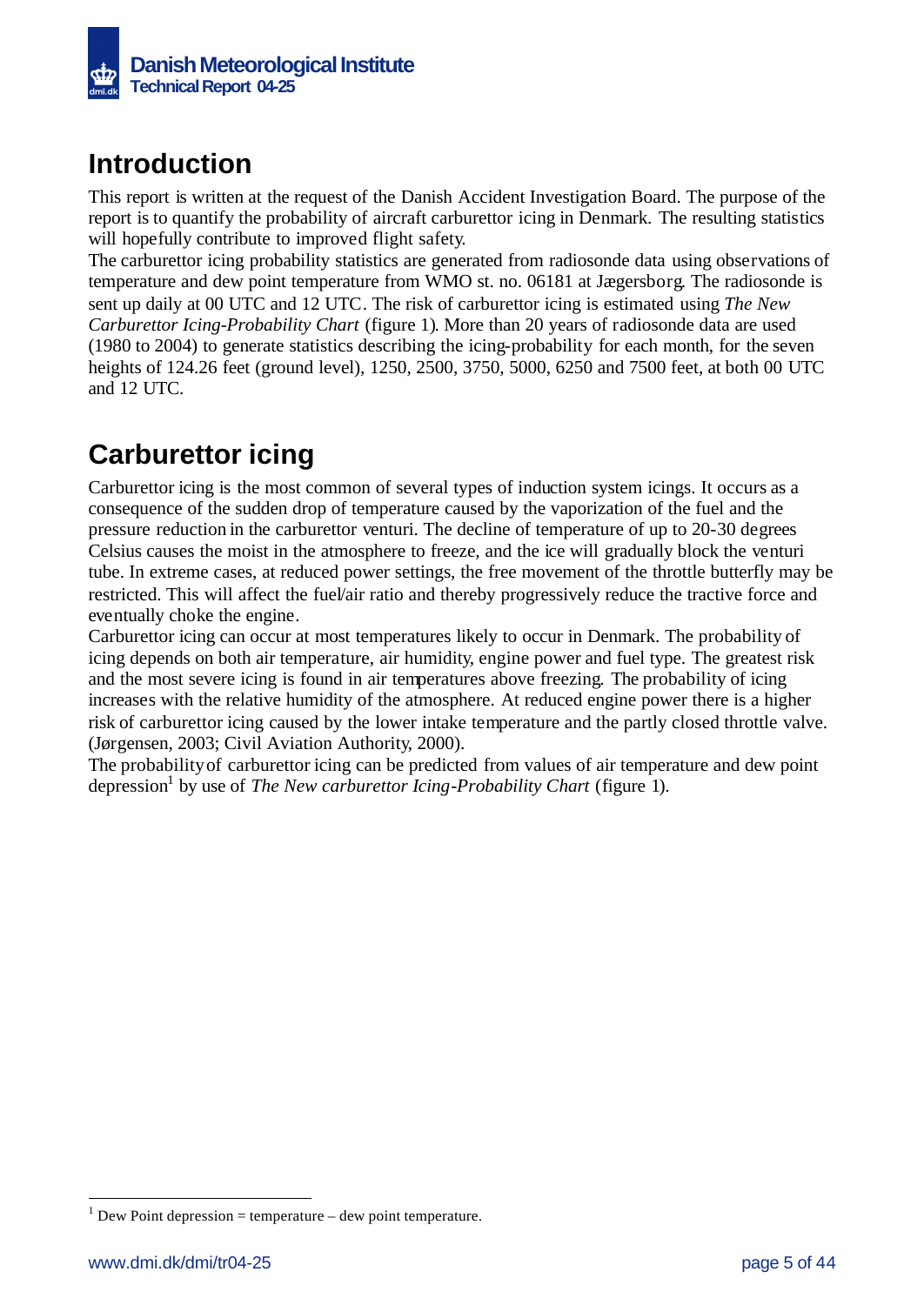



**Figure 1:** New carburettor icing-probability chart (Source: Watson (2004) at http://www.atsb.gov.au/aviation /editorial/images/carb\_icing.pdf).

## **Data**

The carburettor icing-probability is analysed using radiosonde and synoptic data from WMO station no. 06181 Jægersborg, located 7 km north of Copenhagen (map and details are shown in figure 2). The radiosonde is sent up every day at 00 and 12 UTC. It monitors pressure, humidity and temperature at various levels in the atmosphere and software uses the hypsometric equation to relate each of these measurements to a geopotential height which, in this lower part of the atmosphere, is almost identical with the geometric height. Observations from a synoptic station at ground level are used to relate heights and observations to a sea level reference.

Temperature and dew point temperature have been registered at the radiosonde station since 1973. However, since data from the 1970's are lacking both ground observations and a suitable temporal resolution in the upper air measurements, only data from 1980 to 2004 (June) are used in this report.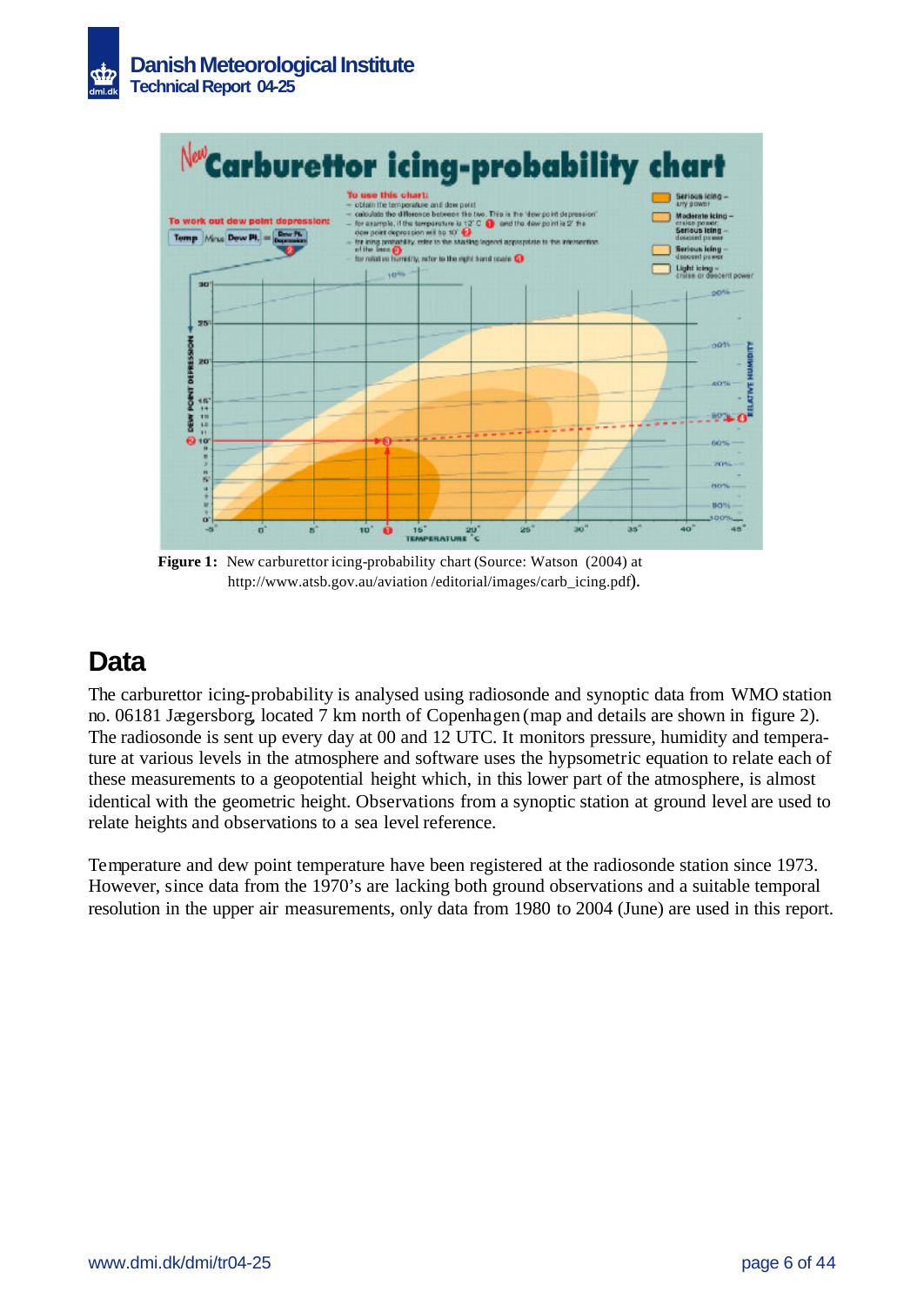

*WMO Station no:* 06181 *Latitude*: 55.77N *Longitude:* 12.53E *Radiosonde type:* Vaisala RS90 *Barometer Height:* 40m *Radiation correction:* Y (V93) *Wind finding system:* LORAN-C *Ground st.:* DIGICORA MW-11 *Main frequencies (MHz):* 400-406 *Operational flights (UTC):* 00, 12

**Figur 2:** Location and details of the WMO station no. 06181 radiosonde station.

## **Methods**

Statistics illustrating the carburettor icing-probability for each of 7 heights have been generated for each month, for nightly (00 UTC) and daily (12 UTC) measurements respectively. At ground level (126.24 feet) observed values are used, and at 1250, 2500, 3750, 5000, 6250 and 7500 feet values of temperature and dew point temperature has been estimated using linear interpolation using the statistical software SPSS.

*The* N*ew Carburettor Icing-Probability Chart* (figure 1) was used to categorize the data into the probability classes shown in table 1. The chart was vectorized from a bitmap image using WinChips software. Data were categorized according to the 5 different probability classes (polygons) using values of temperature (x) and dew point depression (y) as coordinates. The last step of this procedure was performed in ArcView 3.2.

|              | <b>Carburettor icing-probability classes</b>                |
|--------------|-------------------------------------------------------------|
| A.           | Serious icing, any power                                    |
| B            | Moderate icing, cruise power / Serious icing, descent power |
| $\mathbf C$  | Serious icing, descent power                                |
| D            | Light icing, cruise or descent power                        |
| $\mathbf{E}$ | No icing                                                    |

**Table 1:** Carburettor icing-probability classes. See figure 1 for reference.

There are two drawbacks of using *The New Carburettor Icing-Probability Chart* for this purpose. During winter and at levels above ground level the air temperature can easily drop below the lower limit of -5 degrees Celsius. A reasonable assumption would be that the polygon representation class D ought to be extended to -8 degrees. Instead of modifying the graph it was decided to use the graph in its current form, as no information on the creation of the graph was available. Consequently some of the observations currently classified as class E (No icing) should probably have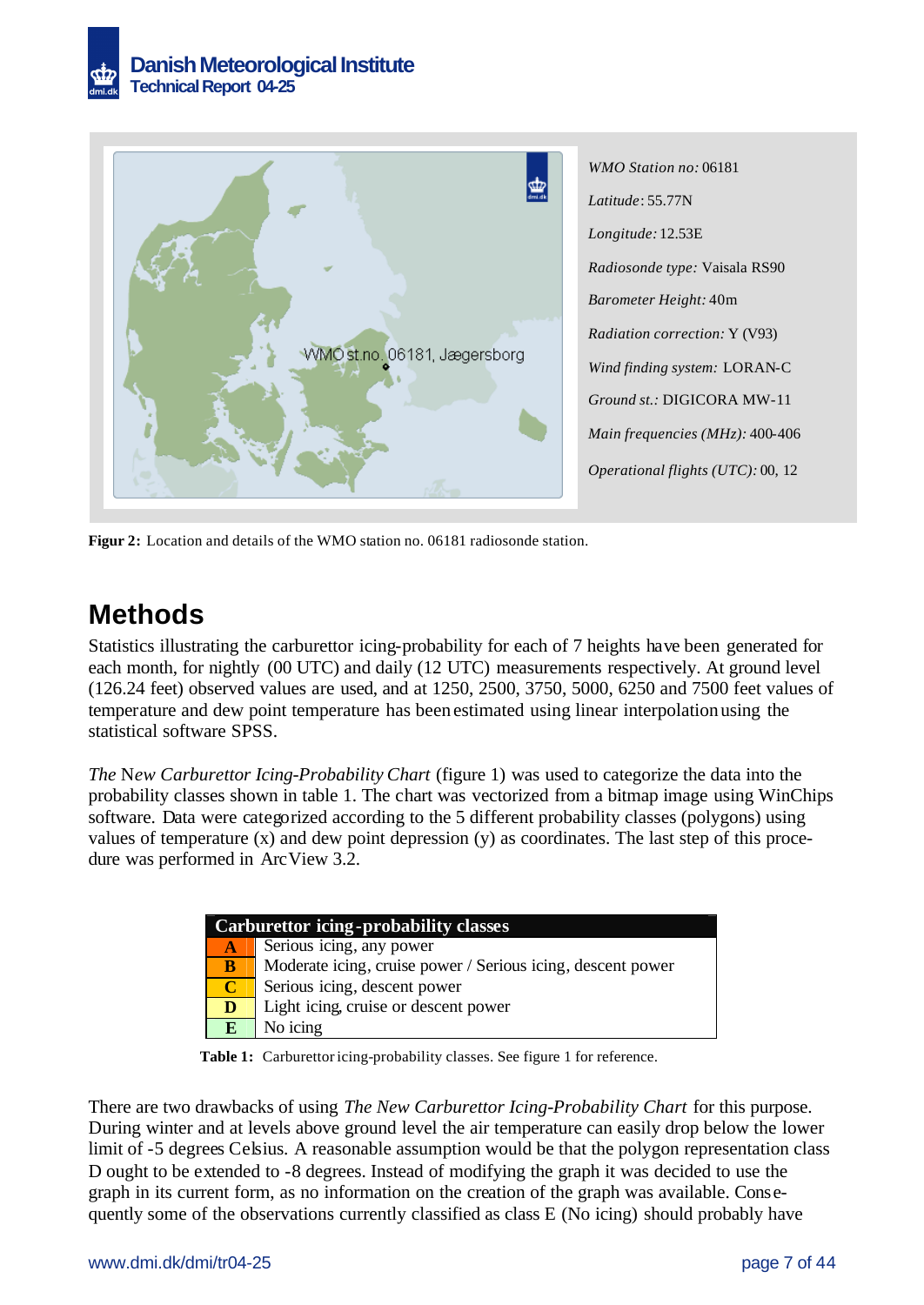

been classified as class D (Light icing). An updated version of this report based on a carburettor icing-probability chart modified to suit the Danish winter climate is expected by early spring 2005.

Also, *The New Carburettor Icing-Probability Chart* refers to conditions near MSL (Mean Sea Level). At higher levels the relative pressure reduction caused by induction is expected to be less than at ground level. This means that the risk of carburettor icing will be correspondingly less. However the extent of this effect is unknown and is therefore not considered in this report.

In a few cases missing values of temperature and dew point temperatures in heights below 1250 feet will cause errors in the interpolated values since the interpolation routine in SPSS will automatically generate an interpolated value from the nearest previous and preceding observed value. In those few cases where no observations are available in heights less than 1250 feet, the temperature and dew point temperature at 1250 feet will be calculated using the last observation from the previous date (in a height of ca.7 km). Hence the estimation of both temperature and dew point temperature will be much too low. This error will affect heights lower than that of the first measured value. These erroneous data are very few and easy to spot since they are all located in the lower left area of the plot. They all fall into the category of class E (no icing). It is unlikely that they would have fallen into class E if the interpolated values had been correct since the probability of carburettor icing in 1250 feet is generally high. The number of erroneous values is much too low  $\langle 0,1\% \rangle$  to affect the overall results.

# **Results**

In this section the resulting statistics are briefly described in regard to variation with height, season and in respect to daily and nightly values. The statistics are presented in both graphs and tables. In this section fourteen bar charts are shown representing each of the seven heights for daily (12 UTC) and nightly (00 UTC) values respectively. The bar charts illustrates the relative distribution of the five carburettor icing-probability classes for each month.

In Appendix A the frequencies of the five icing-probability classes are listed in both counts and percentage. In these tables the data are grouped according to month before heights. In order to ease overall comparison the yearly variations are summarized in Appendix B (See also tables 2a & 2b and 3a & 3b).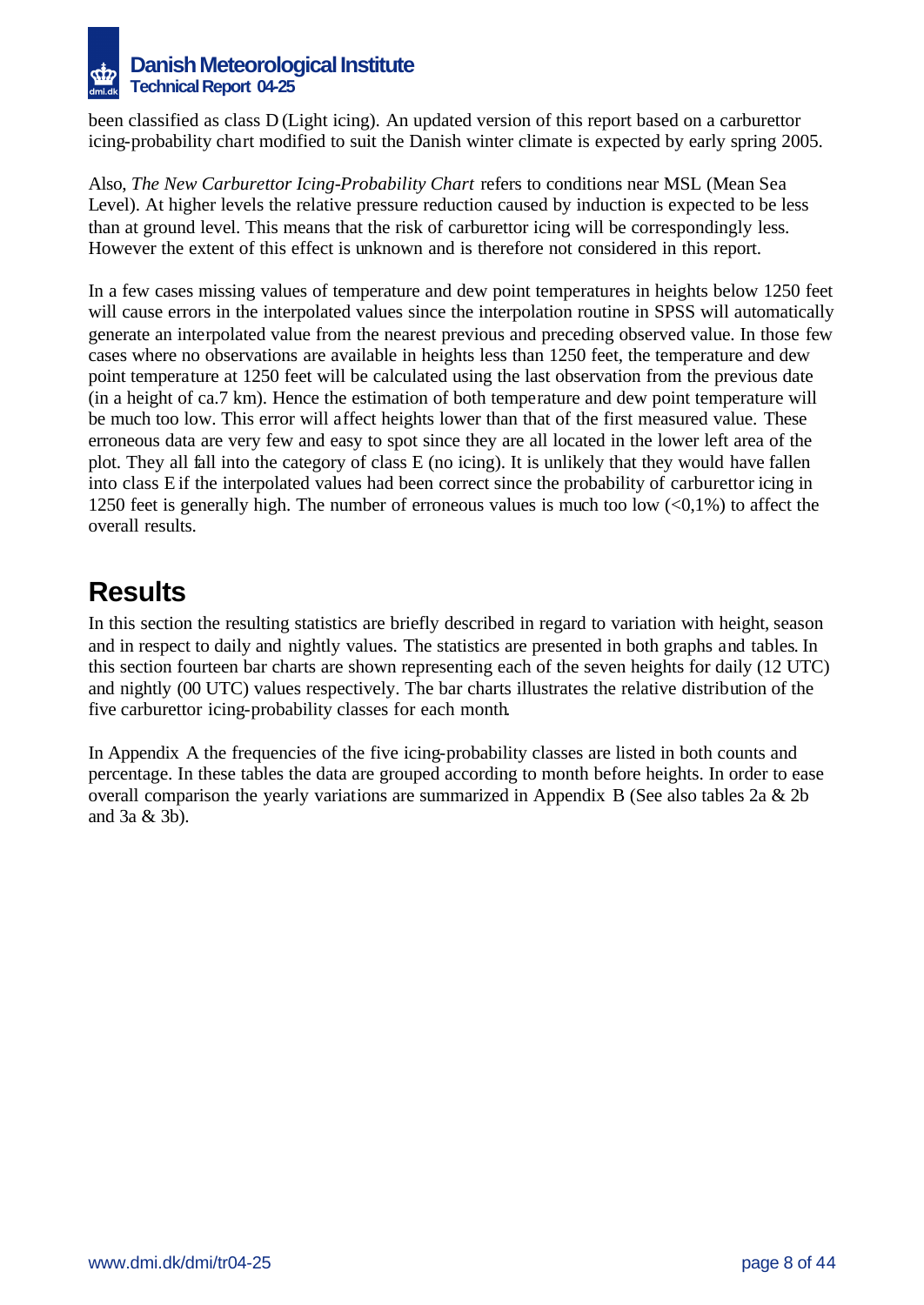

### **Carburettor icing-probability at ground level (124.26 feet)**









- **A** Serious icing, any power
- **B** Moderate icing, cruise power / Serious icing, descent power
- **C** Serious icing, descent power
- **D** Light icing, cruise or descent power
- **E** No icing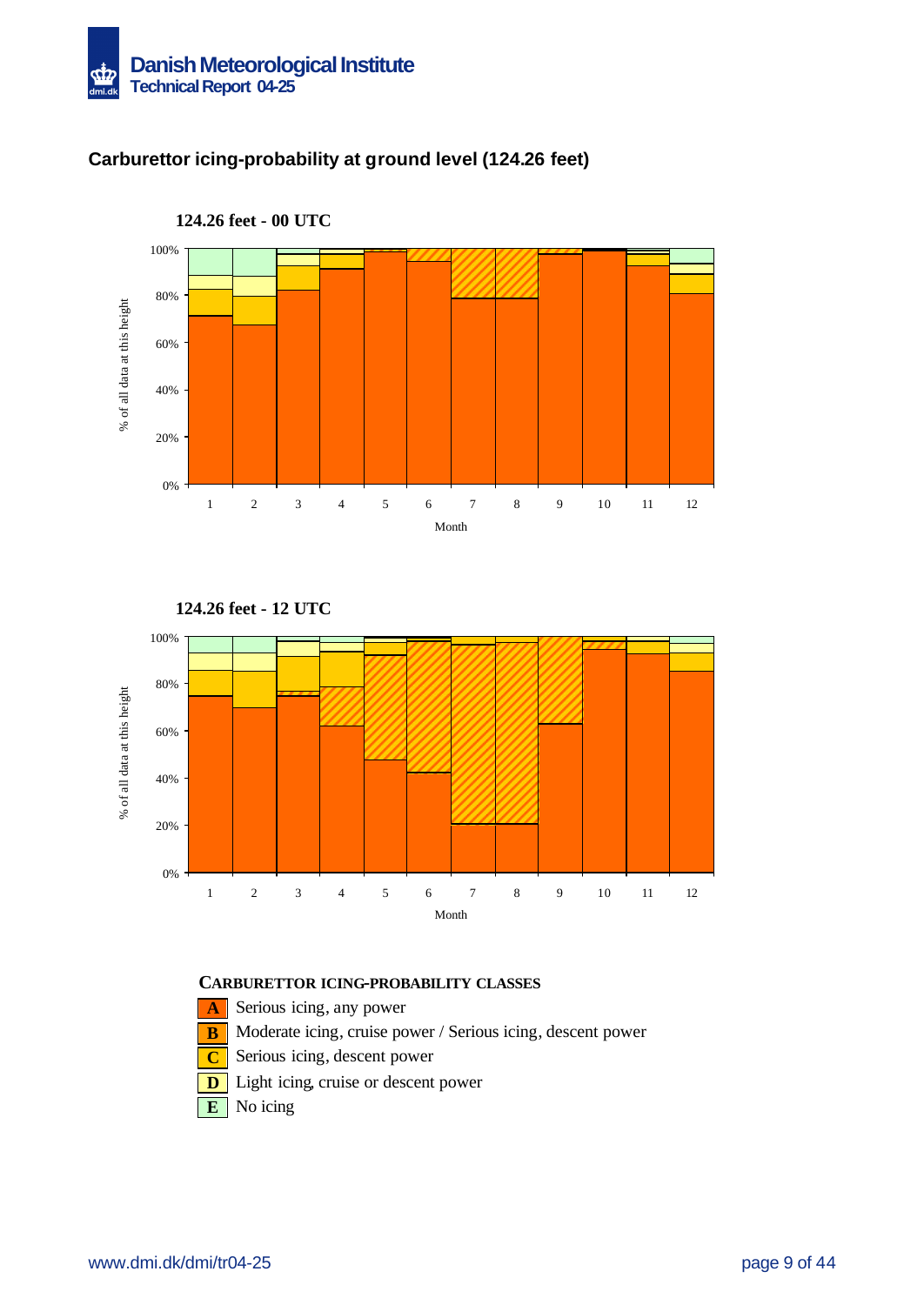

### **Carburettor icing-probability at 1250 feet**







- **A** Serious icing, any power
- **B** Moderate icing, cruise power / Serious icing, descent power
- **C** Serious icing, descent power
- **D** Light icing, cruise or descent power
- **E** No icing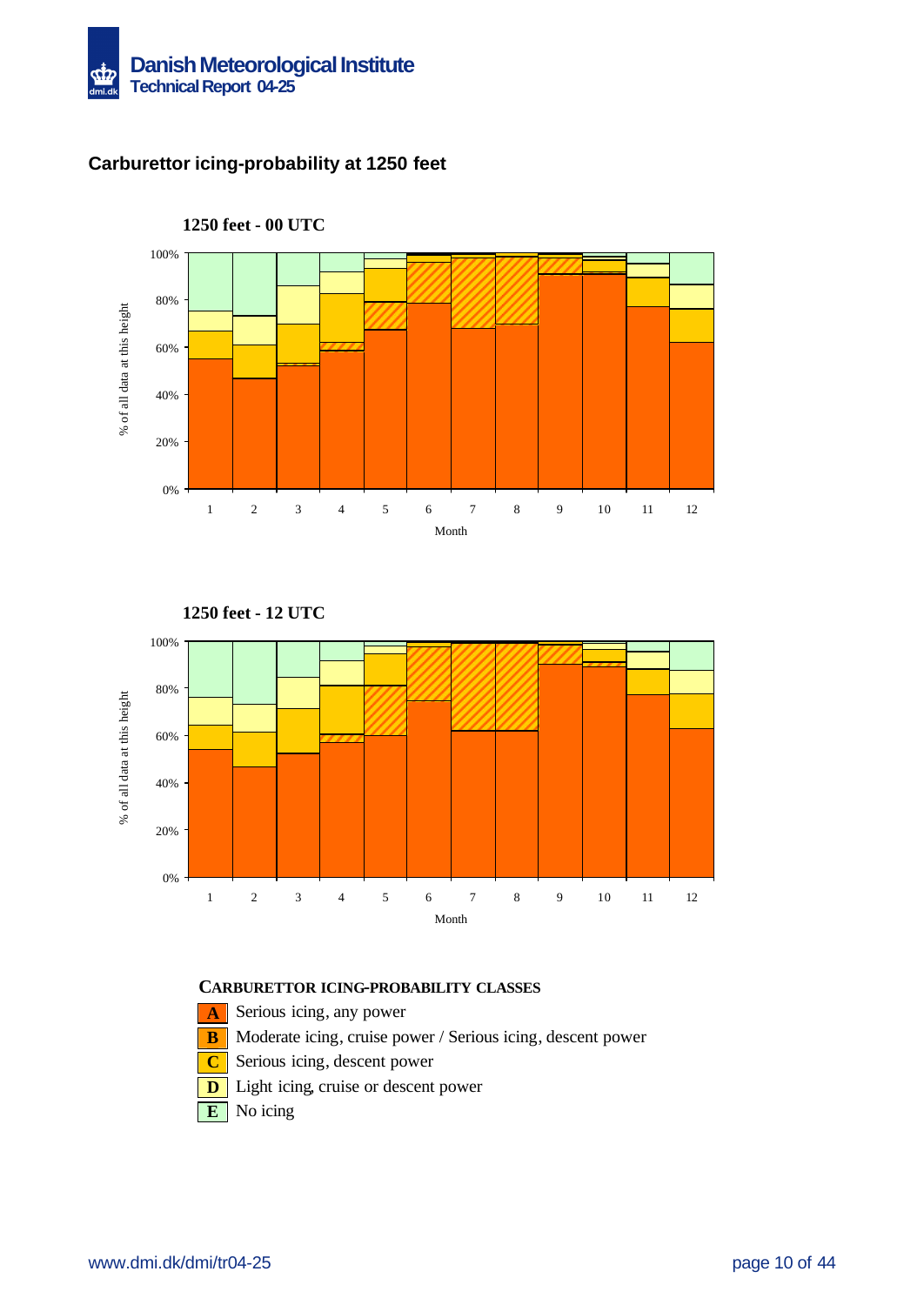

### **Carburettor icing-probability at 2500 feet**







**2500 feet - 12 UTC**

- **A** Serious icing, any power
- **B** Moderate icing, cruise power / Serious icing, descent power
- **C** Serious icing, descent power
- **D** Light icing, cruise or descent power
- **E** No icing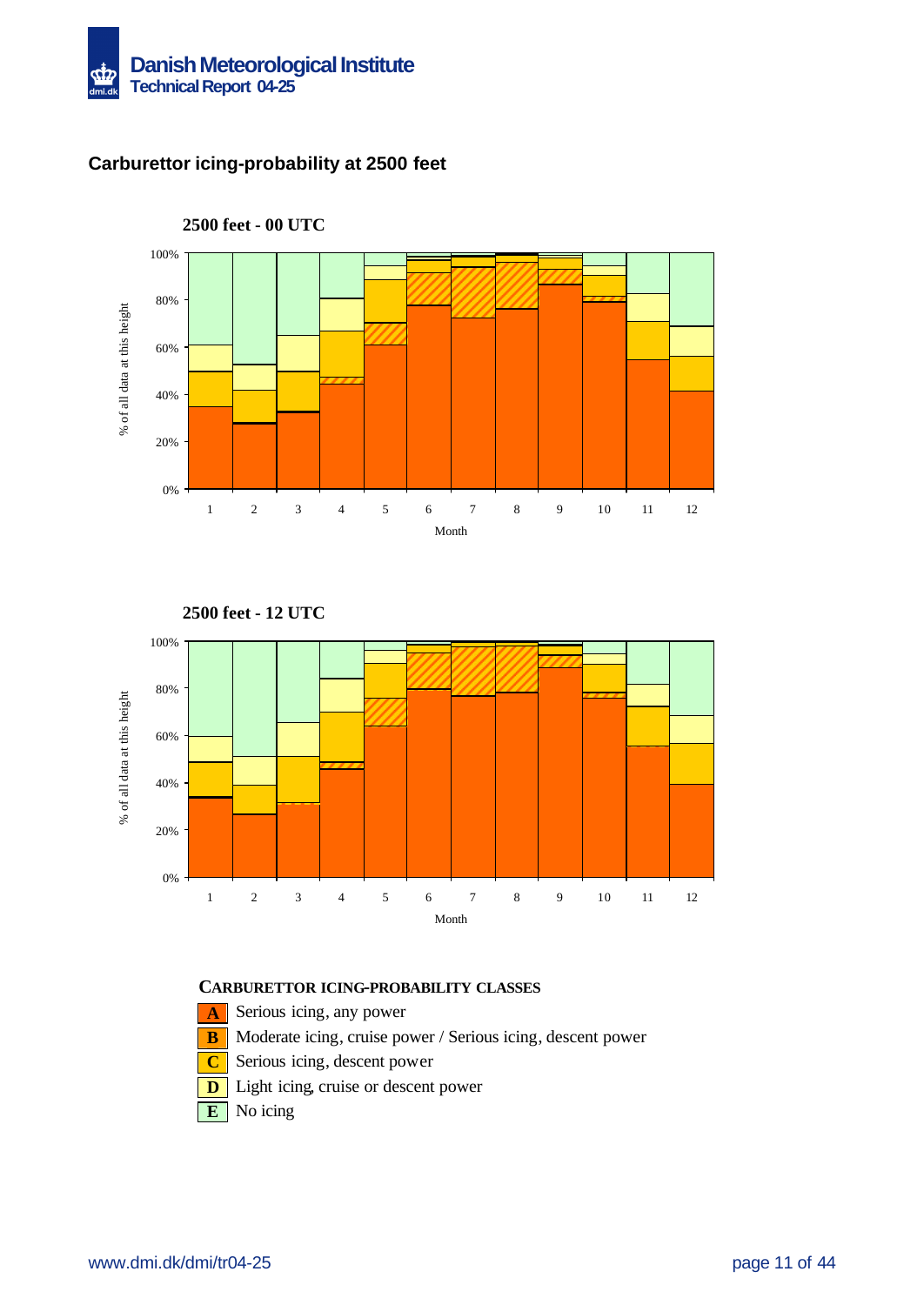

### **Carburettor icing-probability at 3750 feet**



**3750 feet - 00 UTC**





- **A** Serious icing, any power
- **B** Moderate icing, cruise power / Serious icing, descent power
- **C** Serious icing, descent power
- **D** Light icing, cruise or descent power
- **E** No icing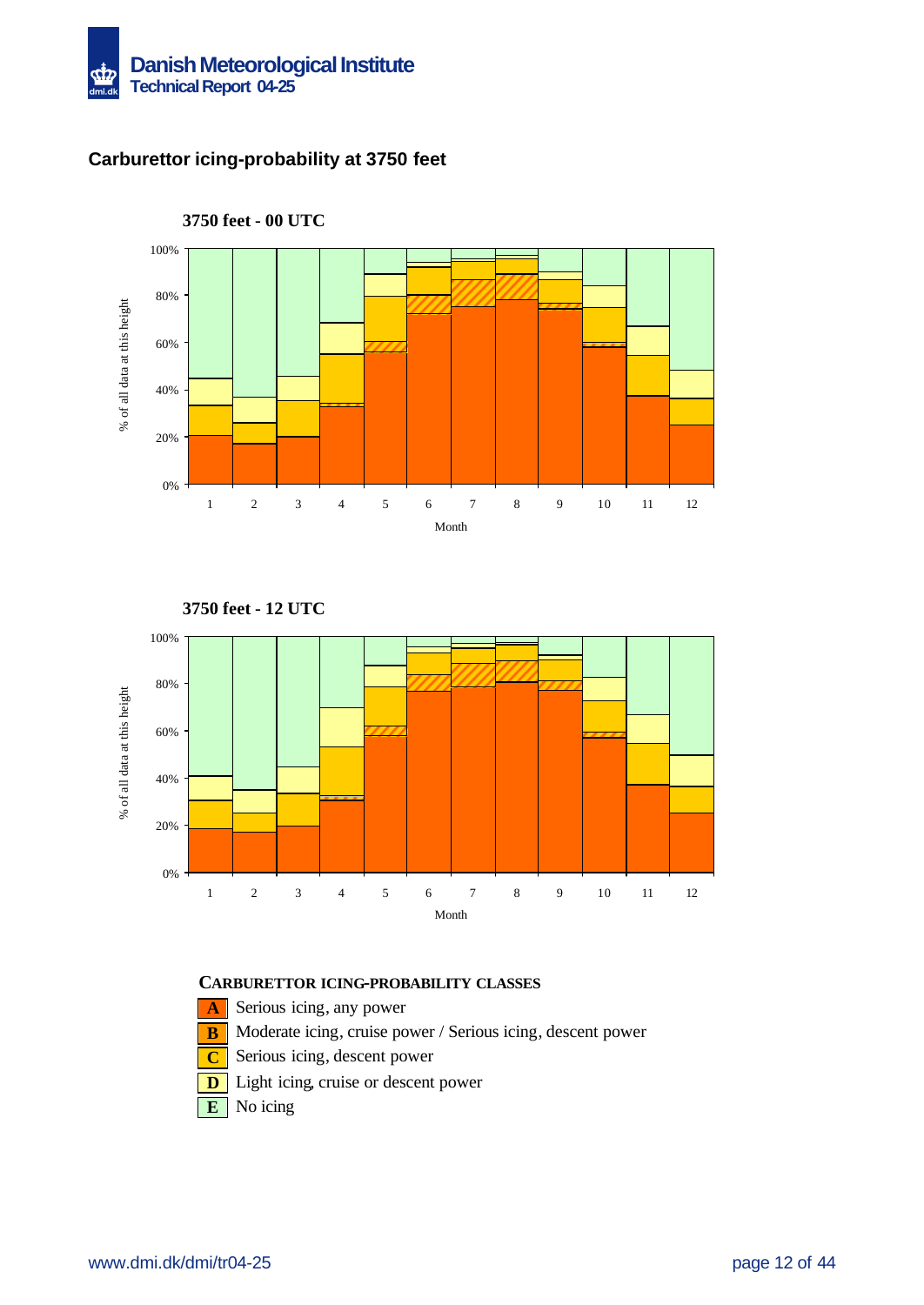

### **Carburettor icing-probability at 5000 feet**



**5000 feet - 12 UTC**



- **A** Serious icing, any power
- **B** Moderate icing, cruise power / Serious icing, descent power
- **C** Serious icing, descent power
- **D** Light icing, cruise or descent power
- **E** No icing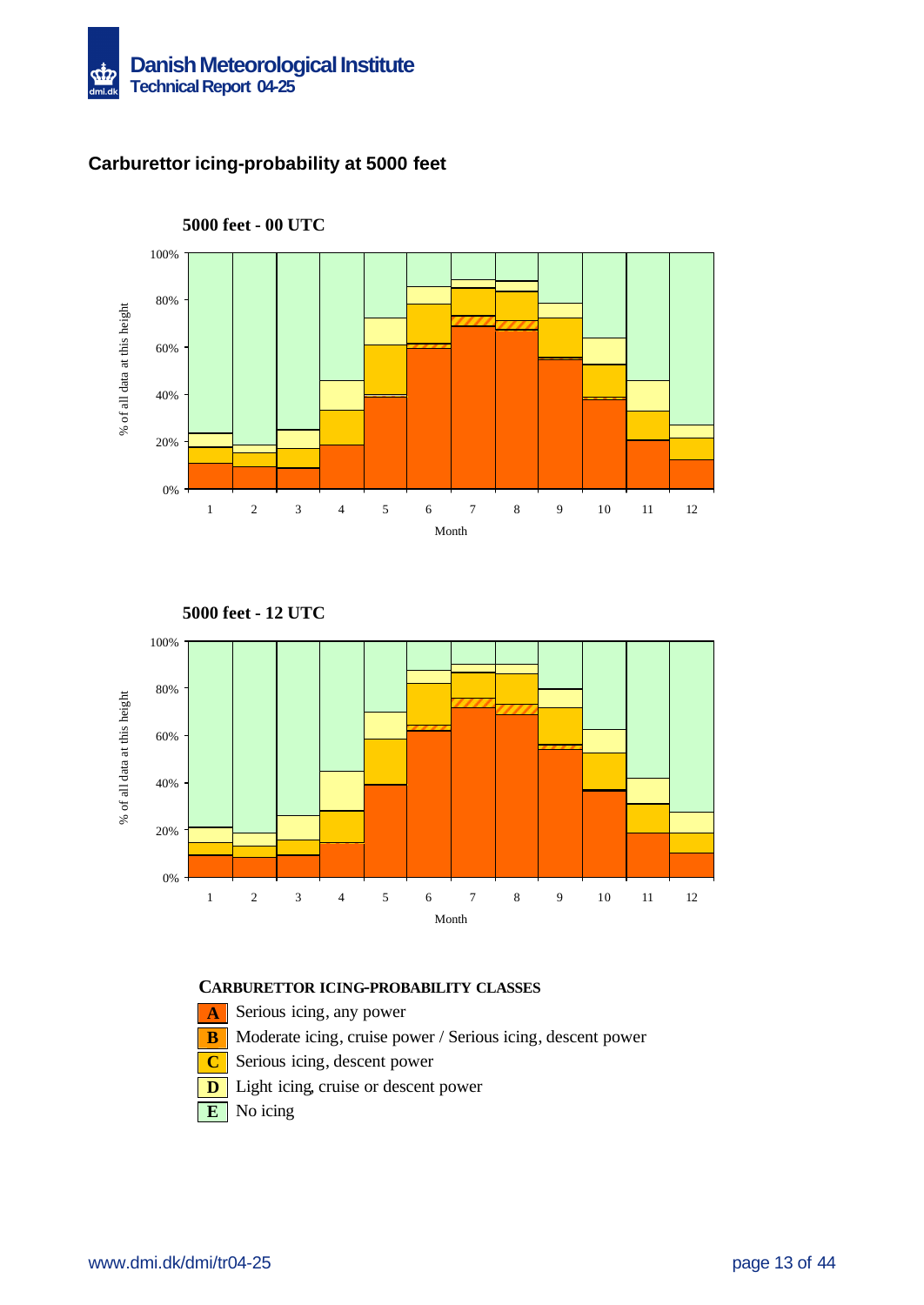

### **Carburettor icing-probability at 6250 feet**



**6250 feet - 00 UTC**





- **A** Serious icing, any power
- **B** Moderate icing, cruise power / Serious icing, descent power
- **C** Serious icing, descent power
- **D** Light icing, cruise or descent power
- **E** No icing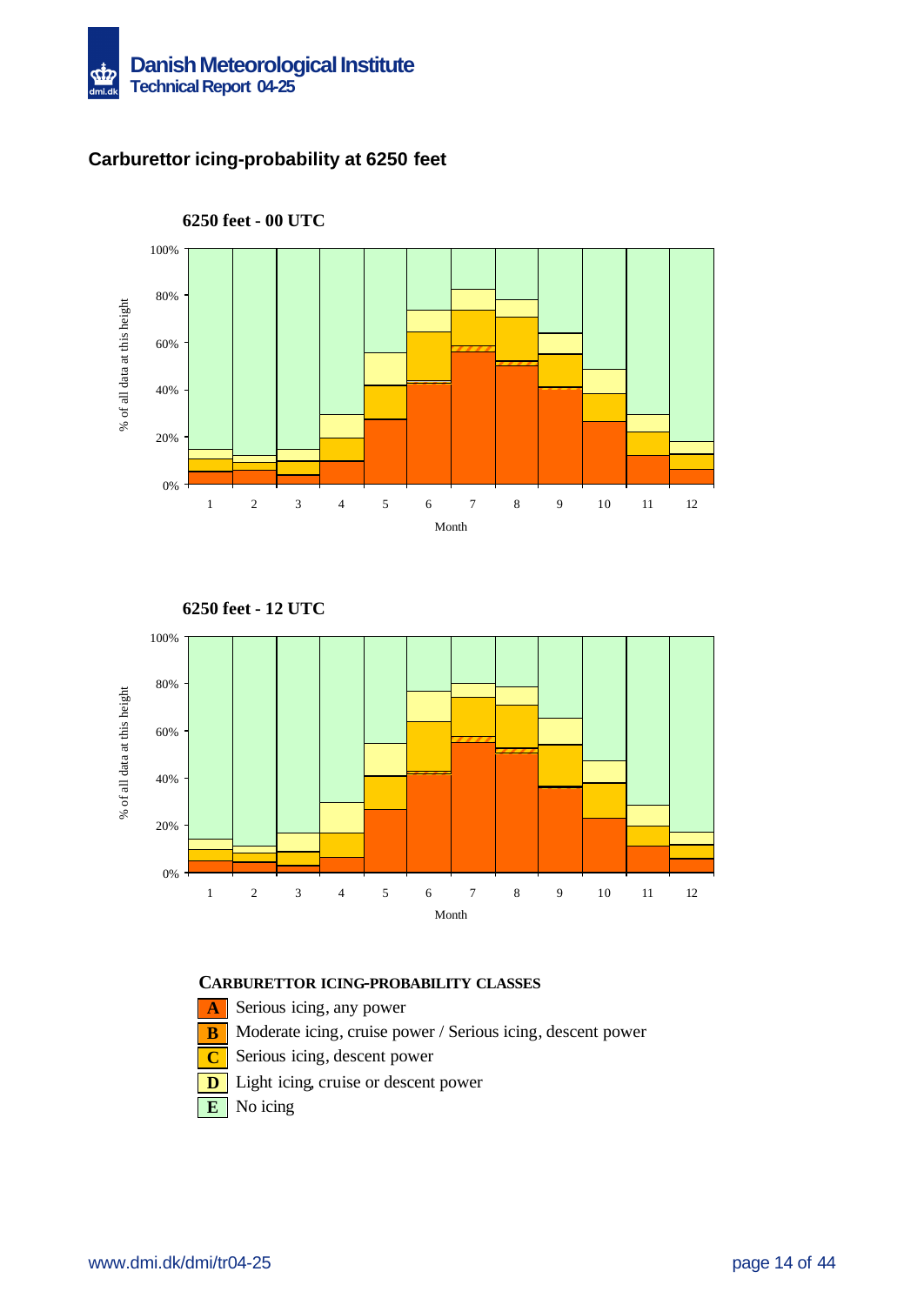

### **Carburettor icing-probability at 7500 feet**



**7500 feet - 00 UTC**





- **A** Serious icing, any power
- **B** Moderate icing, cruise power / Serious icing, descent power
- **C** Serious icing, descent power
- **D** Light icing, cruise or descent power
- **E** No icing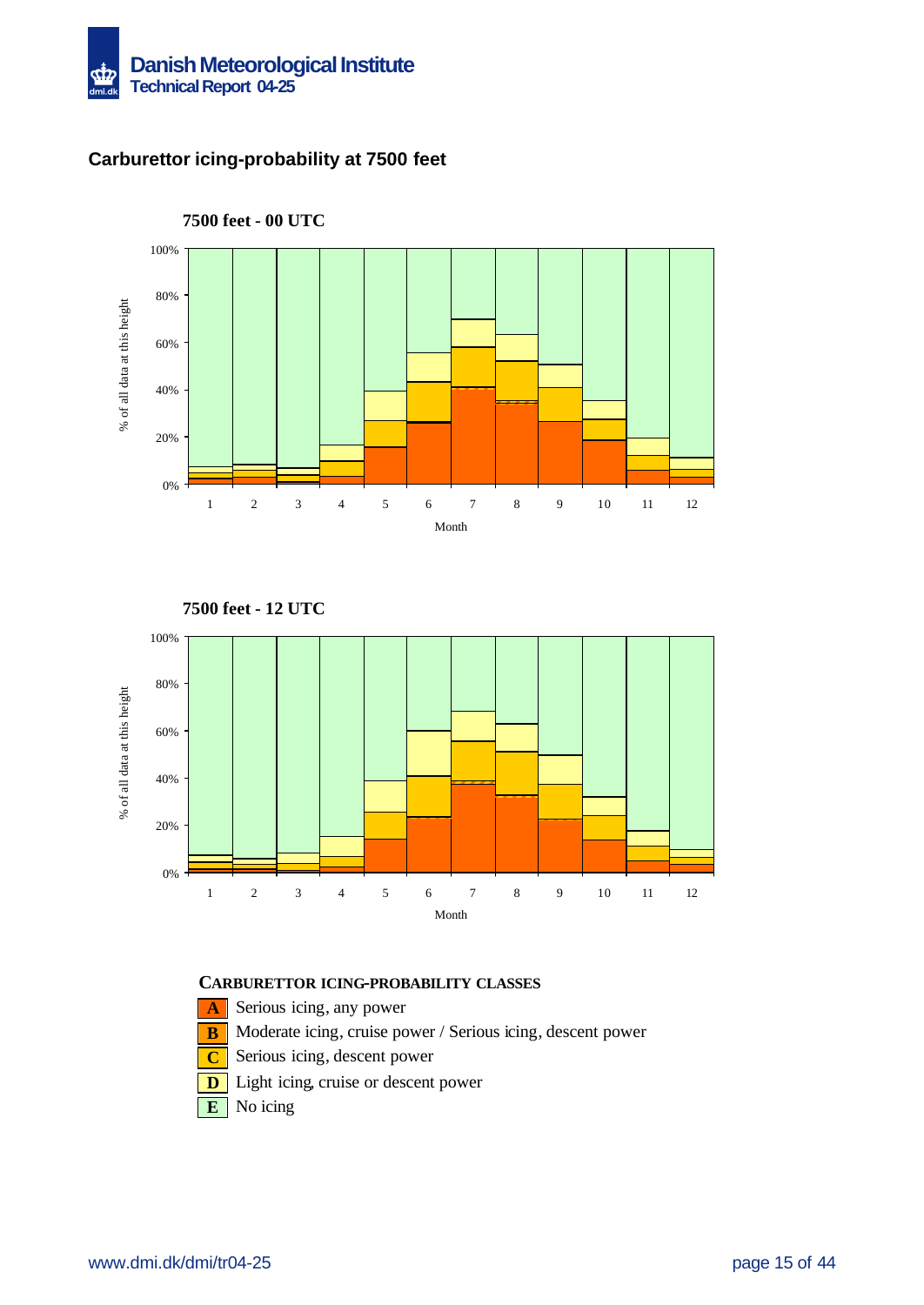

### **Summary**

In this section the results are briefly described on the basis of the generated charts and tables. To give a simplified overview the icing-probability classes A, B and C have been grouped to describe the risk of serious and moderate carburettor icing.

The risk of serious/moderate icing (Class A-C) is present at all heights throughout the year. There are, however, variations with height and seasonal differences. On average the carburettor icingprobability decreases with height. Generally the probability of carburettor icing is highest during the summer months due to the higher level of humidity in the air. The seasonal variation is most distinct in and above 2500 feet.

At ground level and at 1250 feet there is a very high probability of serious/moderate carburettor icing throughout the year (median > 90%) with only minor seasonal variations. At 2500 and 3750 feet the probability of serious/moderate icing is decreasing but still relatively high (median  $> 60\%$ ) and the seasonal variation more pronounced resulting in a bell shaped monthly distribution with peak values in July and August. At 5000, 6250 and 7500 feet the risk of serious/moderate icing gradually decreases while the season variation increases, making the bell shaped distribution even more pronounced. At 7500 feet the median has dropped to below 20%, with monthly values ranging from 3 to 50%.

| Class A - 00 UTC |     |     |        |      |      | Class A - 12 UTC |     |     |        |      |      |
|------------------|-----|-----|--------|------|------|------------------|-----|-----|--------|------|------|
| Height (feet)    | max | min | median | mean | stdv | Height (feet)    | max | min | median | mean | stdv |
| 124.26           | 99  | 68  | 87     | 86   | 11   | 124.26           | 94  | 21  | 67     | 62   | 25   |
| 1250             | 91  | 47  | 68     | 68   | 14   | 1250             | 90  | 47  | 62     | 66   | 14   |
| 2500             | 87  | 28  | 58     | 57   | 21   | 2500             | 88  | 27  | 60     | 58   | 22   |
| 3750             | 78  | 17  | 47     | 47   | 24   | 3750             | 81  | 17  | 47     | 48   | 26   |
| 5000             | 69  | 9   | 29     | 34   | 24   | 5000             | 72  | 8   | 28     | 34   | 25   |
| 6250             | 56  | 4   | 19     | 24   | 19   | 6250             | 55  | 3   | 17     | 22   | 19   |
| 7500             | 41  |     | 11     | 15   | 14   | 7500             | 38  |     | 9      | 13   | 13   |

|             | $\mathrm{uss}\, \mathrm{A}$ - 00 UTC $\mathrm{C}$ |     |        |      |      |  |  |  |
|-------------|---------------------------------------------------|-----|--------|------|------|--|--|--|
| ight (feet) | max                                               | min | median | mean | stdv |  |  |  |
| 124.26      | 99                                                | 68  | 87     | 86   | 11   |  |  |  |
| 1250        | 91                                                | 47  | 68     | 68   | 14   |  |  |  |
| 2500        | 87                                                | 28  | 58     | 57   | 21   |  |  |  |
| 3750        | 78                                                | 17  | 47     | 47   | 24   |  |  |  |
| 5000        | 69                                                | 9   | 29     | 34   | 24   |  |  |  |
| 6250        | 56                                                | 4   | 19     | 24   | 19   |  |  |  |
| 7500        | 41                                                |     |        | 15   | 14   |  |  |  |

**Table 2a & 2b:** Descriptive statistics summarizing the monthly values (%) of Class A (serious icing, any power).

| Class $A+B+C - 00$ UTC |     |     |        |      |      | $Class A+B+C-12 UTC$ |     |     |        |      |      |
|------------------------|-----|-----|--------|------|------|----------------------|-----|-----|--------|------|------|
| Height (feet)          | max | min | median | mean | stdv | Height (feet)        | max | min | median | mean | stdv |
| 124.26                 | 100 | 80  | 99     | 95   | ⇁    | 124.26               | .00 | 85  | 98     | 95   | 6    |
| 1250                   | 100 | 61  | 92     | 86   | 14   | 1250                 | 00  | 62  | 91     | 86   | 14   |
| 2500                   | 99  | 42  | 80     | 76   | 22   | 2500                 | 99  | 39  | 81     | 76   | 23   |
| 3750                   | 95  | 26  | 65     | 64   | 26   | 3750                 | 96  | 25  | 64     | 63   | 28   |
| 5000                   | 85  | 15  | 43     | 48   | 28   | 5000                 | 87  | 14  | 42     | 47   | 30   |
| 6250                   | 74  | 9   | 30     | 36   | 25   | 6250                 | 74  | 8   | 29     | 35   | 26   |
| 7500                   | 58  | 4   | 20     | 24   | 20   | 7500                 | 55  | 3   | 18     | 23   | 19   |

**Table 3a & 3b:** In this table Class A, B & C are summed to provide an overview of the frequency of serious and moderate icing-probability (all in %).

The relative distribution of the five probability classes are generally similar when comparing results for each height based on daily (12 UTC) and nightly (00 UTC) observations respectively. The only marked difference is at ground level (124.26 feet) during the months April to October. In these months the relative distribution of probability Class A and B differs significantly. At 00 UTC the risk of serious icing 'at any power' (Class A) is present in averagely 86% of the time when viewing the year as a whole with monthly values ranging from  $68-99\%$  (see table 2a & 2b). The highest frequencies are found in spring and autumn, but the seasonal variation is generally low.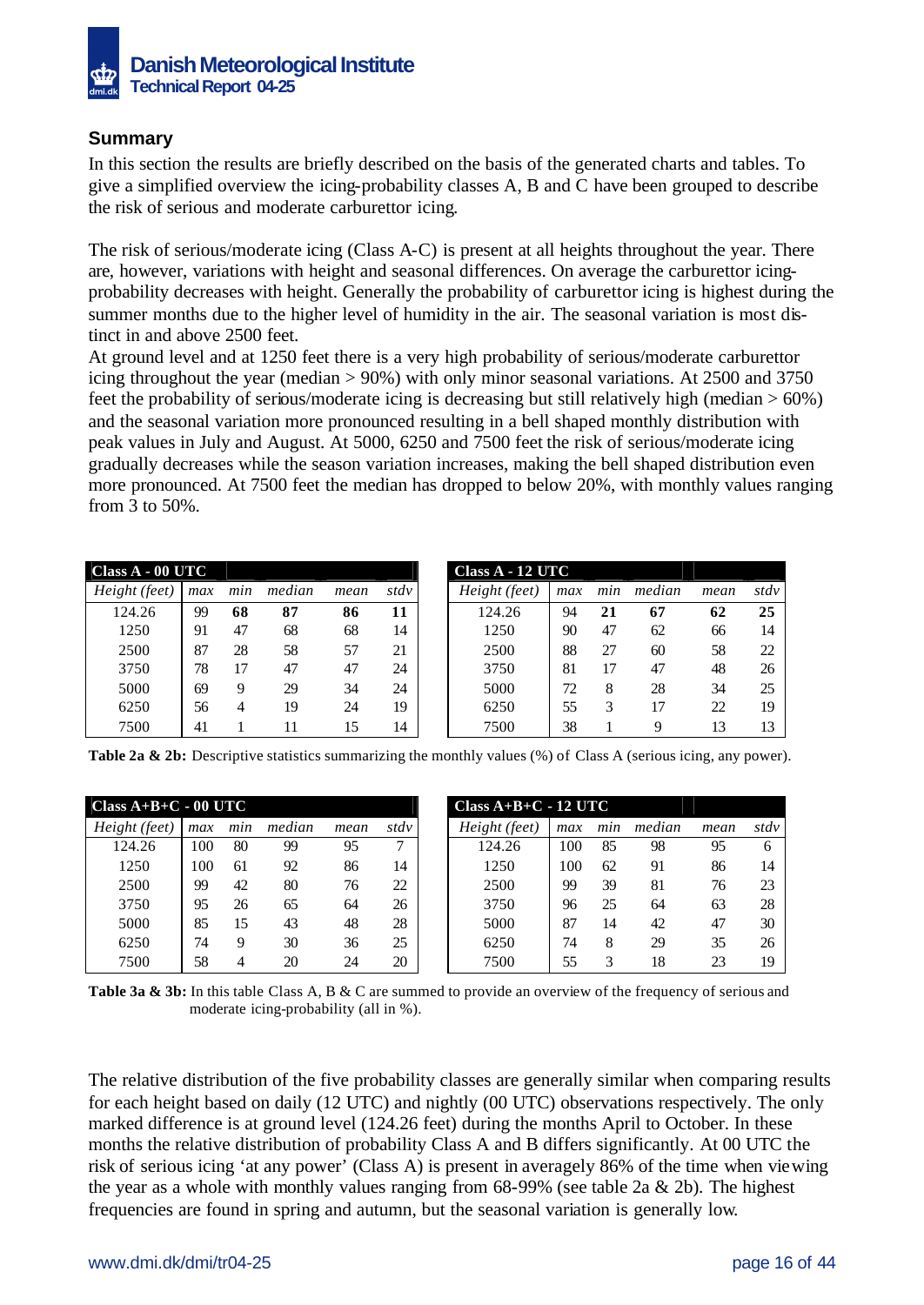

At 12 UTC the average frequency of Class A is significantly lower (62%) and the variation in the monthly values much higher (21-94%) as seen in table 2a & 2b (numbers highlighted in bold). Especially during the months April to September the share of values classified at Class A are significantly lower at 12 UTC than at 00 UTC. The share of values classified as Class B are correspondingly higher during these months, and when Class A, B & C are grouped this difference between night and day is much lees marked (see table 3a & 3b first row).

## **Conclusions**

The risk of serious/moderate carburettor icing is present at all heights throughout the year. There are, however, variations with height and seasonal differences. The probability of serious/moderate carburettor icing generally decreases with height, while the monthly variation increases. At ground level the probability of serious/moderate icing is very high (median > 95%) and the monthly variation low (80-100%). At 7500 feet the probability of serious/moderate icing has decreased to an average of 20% (median) ranging from 3 to57%. The seasonal variation is most pronounced in and above 2500 feet. Generally the probability of carburettor icing is highest during the summer months, the distribution of monthly values becoming increasingly bell shaped with height, generally with peak values in July and August.

Except from at ground level no major difference in distribution of the icing probability is observed when comparing daily (12 UTC) and nightly (00 UTC) values.

*The New Carburettor Icing-Probability Chart* is designed to consider air temperatures between -5 and 45° C. As described on page 7 this may have an effect on the classification of observations representing air temperatures below -  $5^{\circ}$  C: the frequency of class D (Light icing) may be higher, and the frequency of class E (No icing) correspondingly lower, than suggested in this analysis. This will be dealt with in a later version of this report.

## **Comments and suggested recommendations**

By Søren Brodersen

### **Comments**

The finding that the probability of carburettor icing is highest during the summer months is important, as the majority of the pilot community would probably have expected the reverse tendency.

Also, it is worth noting that the probability class "No Icing" exclusively relates to the risk of Carburettor icing, as the air temperature falls below ca.  $-10\degree$  C. In these cases the relative humidity may well be up to 100%, indicating that clouds or precipitation is present at temperatures below  $0^{\circ}$  C.

Using data at 00 UTC and 12 UTC exclusively should not lead to the impression, that 00 UTC represents night flying, and 12 UTC represents daytime flying. In general, the 00 UTC sounding represents morning weather conditions better than the 12 UTC sounding.

#### **Suggested recommendations**

This report concludes, that weather conditions favourable for carburettor icing are present at virtually all the time, especially at low levels and levels in which take-off and landing procedures are executed or prolonged VFR-cruising over land takes place.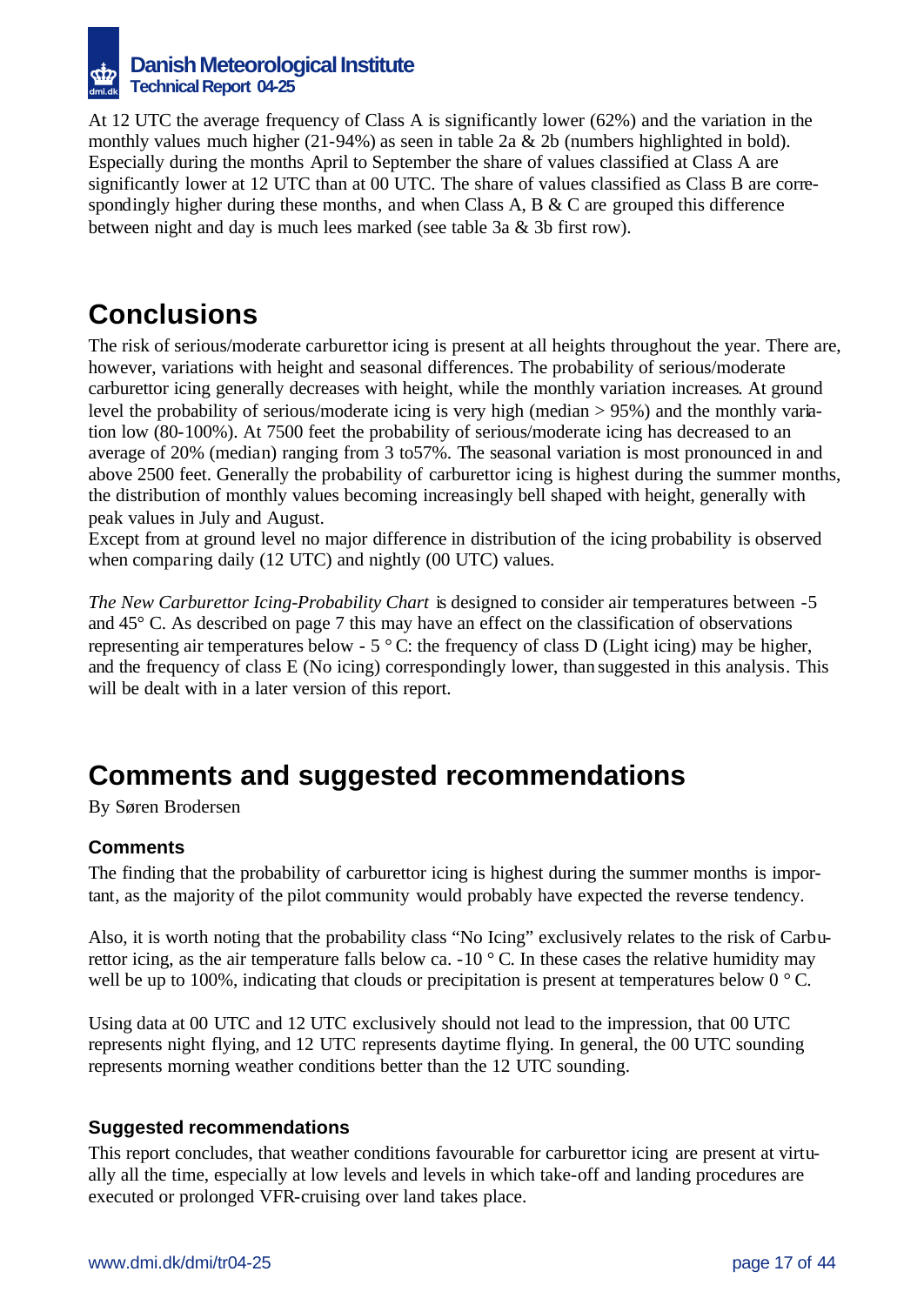

The use of the carburettor icing chart requires knowledge of air temperature and dew point and these data are only available (to the pilot) at ground levels. Forecasting air temperature and dew point at various flight levels is not possible, as variations in three dimensions and time are very complex. Therefore, the pilot focus should not be on the temperature, the dew point, the relative humidity nor the carburettor icing chart. The focus should primarily be on timely and routinely monitoring engine performance (RPM & Manifold Pressure) followed by proper and consequent use of carburettor heating.

The leaflet PISTON ENGINE ICING provided by UK-CAA (Civil Aviation Authority, 2000) gives recommendations of pilot procedures in order to minimize the risk of carburettor icing. The leaflet can be found at the URL :

http://www.caa.co.uk/docs/33/SRG\_GAD\_SSL14.PDF

A summary of the leaflet is provided in Appendix D.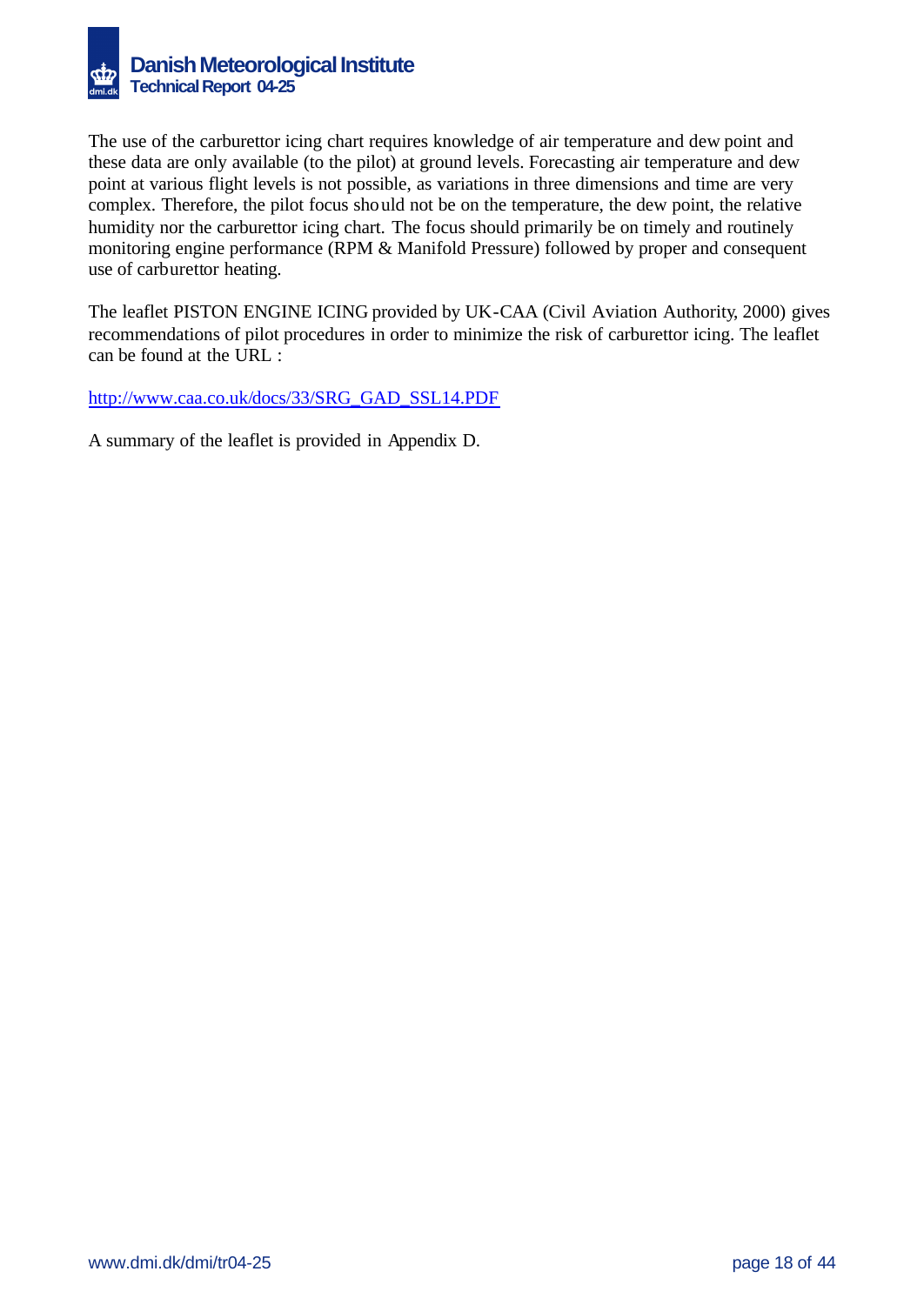

## **References**

- Civil Aviation Authority (2000). *Civil Aviation Safety Sense 14A*. Piston Engine Icing. Westward documedia Limited, Cheltenham UK.
- Jørgensen, Knud (2003) Karburatoris. *OY-SIK* (2) 2003 p.14-18. Statens Lufthavnsvæsen.(Danish Civil Aviation Administration).

GASIL (4) Dec. 2002, p.35. *Carburettor icing – it's the humidity!*

Watson, M. (2004) "New carburettor icing-probability chart*" in* Melting moments: understanding carburettor icing. Editorial, Australian Transport Safety Bureau (ATSB), the Australian Government. *http://www.atsb.gov.au/aviation/editorial/images/ carb\_icing.pdf*

## **Previous reports**

Previous reports from the Danish Meteorological Institute can be found on: http://www.dmi.dk/dmi/dmi-publikationer.htm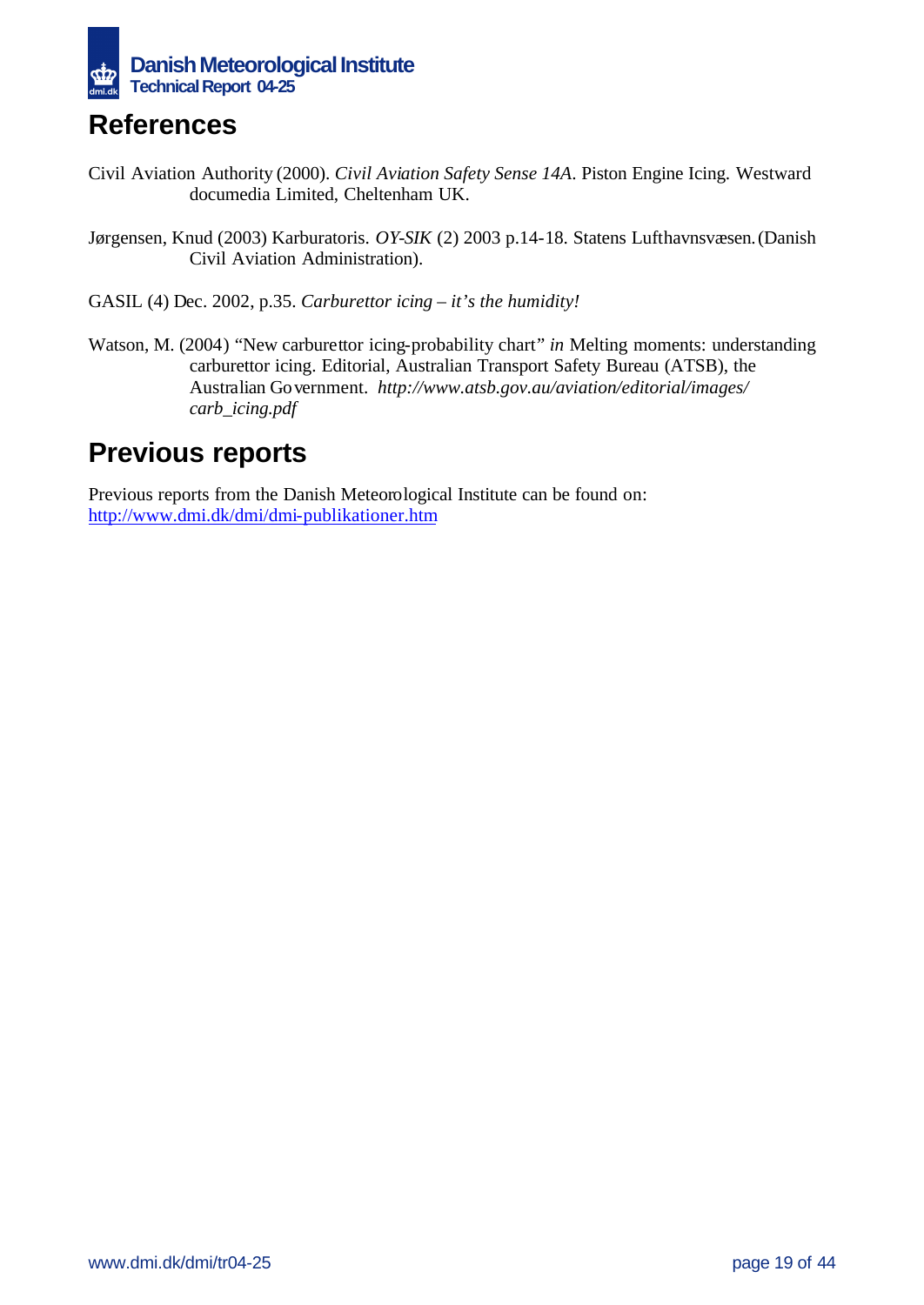

# **Appendix A**

The following tables list the frequencies of the analysed data categorized into the 5 carburettor icing probability classes. The first two tables (A1 & A2) list the frequencies in counts at 00 UTC and 12 UTC respectively. The next two tables  $(A3 \& A4)$  list the corresponding frequencies in percentages. For explanation of probability classes and methods see the section "Methods" in the report.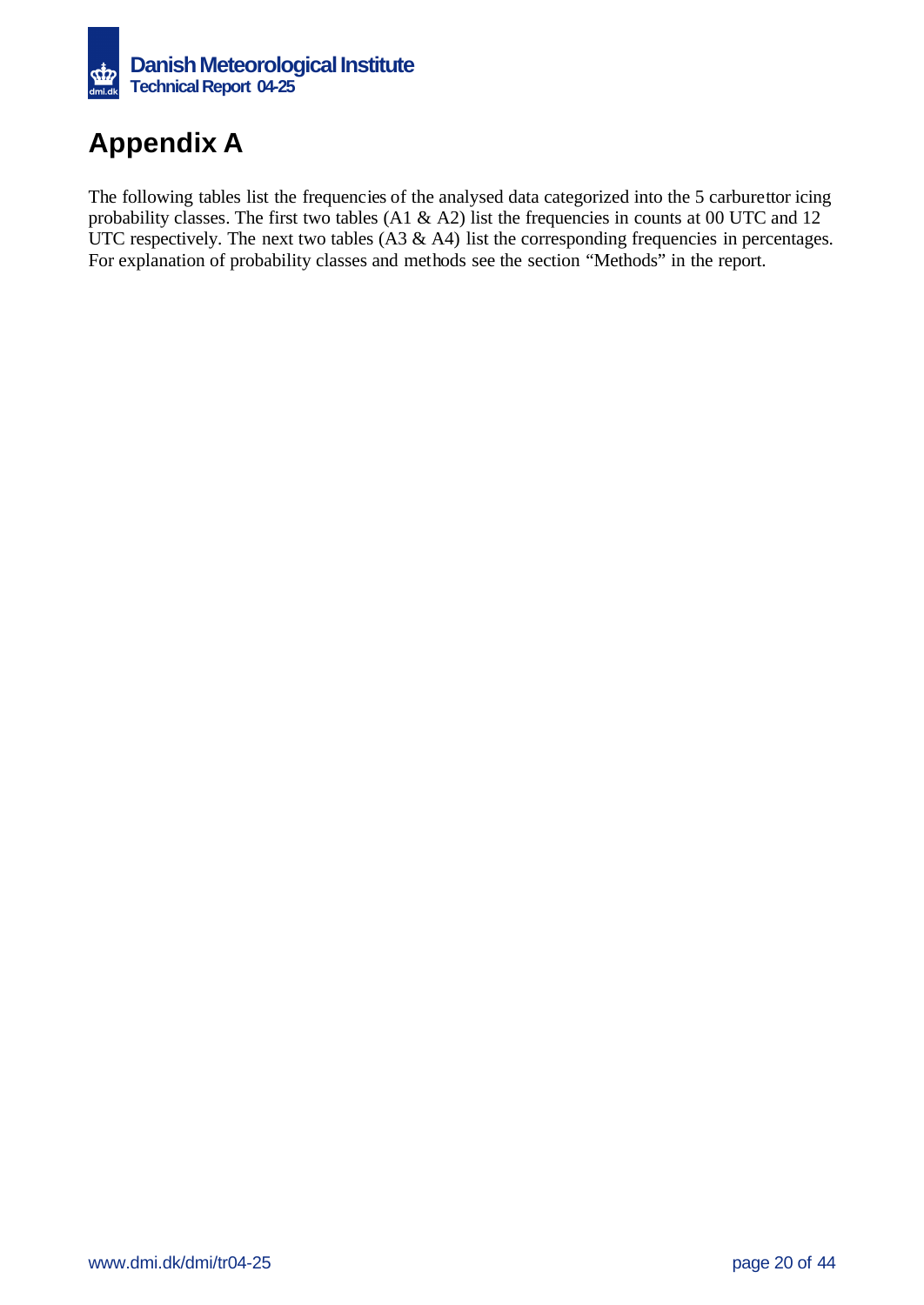

|                   | Frequencies (counts) - 00 UTC |     |                  |                  |                  |                  |       |
|-------------------|-------------------------------|-----|------------------|------------------|------------------|------------------|-------|
| Probability class |                               | A   | B                | $\boldsymbol{C}$ | D                | E                | Total |
| Month             | Height                        |     |                  |                  |                  |                  |       |
| $\mathbf{1}$      | 124.26                        | 503 | $\boldsymbol{0}$ | 79               | 42               | 81               | 705   |
|                   | 1250                          | 416 | $\mathbf{1}$     | 87               | 63               | 186              | 753   |
|                   | 2500                          | 263 | $\boldsymbol{0}$ | 113              | 83               | 294              | 753   |
|                   | 3750                          | 157 | $\boldsymbol{0}$ | 96               | 85               | 415              | 753   |
|                   | 5000                          | 81  | $\boldsymbol{0}$ | 54               | 44               | 574              | 753   |
|                   | 6250                          | 42  | $\boldsymbol{0}$ | 39               | 29               | 643              | 753   |
|                   | 7500                          | 17  | $\boldsymbol{0}$ | 22               | 17               | 697              | 753   |
| $\overline{c}$    | 124.26                        | 442 | $\boldsymbol{0}$ | 80               | 53               | 79               | 654   |
|                   | 1250                          | 325 | $\mathbf{1}$     | 97               | 85               | 186              | 694   |
|                   | 2500                          | 193 | $\mathbf{1}$     | 96               | 76               | 328              | 694   |
|                   | 3750                          | 121 | $\boldsymbol{0}$ | 60               | 75               | 438              | 694   |
|                   | 5000                          | 65  | $\boldsymbol{0}$ | 41               | 25               | 563              | 694   |
|                   | 6250                          | 41  | $\boldsymbol{0}$ | 23               | 20               | 610              | 694   |
|                   | 7500                          | 22  | $\boldsymbol{0}$ | 20               | 16               | 636              | 694   |
| 3                 | 124.26                        | 593 | $\overline{0}$   | 73               | 35               | 20               | 721   |
|                   | 1250                          | 398 | $\overline{7}$   | 128              | 123              | 105              | 761   |
|                   | 2500                          | 248 | $\overline{4}$   | 127              | 117              | 265              | 761   |
|                   | 3750                          | 153 | $\boldsymbol{0}$ | 115              | 82               | 411              | 761   |
|                   | 5000                          | 69  | $\boldsymbol{0}$ | 62               | 61               | 569              | 761   |
|                   | 6250                          | 30  | $\boldsymbol{0}$ | 44               | 37               | 650              | 761   |
|                   | 7500                          | 6   | $\boldsymbol{0}$ | 25               | 21               | 709              | 761   |
| $\overline{4}$    | 124.26                        | 621 | $\overline{4}$   | 42               | 14               | $\overline{c}$   | 683   |
|                   | 1250                          | 428 | 27               | 150              | 70               | 58               | 733   |
|                   | 2500                          | 326 | 21               | 143              | 101              | 142              | 733   |
|                   | 3750                          | 243 | 9                | 151              | 98               | 232              | 733   |
|                   | 5000                          | 138 | $\mathbf{1}$     | 105              | 91               | 398              | 733   |
|                   | 6250                          | 72  | $\boldsymbol{0}$ | 74               | 69               | 518              | 733   |
|                   | 7500                          | 26  | $\boldsymbol{0}$ | 45               | 52               | 610              | 733   |
| 5                 | 124.26                        | 715 | 6                | $\overline{4}$   | $\boldsymbol{0}$ | $\boldsymbol{0}$ | 725   |
|                   | 1250                          | 517 | 92               | 109              | 28               | 20               | 766   |
|                   | 2500                          | 468 | 71               | 140              | 43               | 44               | 766   |
|                   | 3750                          | 429 | 34               | 148              | 70               | 85               | 766   |
|                   | 5000                          | 298 | 6                | 164              | 88               | 210              | 766   |
|                   | 6250                          | 211 | $\mathbf{1}$     | 108              | 105              | 341              | 766   |
|                   | 7500                          | 120 | $\boldsymbol{0}$ | 87               | 95               | 464              | 766   |
| 6                 | 124.26                        | 661 | 37               | $\boldsymbol{0}$ | 0                | $\boldsymbol{0}$ | 698   |
|                   | 1250                          | 584 | 125              | 22               | 6                | 3                | 740   |
|                   | 2500                          | 574 | 102              | 43               | 9                | 12               | 740   |
|                   | 3750                          | 534 | 61               | 85               | 16               | 44               | 740   |
|                   | 5000                          | 440 | 16               | 123              | 55               | 106              | 740   |
|                   | 6250                          | 315 | 8                | 155              | 67               | 195              | 740   |
|                   | 7500                          | 194 | $\overline{c}$   | 125              | 92               | 327              | 740   |

|                          | Frequencies (counts) - 12 UTC |                  |                  |                  |                  |                  |       |
|--------------------------|-------------------------------|------------------|------------------|------------------|------------------|------------------|-------|
| Probablilty class        |                               | $\boldsymbol{A}$ | B                | $\boldsymbol{C}$ | D                | E                | Total |
| Month                    | Height                        |                  |                  |                  |                  |                  |       |
| 1                        | 124.26                        | 544              | $\boldsymbol{0}$ | 78               | 56               | 49               | 727   |
|                          | 1250                          | 414              | $\boldsymbol{0}$ | 82               | 89               | 182              | 767   |
|                          | 2500                          | 258              | $\overline{c}$   | 113              | 85               | 309              | 767   |
|                          | 3750                          | 145              | $\overline{0}$   | 89               | 78               | 455              | 767   |
|                          | 5000                          | 70               | $\boldsymbol{0}$ | 45               | 48               | 604              | 767   |
|                          | 6250                          | 37               | $\boldsymbol{0}$ | 37               | 34               | 659              | 767   |
|                          | 7500                          | 13               | $\boldsymbol{0}$ | 20               | 23               | 711              | 767   |
| $\overline{c}$           | 124.26                        | 465              | $\boldsymbol{0}$ | 102              | 53               | 46               | 666   |
|                          | 1250                          | 328              | $\boldsymbol{0}$ | 104              | 82               | 188              | 702   |
|                          | 2500                          | 188              | $\boldsymbol{0}$ | 86               | 86               | 342              | 702   |
|                          | 3750                          | 122              | $\overline{0}$   | 54               | 68               | 458              | 702   |
|                          | 5000                          | 57               | $\boldsymbol{0}$ | 38               | 37               | 570              | 702   |
|                          | 6250                          | 30               | $\boldsymbol{0}$ | 29               | 19               | 624              | 702   |
|                          | 7500                          | 9                | $\boldsymbol{0}$ | 15               | 17               | 661              | 702   |
| 3                        | 124.26                        | 538              | 12               | 108              | 46               | 14               | 718   |
|                          | 1250                          | 398              | 5                | 141              | 104              | 116              | 764   |
|                          | 2500                          | 240              | $\overline{c}$   | 149              | 108              | 265              | 764   |
|                          | 3750                          | 151              | $\mathbf{1}$     | 103              | 88               | 421              | 764   |
|                          | 5000                          | 70               | $\overline{0}$   | 49               | 80               | 565              | 764   |
|                          | 6250                          | 22               | $\boldsymbol{0}$ | 47               | 57               | 638              | 764   |
|                          | 7500                          | 9                | $\boldsymbol{0}$ | 21               | 32               | 702              | 764   |
| $\overline{\mathcal{L}}$ | 124.26                        | 433              | 117              | 100              | 28               | 18               | 696   |
|                          | 1250                          | 423              | 28               | 152              | 76               | 63               | 742   |
|                          | 2500                          | 340              | 22               | 158              | 106              | 116              | 742   |
|                          | 3750                          | 227              | 13               | 154              | 126              | 222              | 742   |
|                          | 5000                          | 109              | $\overline{c}$   | 98               | 123              | 410              | 742   |
|                          | 6250                          | 46               | $\overline{0}$   | 80               | 95               | 521              | 742   |
|                          | 7500                          | 20               | $\boldsymbol{0}$ | 30               | 64               | 628              | 742   |
| 5                        | 124.26                        | 345              | 319              | 41               | 14               | 3                | 722   |
|                          | 1250                          | 462              | 160              | 101              | 29               | 14               | 766   |
|                          | 2500                          | 489              | 92               | 113              | 42               | 30               | 766   |
|                          | 3750                          | 444              | 31               | 130              | 68               | 93               | 766   |
|                          | 5000                          | 299              | 4                | 147              | 87               | 229              | 766   |
|                          | 6250                          | 203              | $\boldsymbol{0}$ | 111              | 103              | 349              | 766   |
|                          | 7500                          | 108              | $\,1$            | 89               | 100              | 468              | 766   |
| 6                        | 124.26                        | 295              | 391              | 10               | 3                | $\boldsymbol{0}$ | 699   |
|                          | 1250                          | 552              | 170              | 15               | $\boldsymbol{0}$ | 3                | 740   |
|                          | 2500                          | 589              | 115              | 23               | $\overline{c}$   | 11               | 740   |
|                          | 3750                          | 568              | 52               | 69               | 17               | 34               | 740   |
|                          | 5000                          | 459              | 18               | 133              | 39               | 91               | 740   |
|                          | 6250                          | 309              | 8                | 158              | 92               | 173              | 740   |
|                          | 7500                          | 174              | 3                | 125              | 141              | 297              | 740   |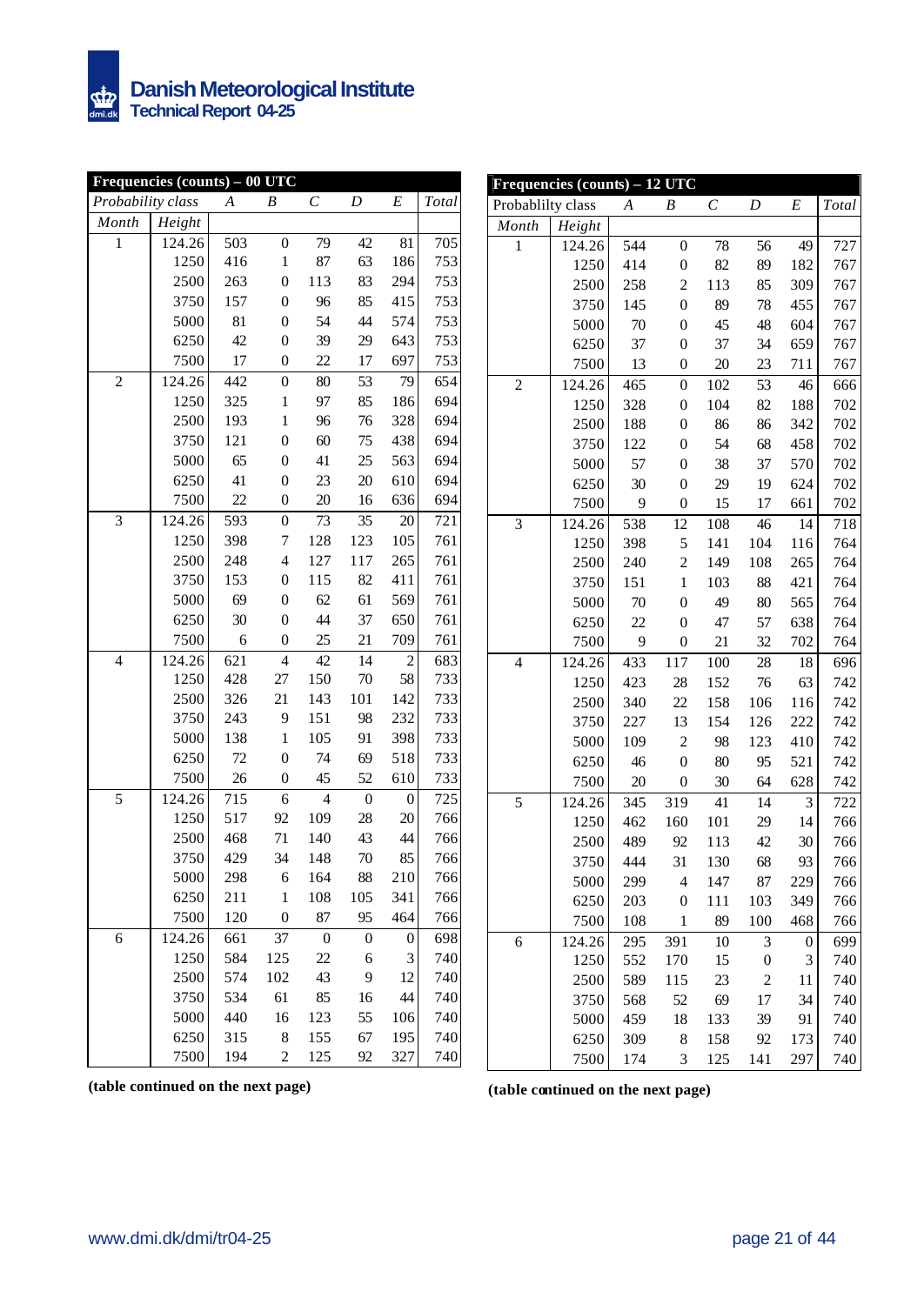|                   | Frequencies (counts $-$ continued) $-00$ UTC |                  |                  |                  |                  |                  |       |                   | Frequencies (counts - continued) - 12 UTC |                  |                  |                  |                  |                  |       |
|-------------------|----------------------------------------------|------------------|------------------|------------------|------------------|------------------|-------|-------------------|-------------------------------------------|------------------|------------------|------------------|------------------|------------------|-------|
| Probability class |                                              | $\boldsymbol{A}$ | B                | $\mathcal C$     | D                | $\cal E$         | Total | Probablilty class |                                           | $\boldsymbol{A}$ | B                | $\mathcal C$     | D                | $\boldsymbol{E}$ | Total |
| Month             | Height                                       |                  |                  |                  |                  |                  |       | Month             | Height                                    |                  |                  |                  |                  |                  |       |
| $\tau$            | 124.26                                       | 553              | 149              | $\mathbf{0}$     | $\boldsymbol{0}$ | $\mathbf{1}$     | 703   | 7                 | 124.26                                    | 144              | 531              | 24               | $\mathbf{1}$     | $\boldsymbol{0}$ | 700   |
|                   | 1250                                         | 512              | 226              | 11               | $\sqrt{2}$       | $\mathbf{1}$     | 752   |                   | 1250                                      | 465              | 275              | 5                | $\overline{c}$   | $\overline{c}$   | 749   |
|                   | 2500                                         | 546              | 161              | 32               | 6                | $\boldsymbol{7}$ | 752   |                   | 2500                                      | 575              | 156              | 13               | 4                | $\mathbf{1}$     | 749   |
|                   | 3750                                         | 568              | 83               | 58               | 10               | 33               | 752   |                   | 3750                                      | 588              | 77               | 47               | 16               | 21               | 749   |
|                   | 5000                                         | 519              | 32               | 90               | 27               | 84               | 752   |                   | 5000                                      | 540              | 27               | 82               | 26               | 74               | 749   |
|                   | 6250                                         | 423              | 18               | 116              | 66               | 129              | 752   |                   | 6250                                      | 413              | 18               | 126              | 44               | 148              | 749   |
|                   | 7500                                         | 306              | 5                | 125              | 88               | 228              | 752   |                   | 7500                                      | 282              | 9                | 124              | 98               | 236              | 749   |
| 8                 | 124.26                                       | 544              | 145              | $\boldsymbol{0}$ | $\boldsymbol{0}$ | $\mathbf{1}$     | 690   | 8                 | 124.26                                    | 144              | 531              | 16               | $\mathbf{1}$     | $\boldsymbol{0}$ | 692   |
|                   | 1250                                         | 509              | 211              | $\,$ 8 $\,$      | $\,1$            | $\mathbf{1}$     | 730   |                   | 1250                                      | 459              | 271              | $\overline{4}$   | $\mathbf{1}$     | $\overline{c}$   | 737   |
|                   | 2500                                         | 557              | 143              | 22               | 5                | 3                | 730   |                   | 2500                                      | 576              | 148              | 9                | $\overline{c}$   | $\overline{c}$   | 737   |
|                   | 3750                                         | 573              | 79               | 44               | 13               | 21               | 730   |                   | 3750                                      | 595              | 66               | 49               | $\overline{7}$   | 20               | 737   |
|                   | 5000                                         | 491              | 29               | 90               | 35               | 85               | 730   |                   | 5000                                      | 508              | 32               | 96               | 28               | 73               | 737   |
|                   | 6250                                         | 367              | 13               | 137              | 53               | 160              | 730   |                   | 6250                                      | 373              | 15               | 135              | 56               | 158              | 737   |
|                   | 7500                                         | 251              | 6                | 124              | 81               | 268              | 730   |                   | 7500                                      | 239              | 5                | 134              | 88               | 271              | 737   |
| 9                 | 124.26                                       | 647              | 15               | $\boldsymbol{0}$ | $\boldsymbol{0}$ | $\mathbf{1}$     | 663   | 9                 | 124.26                                    | 419              | 243              | $\boldsymbol{0}$ | $\boldsymbol{0}$ | $\mathbf{1}$     | 663   |
|                   | 1250                                         | 643              | 51               | 10               | $\sqrt{2}$       | $\overline{c}$   | 708   |                   | 1250                                      | 639              | 58               | 12               | $\boldsymbol{0}$ | $\boldsymbol{0}$ | 709   |
|                   | 2500                                         | 614              | 45               | 35               | 6                | $\,8\,$          | 708   |                   | 2500                                      | 627              | 41               | 25               | 6                | 10               | 709   |
|                   | 3750                                         | 525              | $20\,$           | 69               | 23               | 71               | 708   |                   | 3750                                      | 547              | 29               | 62               | 13               | 58               | 709   |
|                   | 5000                                         | 387              | 7                | 118              | 45               | 151              | 708   |                   | 5000                                      | 384              | 15               | 111              | 56               | 143              | 709   |
|                   | 6250                                         | 288              | 5                | 96               | 64               | 255              | 708   |                   | 6250                                      | 254              | 5                | 126              | 80               | 244              | 709   |
|                   | 7500                                         | 187              | 0                | 104              | 67               | 350              | 708   |                   | 7500                                      | 160              | $\overline{c}$   | 104              | 88               | 355              | 709   |
| 10                | 124.26                                       | 643              | $\boldsymbol{0}$ | 4                | $\overline{2}$   | $\boldsymbol{0}$ | 649   | $10\,$            | 124.26                                    | 621              | 25               | 11               | $\mathbf{1}$     | $\boldsymbol{0}$ | 658   |
|                   | 1250                                         | 661              | 7                | 35               | 11               | 10               | 724   |                   | 1250                                      | 657              | 13               | 41               | 16               | 8                | 735   |
|                   | 2500                                         | 575              | 15               | 67               | 26               | 41               | 724   |                   | 2500                                      | 557              | 20               | 85               | 33               | 40               | 735   |
|                   | 3750                                         | 420              | 13               | 109              | 67               | 115              | 724   |                   | 3750                                      | 421              | 17               | 98               | $71\,$           | 128              | 735   |
|                   | 5000                                         | 275              | 5                | 101              | 82               | 261              | 724   |                   | 5000                                      | 269              | 3                | 114              | $74\,$           | 275              | 735   |
|                   | 6250                                         | 192              | 2                | 83               | 77               | 370              | 724   |                   | 6250                                      | 170              | $\boldsymbol{0}$ | 110              | 66               | 389              | 735   |
|                   | 7500                                         | 136              | $\boldsymbol{0}$ | 63               | 56               | 469              | 724   |                   | 7500                                      | 100              | 1                | 75               | 60               | 499              | 735   |
| 11                | 124.26                                       | 584              | $\boldsymbol{0}$ | 33               | 9                | $\boldsymbol{6}$ | 632   | 11                | 124.26                                    | 592              | $\mathbf{1}$     | 32               | 14               | $\boldsymbol{0}$ | 639   |
|                   | 1250                                         | 543              | $\mathbf{1}$     | 85               | 41               | 33               | 703   |                   | 1250                                      | 552              | $\boldsymbol{0}$ | 78               | 52               | 32               | 714   |
|                   | 2500                                         | 384              | 2                | 114              | 83               | 120              | 703   |                   | 2500                                      | 396              | $\overline{c}$   | 119              | 68               | 129              | 714   |
|                   | 3750                                         | 263              | $\overline{2}$   | 120              | 85               | 233              | 703   |                   | 3750                                      | 264              | 4                | 124              | 85               | 237              | 714   |
|                   | 5000                                         | 144              | 1                | 88               | 89               | 381              | 703   |                   | 5000                                      | 134              | $\boldsymbol{0}$ | 88               | 77               | 415              | 714   |
|                   | 6250                                         | 86               | 0                | 69               | 54               | 494              | 703   |                   | 6250                                      | 81               | $\boldsymbol{0}$ | 61               | 61               | 511              | 714   |
|                   | 7500                                         | 43               | 0                | 43               | 52               | 565              | 703   |                   | 7500                                      | 37               | $\boldsymbol{0}$ | 44               | $46$             | 587              | 714   |
| 12                | 124.26                                       | 518              | $\overline{0}$   | 53               | 28               | 42               | 641   | 12                | 124.26                                    | 549              | $\boldsymbol{0}$ | 49               | 26               | 19               | 643   |
|                   | 1250                                         | 445              | 0                | 103              | 74               | 94               | 716   |                   | 1250                                      | 459              | $\mathbf{0}$     | 105              | 72               | 91               | 727   |
|                   | 2500                                         | 295              | $\theta$         | 106              | 92               | 223              | 716   |                   | 2500                                      | 285              | $\boldsymbol{0}$ | 126              | 88               | 228              | 727   |
|                   | 3750                                         | 180              | $\mathbf{0}$     | 82               | 84               | 370              | 716   |                   | 3750                                      | 184              | $\boldsymbol{0}$ | 82               | 97               | 364              | 727   |
|                   | 5000                                         | 88               | 0                | 68               | 39               | 521              | 716   |                   | 5000                                      | 75               | $\boldsymbol{0}$ | 62               | 65               | 525              | 727   |
|                   | 6250                                         | 46               | $\mathbf{0}$     | 46               | 38               | 586              | 716   |                   | 6250                                      | 44               | $\boldsymbol{0}$ | 41               | $40\,$           | 602              | 727   |
|                   | 7500                                         | 23               | $\boldsymbol{0}$ | 23               | 35               | 635              | 716   |                   | 7500                                      | 24               | $\boldsymbol{0}$ | 23               | 24               | 656              | 727   |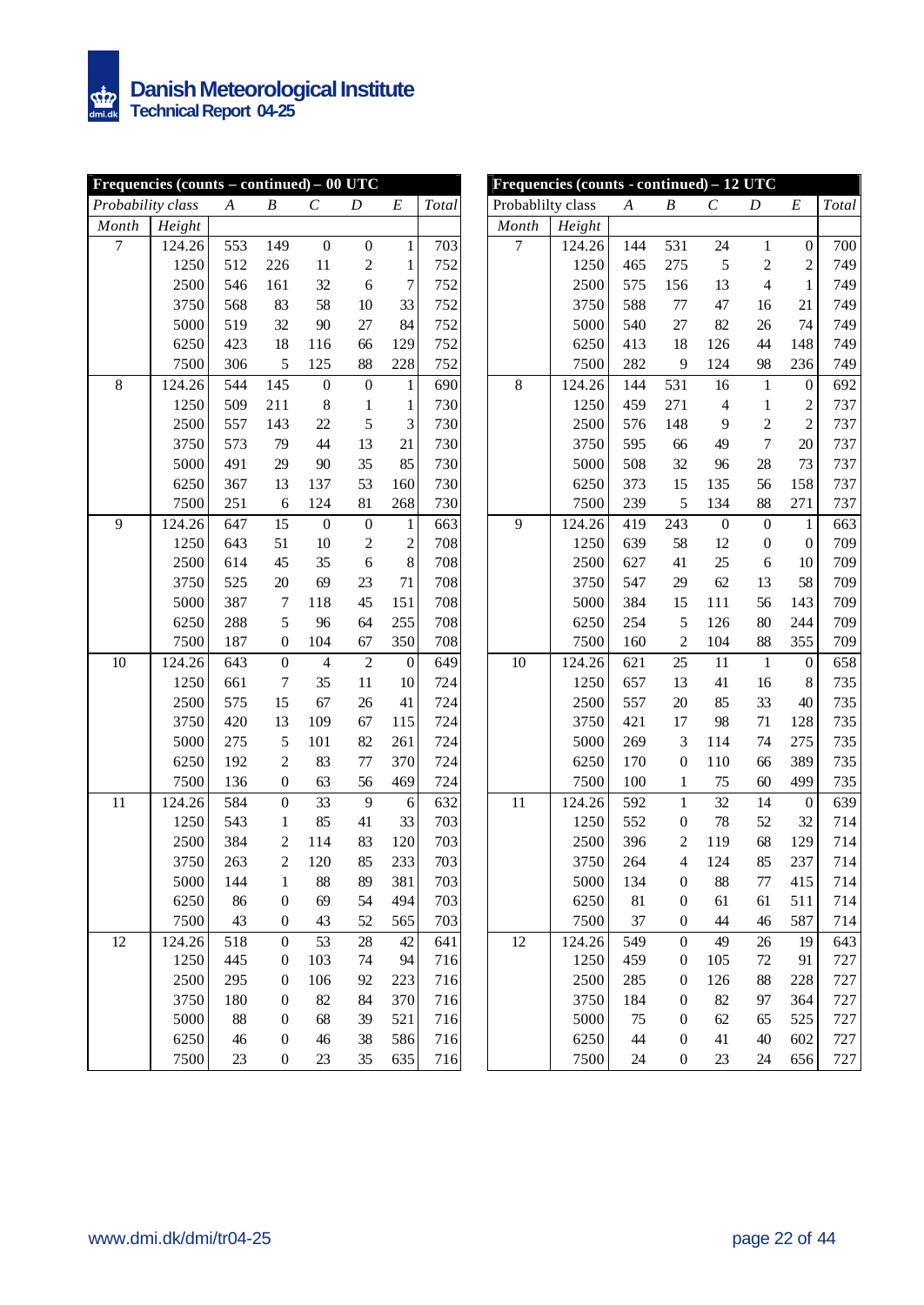

| Frequencies $(\%)-00$ UTC |        |      |          |              |      |          |       |  |  |  |  |
|---------------------------|--------|------|----------|--------------|------|----------|-------|--|--|--|--|
| Probability               |        | A    | B        | $\mathcal C$ | D    | E        | Total |  |  |  |  |
| class                     |        |      |          |              |      |          |       |  |  |  |  |
| Month                     | Height |      |          |              |      |          |       |  |  |  |  |
| $\mathbf{1}$              | 124.26 | 71,3 | 0,0      | 11,2         | 6,0  | 11,5     | 100   |  |  |  |  |
|                           | 1250   | 55,2 | 0,1      | 11,6         | 8,4  | 24,7     | 100   |  |  |  |  |
|                           | 2500   | 34,9 | 0,0      | 15,0         | 11,0 | 39,0     | 100   |  |  |  |  |
|                           | 3750   | 20,8 | 0,0      | 12,7         | 11,3 | 55,1     | 100   |  |  |  |  |
|                           | 5000   | 10,8 | 0,0      | 7,2          | 5,8  | 76,2     | 100   |  |  |  |  |
|                           | 6250   | 5,6  | 0,0      | 5,2          | 3,9  | 85,4     | 100   |  |  |  |  |
|                           | 7500   | 2,3  | $_{0,0}$ | 2,9          | 2,3  | 92,6     | 100   |  |  |  |  |
| $\overline{c}$            | 124.26 | 67,6 | 0,0      | 12,2         | 8,1  | 12,1     | 100   |  |  |  |  |
|                           | 1250   | 46,8 | 0,1      | 14,0         | 12,2 | 26,8     | 100   |  |  |  |  |
|                           | 2500   | 27,8 | 0,1      | 13,8         | 11,0 | 47,3     | 100   |  |  |  |  |
|                           | 3750   | 17,4 | 0,0      | 8,6          | 10,8 | 63,1     | 100   |  |  |  |  |
|                           | 5000   | 9,4  | $_{0,0}$ | 5,9          | 3,6  | 81,1     | 100   |  |  |  |  |
|                           | 6250   | 5,9  | 0,0      | 3,3          | 2,9  | 87,9     | 100   |  |  |  |  |
|                           | 7500   | 3,2  | $_{0,0}$ | 2,9          | 2,3  | 91,6     | 100   |  |  |  |  |
| 3                         | 124.26 | 82,2 | 0,0      | 10,1         | 4,9  | 2,8      | 100   |  |  |  |  |
|                           | 1250   | 52,3 | 0,9      | 16,8         | 16,2 | 13,8     | 100   |  |  |  |  |
|                           | 2500   | 32,6 | 0,5      | 16,7         | 15,4 | 34,8     | 100   |  |  |  |  |
|                           | 3750   | 20,1 | 0,0      | 15,1         | 10,8 | 54,0     | 100   |  |  |  |  |
|                           | 5000   | 9,1  | 0,0      | 8,1          | 8,0  | 74,8     | 100   |  |  |  |  |
|                           | 6250   | 3,9  | 0,0      | 5,8          | 4,9  | 85,4     | 100   |  |  |  |  |
|                           | 7500   | 0,8  | $_{0,0}$ | 3,3          | 2,8  | 93,2     | 100   |  |  |  |  |
| $\overline{4}$            | 124.26 | 90,9 | 0,6      | 6,1          | 2,0  | 0,3      | 100   |  |  |  |  |
|                           | 1250   | 58,4 | 3,7      | 20,5         | 9,5  | 7,9      | 100   |  |  |  |  |
|                           | 2500   | 44,5 | 2,9      | 19,5         | 13,8 | 19,4     | 100   |  |  |  |  |
|                           | 3750   | 33,2 | 1,2      | 20,6         | 13,4 | 31,7     | 100   |  |  |  |  |
|                           | 5000   | 18,8 | 0,1      | 14,3         | 12,4 | 54,3     | 100   |  |  |  |  |
|                           | 6250   | 9,8  | 0,0      | 10,1         | 9,4  | 70,7     | 100   |  |  |  |  |
|                           | 7500   | 3,5  | $_{0,0}$ | 6,1          | 7,1  | 83,2     | 100   |  |  |  |  |
| 5                         | 124.26 | 98,6 | 0,8      | 0,6          | 0,0  | 0,0      | 100   |  |  |  |  |
|                           | 1250   | 67,5 | 12,0     | 14,2         | 3,7  | 2,6      | 100   |  |  |  |  |
|                           | 2500   | 61,1 | 9,3      | 18,3         | 5,6  | 5,7      | 100   |  |  |  |  |
|                           | 3750   | 56,0 | 4,4      | 19,3         | 9,1  | 11,1     | 100   |  |  |  |  |
|                           | 5000   | 38,9 | 0,8      | 21,4         | 11,5 | 27,4     | 100   |  |  |  |  |
|                           | 6250   | 27,5 | 0,1      | 14,1         | 13,7 | 44,5     | 100   |  |  |  |  |
|                           | 7500   | 15,7 | $_{0,0}$ | 11,4         | 12,4 | 60,6     | 100   |  |  |  |  |
| 6                         | 124.26 | 94,7 | 5,3      | 0,0          | 0,0  | $_{0,0}$ | 100   |  |  |  |  |
|                           | 1250   | 78,9 | 16,9     | 3,0          | 0,8  | 0,4      | 100   |  |  |  |  |
|                           | 2500   | 77,6 | 13,8     | 5,8          | 1,2  | 1,6      | 100   |  |  |  |  |
|                           | 3750   | 72,2 | 8,2      | 11,5         | 2,2  | 5,9      | 100   |  |  |  |  |
|                           | 5000   | 59,5 | 2,2      | 16,6         | 7,4  | 14,3     | 100   |  |  |  |  |
|                           | 6250   | 42,6 | 1,1      | 20,9         | 9,1  | 26,4     | 100   |  |  |  |  |
|                           | 7500   | 26,2 | 0,3      | 16,9         | 12,4 | 44,2     | 100   |  |  |  |  |

|                          | Frequencies $(\%)-12$ UTC |      |          |              |          |       |       |
|--------------------------|---------------------------|------|----------|--------------|----------|-------|-------|
| Probablilty              |                           | A    | B        | $\mathcal C$ | D        | E     | Total |
| class                    |                           |      |          |              |          |       |       |
| Month                    | Height                    |      |          |              |          |       |       |
| $\mathbf{1}$             | 124.26                    | 74,8 | 0,0      | 10,7         | 7,7      | 6,7   | 100   |
|                          | 1250                      | 54,0 | 0,0      | 10,7         | 11,6     | 23,7  | 100   |
|                          | 2500                      | 33,6 | 0,3      | 14,7         | 11,1     | 40,3  | 100   |
|                          | 3750                      | 18,9 | $_{0,0}$ | 11,6         | 10,2     | 59,3  | 100   |
|                          | 5000                      | 9,1  | 0,0      | 5,9          | 6,3      | 78,7  | 100   |
|                          | 6250                      | 4,8  | 0,0      | 4,8          | 4,4      | 85,9  | 100   |
|                          | 7500                      | 1,7  | 0,0      | 2,6          | 3,0      | 92,7  | 100   |
| $\overline{c}$           | 124.26                    | 69,8 | 0,0      | 15,3         | 8,0      | 6,9   | 100   |
|                          | 1250                      | 46,7 | 0,0      | 14,8         | 11,7     | 26,8  | 100   |
|                          | 2500                      | 26,8 | 0,0      | 12,3         | 12,3     | 48,7  | 100   |
|                          | 3750                      | 17,4 | 0,0      | 7,7          | 9,7      | 65,2  | 100   |
|                          | 5000                      | 8,1  | 0,0      | 5,4          | 5,3      | 81,2  | 100   |
|                          | 6250                      | 4,3  | 0,0      | 4,1          | 2,7      | 88,9  | 100   |
|                          | 7500                      | 1,3  | $_{0,0}$ | 2,1          | 2,4      | 94,2  | 100   |
| 3                        | 124.26                    | 74,9 | 1,7      | 15,0         | 6,4      | 1,9   | 100   |
|                          | 1250                      | 52,1 | 0,7      | 18,5         | 13,6     | 15,2  | 100   |
|                          | 2500                      | 31,4 | 0,3      | 19,5         | 14,1     | 34,7  | 100   |
|                          | 3750                      | 19,8 | 0,1      | 13,5         | 11,5     | 55,1  | 100   |
|                          | 5000                      | 9,2  | 0,0      | 6,4          | 10,5     | 74,0  | 100   |
|                          | 6250                      | 2,9  | 0,0      | 6,2          | 7,5      | 83,5  | 100   |
|                          | 7500                      | 1,2  | $_{0,0}$ | 2,7          | 4,2      | 91,9  | 100   |
| $\overline{\mathcal{L}}$ | 124.26                    | 62,2 | 16,8     | 14,4         | 4,0      | $2,6$ | 100   |
|                          | 1250                      | 57,0 | 3,8      | 20,5         | 10,2     | 8,5   | 100   |
|                          | 2500                      | 45,8 | 3,0      | 21,3         | 14,3     | 15,6  | 100   |
|                          | 3750                      | 30,6 | 1,8      | 20,8         | 17,0     | 29,9  | 100   |
|                          | 5000                      | 14,7 | 0,3      | 13,2         | 16,6     | 55,3  | 100   |
|                          | 6250                      | 6,2  | 0,0      | 10,8         | 12,8     | 70,2  | 100   |
|                          | 7500                      | 2,7  | 0,0      | 4,0          | 8,6      | 84,6  | 100   |
| 5                        | 124.26                    | 47,8 | 44,2     | 5,7          | 1,9      | 0,4   | 100   |
|                          | 1250                      | 60,3 | 20,9     | 13,2         | 3,8      | 1,8   | 100   |
|                          | 2500                      | 63,8 | 12,0     | 14,8         | 5,5      | 3,9   | 100   |
|                          | 3750                      | 58,0 | 4,0      | 17,0         | 8,9      | 12,1  | 100   |
|                          | 5000                      | 39,0 | 0, 5     | 19,2         | 11,4     | 29,9  | 100   |
|                          | 6250                      | 26,5 | 0,0      | 14,5         | 13,4     | 45,6  | 100   |
|                          | 7500                      | 14,1 | 0,1      | 11,6         | 13,1     | 61,1  | 100   |
| 6                        | 124.26                    | 42,2 | 55,9     | 1,4          | 0,4      | 0,0   | 100   |
|                          | 1250                      | 74,6 | 23,0     | 2,0          | $_{0,0}$ | 0,4   | 100   |
|                          | 2500                      | 79,6 | 15,5     | 3,1          | 0,3      | 1,5   | 100   |
|                          | 3750                      | 76,8 | 7,0      | 9,3          | 2,3      | 4,6   | 100   |
|                          | 5000                      | 62,0 | 2,4      | 18,0         | 5,3      | 12,3  | 100   |
|                          | 6250                      | 41,8 | 1,1      | 21,4         | 12,4     | 23,4  | 100   |
|                          | 7500                      | 23,5 | 0,4      | 16,9         | 19,1     | 40,1  | 100   |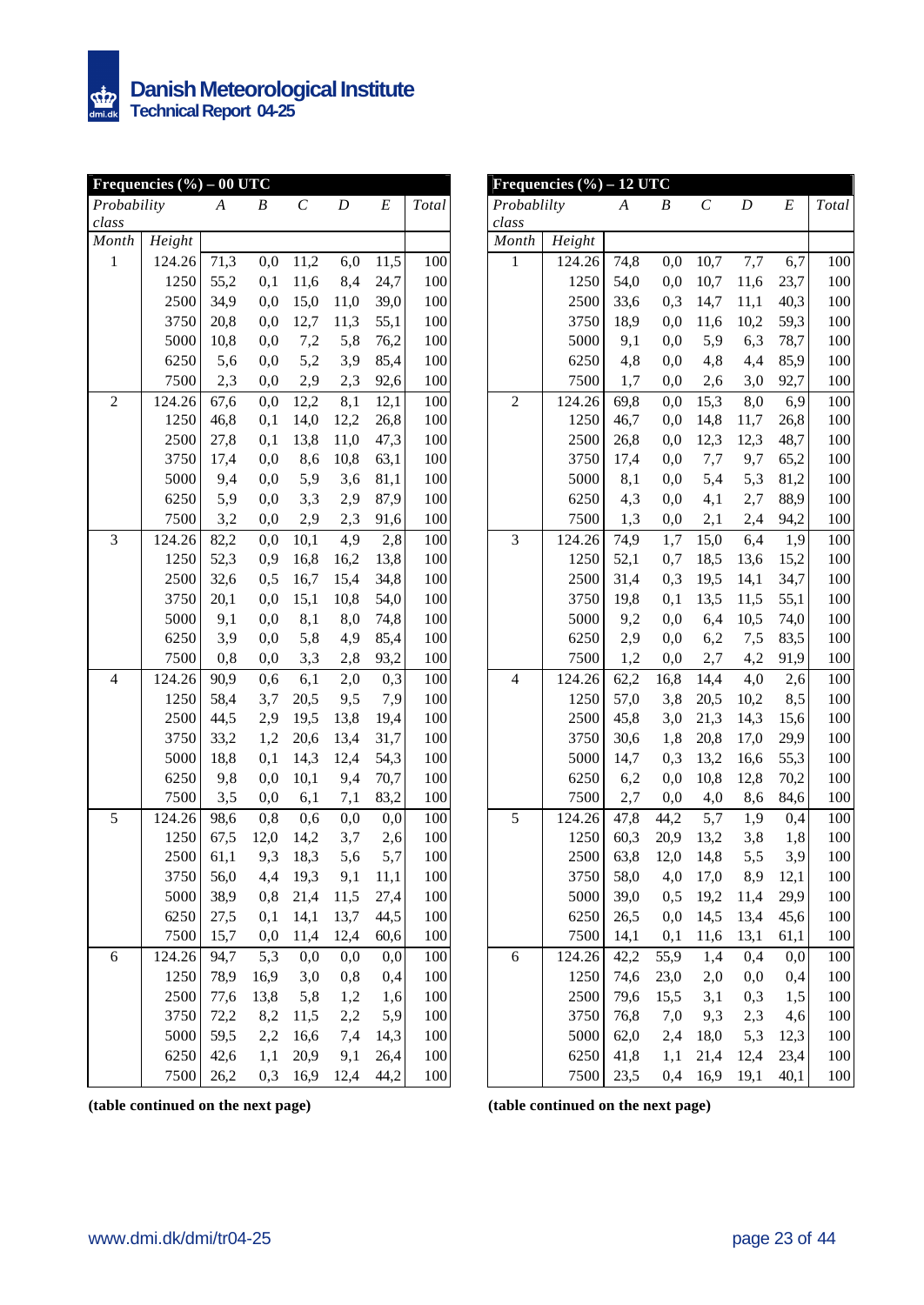|             | Frequencies (% - continued) - 00 UTC |                  |                  |      |      |      |       |
|-------------|--------------------------------------|------------------|------------------|------|------|------|-------|
| Probability |                                      | $\boldsymbol{A}$ | $\boldsymbol{B}$ | C    | D    | E    | Total |
| class       |                                      |                  |                  |      |      |      |       |
| Month       | Height                               |                  |                  |      |      |      |       |
| 7           | 124.26                               | 78,7             | 21,2             | 0,0  | 0,0  | 0,1  | 100   |
|             | 1250                                 | 68,1             | 30,1             | 1,5  | 0,3  | 0,1  | 100   |
|             | 2500                                 | 72,6             | 21,4             | 4,3  | 0,8  | 0,9  | 100   |
|             | 3750                                 | 75,5             | 11,0             | 7,7  | 1,3  | 4,4  | 100   |
|             | 5000                                 | 69,0             | 4,3              | 12,0 | 3,6  | 11,2 | 100   |
|             | 6250                                 | 56,3             | 2,4              | 15,4 | 8,8  | 17,2 | 100   |
|             | 7500                                 | 40,7             | 0,7              | 16,6 | 11,7 | 30,3 | 100   |
| 8           | 124.26                               | 78,8             | 21,0             | 0,0  | 0,0  | 0,1  | 100   |
|             | 1250                                 | 69,7             | 28,9             | 1,1  | 0,1  | 0,1  | 100   |
|             | 2500                                 | 76,3             | 19,6             | 3,0  | 0,7  | 0,4  | 100   |
|             | 3750                                 | 78,5             | 10,8             | 6,0  | 1,8  | 2,9  | 100   |
|             | 5000                                 | 67,3             | 4,0              | 12,3 | 4,8  | 11,6 | 100   |
|             | 6250                                 | 50,3             | 1,8              | 18,8 | 7,3  | 21,9 | 100   |
|             | 7500                                 | 34,4             | 0,8              | 17,0 | 11,1 | 36,7 | 100   |
| 9           | 124.26                               | 97,6             | 2,3              | 0,0  | 0,0  | 0,2  | 100   |
|             | 1250                                 | 90,8             | 7,2              | 1,4  | 0,3  | 0,3  | 100   |
|             | 2500                                 | 86,7             | 6,4              | 4,9  | 0,8  | 1,1  | 100   |
|             | 3750                                 | 74,2             | 2,8              | 9,7  | 3,2  | 10,0 | 100   |
|             | 5000                                 | 54,7             | 1,0              | 16,7 | 6,4  | 21,3 | 100   |
|             | 6250                                 | 40,7             | 0,7              | 13,6 | 9,0  | 36,0 | 100   |
|             | 7500                                 | 26,4             | 0,0              | 14,7 | 9,5  | 49,4 | 100   |
| 10          | 124.26                               | 99,1             | 0,0              | 0,6  | 0,3  | 0,0  | 100   |
|             | 1250                                 | 91,3             | 1,0              | 4,8  | 1,5  | 1,4  | 100   |
|             | 2500                                 | 79,4             | 2,1              | 9,3  | 3,6  | 5,7  | 100   |
|             | 3750                                 | 58,0             | 1,8              | 15,1 | 9,3  | 15,9 | 100   |
|             | 5000                                 | 38,0             | 0,7              | 14,0 | 11,3 | 36,0 | 100   |
|             | 6250                                 | 26,5             | 0,3              | 11,5 | 10,6 | 51,1 | 100   |
|             | 7500                                 | 18,8             | 0,0              | 8,7  | 7,7  | 64,8 | 100   |
| 11          | 124.26                               | 92,4             | 0,0              | 5,2  | 1,4  | 0,9  | 100   |
|             | 1250                                 | 77,2             | 0,1              | 12,1 | 5,8  | 4,7  | 100   |
|             | 2500                                 | 54,6             | 0,3              | 16,2 | 11,8 | 17,1 | 100   |
|             | 3750                                 | 37,4             | 0,3              | 17,1 | 12,1 | 33,1 | 100   |
|             | 5000                                 | 20,5             | 0,1              | 12,5 | 12,7 | 54,2 | 100   |
|             | 6250                                 | 12,2             | $_{0,0}$         | 9,8  | 7,7  | 70,3 | 100   |
|             | 7500                                 | 6,1              | $_{0,0}$         | 6,1  | 7,4  | 80,4 | 100   |
| 12          | 124.26                               | 80,8             | $_{0,0}$         | 8,3  | 4,4  | 6,6  | 100   |
|             | 1250                                 | 62,2             | $_{0,0}$         | 14,4 | 10,3 | 13,1 | 100   |
|             | 2500                                 | 41,2             | 0,0              | 14,8 | 12,8 | 31,1 | 100   |
|             | 3750                                 | 25,1             | 0,0              | 11,5 | 11,7 | 51,7 | 100   |
|             | 5000                                 | 12,3             | 0,0              | 9,5  | 5,4  | 72,8 | 100   |
|             | 6250                                 | 6,4              | 0,0              | 6,4  | 5,3  | 81,8 | 100   |
|             | 7500                                 | 3,2              | $_{0,0}$         | 3,2  | 4,9  | 88,7 | 100   |

| Frequencies $(% \mathcal{O}_{0} \cdot \text{continued}) - 12$ UTC |        |      |          |      |      |         |       |  |  |  |  |
|-------------------------------------------------------------------|--------|------|----------|------|------|---------|-------|--|--|--|--|
| Probablilty                                                       |        | A    | B        | C    | D    | E       | Total |  |  |  |  |
| class                                                             |        |      |          |      |      |         |       |  |  |  |  |
| Month                                                             | Height |      |          |      |      |         |       |  |  |  |  |
| 7                                                                 | 124.26 | 20,6 | 75,9     | 3,4  | 0,1  | 0,0     | 100   |  |  |  |  |
|                                                                   | 1250   | 62,1 | 36,7     | 0,7  | 0,3  | 0,3     | 100   |  |  |  |  |
|                                                                   | 2500   | 76,8 | 20,8     | 1,7  | 0,5  | 0,1     | 100   |  |  |  |  |
|                                                                   | 3750   | 78,5 | 10,3     | 6,3  | 2,1  | 2,8     | 100   |  |  |  |  |
|                                                                   | 5000   | 72,1 | 3,6      | 10,9 | 3,5  | 9,9     | 100   |  |  |  |  |
|                                                                   | 6250   | 55,1 | 2,4      | 16,8 | 5,9  | 19,8    | 100   |  |  |  |  |
|                                                                   | 7500   | 37,7 | 1,2      | 16,6 | 13,1 | 31,5    | 100   |  |  |  |  |
| 8                                                                 | 124.26 | 20,8 | 76,7     | 2,3  | 0,1  | 0,0     | 100   |  |  |  |  |
|                                                                   | 1250   | 62,3 | 36,8     | 0,5  | 0,1  | 0,3     | 100   |  |  |  |  |
|                                                                   | 2500   | 78,2 | 20,1     | 1,2  | 0,3  | 0,3     | 100   |  |  |  |  |
|                                                                   | 3750   | 80,7 | 9,0      | 6,6  | 0,9  | $2,\!7$ | 100   |  |  |  |  |
|                                                                   | 5000   | 68,9 | 4,3      | 13,0 | 3,8  | 9,9     | 100   |  |  |  |  |
|                                                                   | 6250   | 50,6 | 2,0      | 18,3 | 7,6  | 21,4    | 100   |  |  |  |  |
|                                                                   | 7500   | 32,4 | 0,7      | 18,2 | 11,9 | 36,8    | 100   |  |  |  |  |
| 9                                                                 | 124.26 | 63,2 | 36,7     | 0,0  | 0,0  | 0,2     | 100   |  |  |  |  |
|                                                                   | 1250   | 90,1 | 8,2      | 1,7  | 0,0  | 0,0     | 100   |  |  |  |  |
|                                                                   | 2500   | 88,4 | 5,8      | 3,5  | 0,8  | 1,4     | 100   |  |  |  |  |
|                                                                   | 3750   | 77,2 | 4,1      | 8,7  | 1,8  | 8,2     | 100   |  |  |  |  |
|                                                                   | 5000   | 54,2 | 2,1      | 15,7 | 7,9  | 20,2    | 100   |  |  |  |  |
|                                                                   | 6250   | 35,8 | 0,7      | 17,8 | 11,3 | 34,4    | 100   |  |  |  |  |
|                                                                   | 7500   | 22,6 | 0,3      | 14,7 | 12,4 | 50,1    | 100   |  |  |  |  |
| 10                                                                | 124.26 | 94,4 | 3,8      | 1,7  | 0,2  | 0,0     | 100   |  |  |  |  |
|                                                                   | 1250   | 89,4 | 1,8      | 5,6  | 2,2  | 1,1     | 100   |  |  |  |  |
|                                                                   | 2500   | 75,8 | 2,7      | 11,6 | 4,5  | 5,4     | 100   |  |  |  |  |
|                                                                   | 3750   | 57,3 | 2,3      | 13,3 | 9,7  | 17,4    | 100   |  |  |  |  |
|                                                                   | 5000   | 36,6 | 0,4      | 15,5 | 10,1 | 37,4    | 100   |  |  |  |  |
|                                                                   | 6250   | 23,1 | 0,0      | 15,0 | 9,0  | 52,9    | 100   |  |  |  |  |
|                                                                   | 7500   | 13,6 | 0,1      | 10,2 | 8,2  | 67,9    | 100   |  |  |  |  |
| 11                                                                | 124.26 | 92,6 | 0,2      | 5,0  | 2,2  | 0,0     | 100   |  |  |  |  |
|                                                                   | 1250   | 77,3 | 0,0      | 10,9 | 7,3  | 4,5     | 100   |  |  |  |  |
|                                                                   | 2500   | 55,5 | 0,3      | 16,7 | 9,5  | 18,1    | 100   |  |  |  |  |
|                                                                   | 3750   | 37,0 | 0,6      | 17,4 | 11,9 | 33,2    | 100   |  |  |  |  |
|                                                                   | 5000   | 18,8 | $_{0,0}$ | 12,3 | 10,8 | 58,1    | 100   |  |  |  |  |
|                                                                   | 6250   | 11,3 | $_{0,0}$ | 8,5  | 8,5  | 71,6    | 100   |  |  |  |  |
|                                                                   | 7500   | 5,2  | $_{0,0}$ | 6,2  | 6,4  | 82,2    | 100   |  |  |  |  |
| 12                                                                | 124.26 | 85,4 | 0,0      | 7,6  | 4,0  | 3,0     | 100   |  |  |  |  |
|                                                                   | 1250   | 63,1 | 0,0      | 14,4 | 9,9  | 12,5    | 100   |  |  |  |  |
|                                                                   | 2500   | 39,2 | 0,0      | 17,3 | 12,1 | 31,4    | 100   |  |  |  |  |
|                                                                   | 3750   | 25,3 | 0,0      | 11,3 | 13,3 | 50,1    | 100   |  |  |  |  |
|                                                                   | 5000   | 10,3 | 0,0      | 8,5  | 8,9  | 72,2    | 100   |  |  |  |  |
|                                                                   | 6250   | 6,1  | 0,0      | 5,6  | 5,5  | 82,8    | 100   |  |  |  |  |
|                                                                   | 7500   | 3,3  | $_{0,0}$ | 3,2  | 3,3  | 90,2    | 100   |  |  |  |  |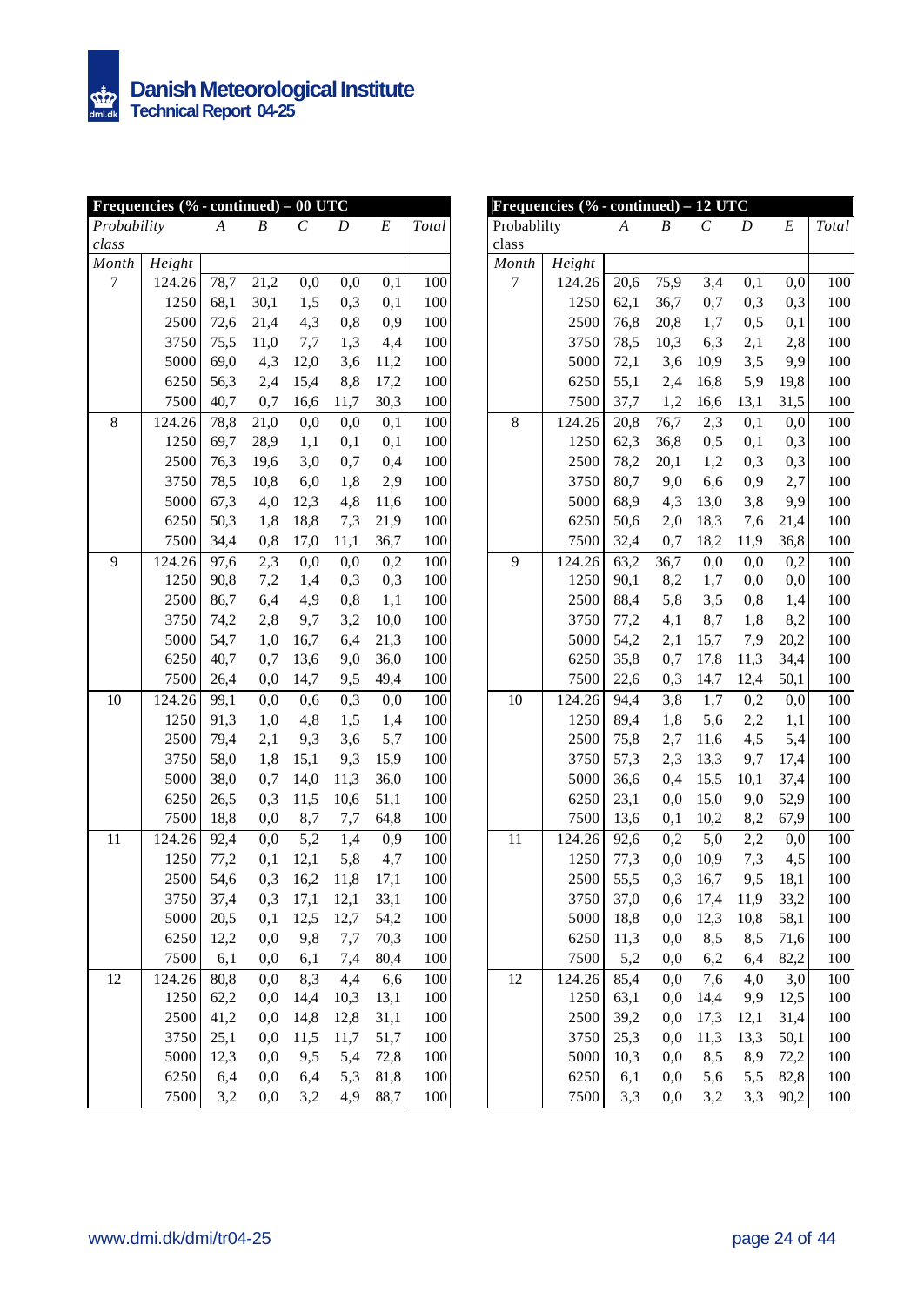

# **Appendix B**

Summary statistics (max., min., mean, median and std. var.) of monthly values (all in %) for each of the five probability classes and class A, B & C summarized. Tables to the left are based on nightly values (00 UTC) and tables on the right on daily values (12 UTC). For explanation of probability classes and methods see the section "Methods" in the report.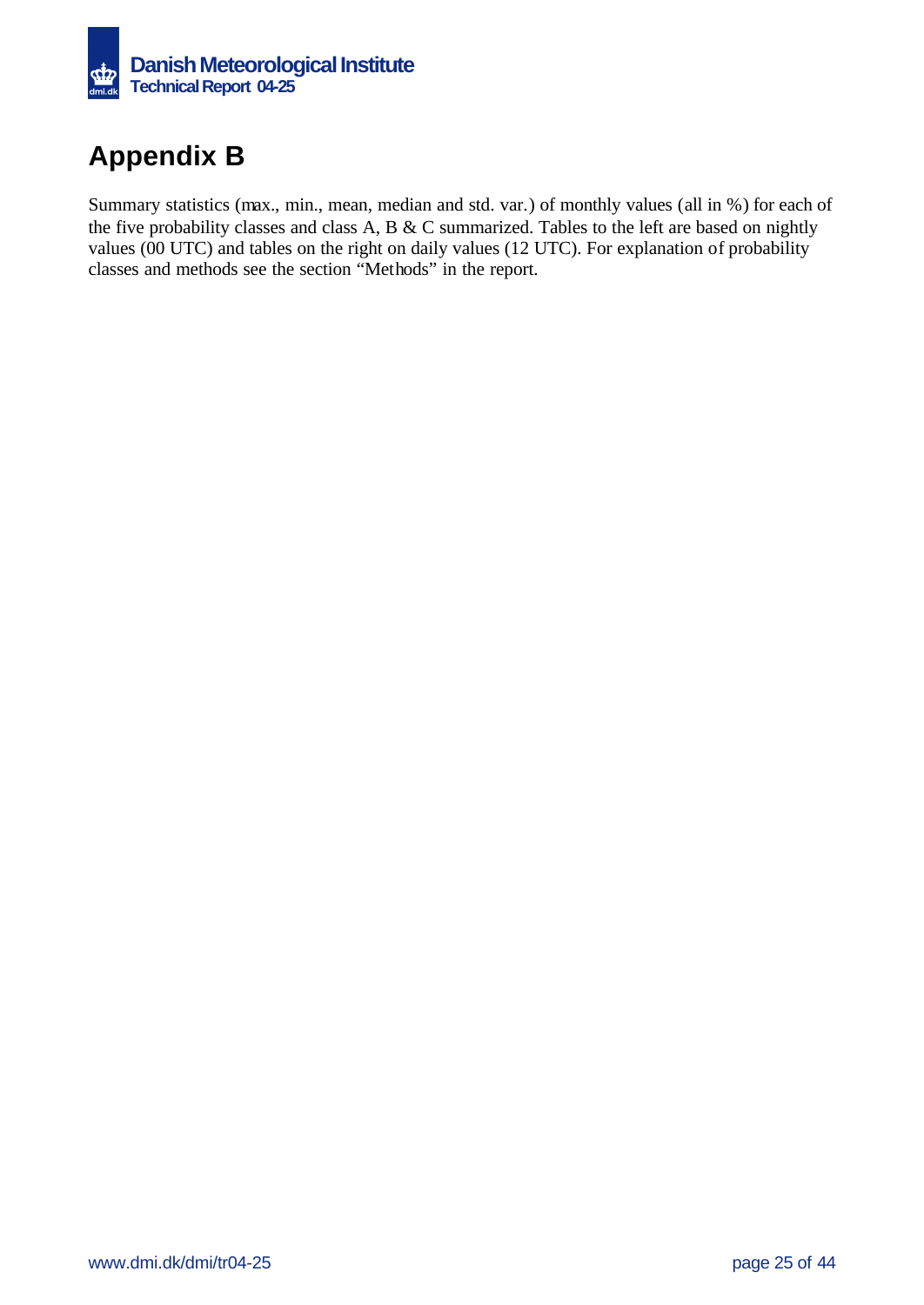

### **Danish Meteorological Institute Technical Report 04-25**

| Class A - 00 UTC |     |     |        |      |      | Class A - 12 UTC |     |
|------------------|-----|-----|--------|------|------|------------------|-----|
| height           | max | min | median | mean | stdy | height           | max |
| 124.26           | 99  | 68  | 87     | 86   | 11   | 124.26           | 94  |
| 1250             | 91  | 47  | 68     | 68   | 14   | 1250             | 90  |
| 2500             | 87  | 28  | 58     | 57   | 21   | 2500             | 88  |
| 3750             | 78  | 17  | 47     | 47   | 24   | 3750             | 81  |
| 5000             | 69  | 9   | 29     | 34   | 24   | 5000             | 72  |
| 6250             | 56  | 4   | 19     | 24   | 19   | 6250             | 55  |
| 7500             | 41  |     | 11     | 15   | 14   | 7500             | 38  |

| $\overline{\text{ass }A - 00 \text{ UTC}}$ |     |     |        |      |      | Class A - 12 UTC |     |     |        |      |      |
|--------------------------------------------|-----|-----|--------|------|------|------------------|-----|-----|--------|------|------|
| height                                     | max | mın | median | mean | stdy | height           | max | mın | median | mean | stdv |
| 124.26                                     | 99  | 68  | 87     | 86   | 11   | 124.26           | 94  | 21  | 67     | 62   | 25   |
| 1250                                       | 91  | 47  | 68     | 68   | 14   | 1250             | 90  | 47  | 62     | 66   | 14   |
| 2500                                       | 87  | 28  | 58     | 57   | 21   | 2500             | 88  | 27  | 60     | 58   | 22   |
| 3750                                       | 78  | 17  | 47     | 47   | 24   | 3750             | 81  | 17  | 47     | 48   | 26   |
| 5000                                       | 69  | 9   | 29     | 34   | 24   | 5000             | 72  | 8   | 28     | 34   | 25   |
| 6250                                       | 56  | 4   | 19     | 24   | 19   | 6250             | 55  | 3   | 17     | 22   | 19   |
| 7500                                       | 41  |     |        | 15   | 14   | 7500             | 38  |     | Q      | 13   | 13   |

| Class B - 00 UTC |     |          |                             |      |      | Class B - 12 UTC |                             |
|------------------|-----|----------|-----------------------------|------|------|------------------|-----------------------------|
| height           | max | min      | median                      | mean | stdv | height           | max                         |
| 124.26           | 21  | $\theta$ | 0                           | 4    | 8    | 124.26           | 77                          |
| 1250             | 30  | 0        | $\mathcal{D}_{\mathcal{L}}$ | 8    | 11   | 1250             | 37                          |
| 2500             | 21  | 0        | $\mathcal{D}_{\mathcal{A}}$ | 6    | 8    | 2500             | 21                          |
| 3750             | 11  | 0        | $\mathcal{D}_{\mathcal{A}}$ | 3    | 4    | 3750             | 10                          |
| 5000             | 4   | 0        |                             |      | 2    | 5000             |                             |
| 6250             | 2   | 0        |                             |      |      | 6250             | $\mathcal{D}_{\mathcal{A}}$ |
| 7500             |     |          |                             |      | 0    | 7500             |                             |

| Class C - 00 UTC |     |          |        |      |      | Class C - 12 UTC |     |
|------------------|-----|----------|--------|------|------|------------------|-----|
| height           | max | min      | median | mean | stdv | height           | max |
| 124.26           | 12  | $\Omega$ | 3      | 5    | 5    | 124.26           | 15  |
| 1250             | 20  |          | 12     | 10   | 7    | 1250             | 20  |
| 2500             | 20  | 3        | 14     | 12   | 6    | 2500             | 21  |
| 3750             | 21  | 6        | 12     | 13   | 5    | 3750             | 21  |
| 5000             | 21  | 3        | 11     | 11   | 6    | 5000             | 19  |
| 6250             | 18  | 3        | 10     | 10   | 5    | 6250             | 21  |
| 7500             | 17  | 3        |        | 9    | 6    | 7500             | 18  |
|                  |     |          |        |      |      |                  |     |

| Class D - 00 UTC |     |                |        |                |      | Class D - 12 UTC |     |
|------------------|-----|----------------|--------|----------------|------|------------------|-----|
| height           | max | min            | median | mean           | stdv | height           | max |
| 124.26           | 8   | 0              |        | $\overline{c}$ | 3    | 124.26           | 8   |
| 1250             | 16  | 0              | 5      | 6              | 5    | 1250             | 14  |
| 2500             | 15  |                | 8      |                | 6    | 2500             | 14  |
| 3750             | 13  |                | 10     | 8              | 5    | 3750             | 17  |
| 5000             | 13  | 4              |        | 8              | 3    | 5000             | 17  |
| 6250             | 14  | 3              | 8      | 8              | 3    | 6250             | 13  |
| 7500             | 12. | $\mathfrak{D}$ | 8      |                | 4    | 7500             | 19  |

| $Class E - 00 UTC$ |     |          |        |      |      | Class E - 12 UTC |     |
|--------------------|-----|----------|--------|------|------|------------------|-----|
| height             | max | min      | median | mean | stdy | height           | max |
| 124.26             | 12. | $\Omega$ | 0      | 3    | 5    | 124.26           |     |
| 1250               | 27  | 0        | 4      | 8    | 10   | 1250             | 27  |
| 2500               | 47  | $\Omega$ | 11     | 17   | 17   | 2500             | 49  |
| 3750               | 63  | 3        | 24     | 28   | 23   | 3750             | 65  |
| 5000               | 81  | 11       | 45     | 45   | 27   | 5000             | 81  |
| 6250               | 88  | 17       | 61     | 57   | 27   | 6250             | 89  |
| 7500               | 93  | 30       | 73     | 68   | 23   | 7500             | 94  |

| $\sqrt{\text{lass B}}$ - 00 UTC |     |     |                |      |      |
|---------------------------------|-----|-----|----------------|------|------|
| height                          | max | min | median         | mean | stdv |
| 124.26                          | 21  | 0   | 0              | 4    | 8    |
| 1250                            | 30  | 0   | 2              | 8    | 11   |
| 2500                            | 21  | 0   | $\mathfrak{D}$ | 6    | 8    |
| 3750                            | 11  | 0   | 2              |      | 4    |
| 5000                            | 4   | 0   | 0              |      | 2    |
| 6250                            | ↑   | 0   | 0              |      |      |
| 7500                            |     | 0   | 0              |      | 0    |

| $\overline{\text{lass C}}$ - 00 UTC |     |     |        |      |      | Class C - 12 UTC |     |          |        |      |      |
|-------------------------------------|-----|-----|--------|------|------|------------------|-----|----------|--------|------|------|
| height                              | max | mın | median | mean | stdv | height           | max | mın      | median | mean | stdy |
| 124.26                              | 12  | 0   |        | 5    | 5    | 124.26           | 15  | $\theta$ |        |      | 6    |
| 1250                                | 20  |     | 12     | 10   |      | 1250             | 20  |          | 11     |      | ⇁    |
| 2500                                | 20  | 3   | 14     | 12   | 6    | 2500             | 21  |          | 13     |      | ⇁    |
| 3750                                | 21  | 6   | 12     | 13   | 5    | 3750             | 21  | 6        | 11     | 12   |      |
| 5000                                | 21  | 3   | 11     | 11   | 6    | 5000             | 19  |          | 13     | 12   |      |
| 6250                                | 18  | 3   | 10     | 10   | 5    | 6250             | 21  | 4        | 13     | 12   | 6    |
| 7500                                | 17  | 3   |        | 9    | 6    | 7500             | 18  |          | 8      | О    | 6    |

| $\overline{\text{lass D} \cdot 00 \text{ UTC}}$ |     |          |        |      |      | Class D - 12 UTC |     |     |        |      |      |
|-------------------------------------------------|-----|----------|--------|------|------|------------------|-----|-----|--------|------|------|
| height                                          | max | min      | median | mean | stdv | height           | max | min | median | mean | stdy |
| 124.26                                          | 8   | 0        |        | ↑    | 3    | 124.26           | 8   | O   | ി      |      | 3    |
| 1250                                            | 16  | $\theta$ |        | h    |      | 1250             | 14  | O   | 6      | h    |      |
| 2500                                            | 15  |          | 8      |      | 6    | 2500             | 14  |     | 8      |      | h    |
| 3750                                            | 13  |          | 10     | 8    | 5    | 3750             | 17  |     | 10     |      |      |
| 5000                                            | 13  | 4        |        | 8    | 3    | 5000             | 17  |     | 8      |      | 4    |
| 6250                                            | 14  | 3        | 8      | 8    | 3    | 6250             | 13  |     | 8      |      |      |
| 7500                                            | 12  | ↑        |        | Χ    | 4    | 7500             | 19  |     |        |      |      |

| $\overline{\text{ass }E - 00 \text{ UTC}}$ |     |          |        |      |      |
|--------------------------------------------|-----|----------|--------|------|------|
| height                                     | max | mın      | median | mean | stdv |
| 124.26                                     | 12  | $\theta$ | 0      | 3    | 5    |
| 1250                                       | 27  | 0        | 4      | 8    | 10   |
| 2500                                       | 47  | 0        | 11     | 17   | 17   |
| 3750                                       | 63  | 3        | 24     | 28   | 23   |
| 5000                                       | 81  | 11       | 45     | 45   | 27   |
| 6250                                       | 88  | 17       | 61     | 57   | 27   |
| 7500                                       | 93  | 30       | 73     | 68   | 23   |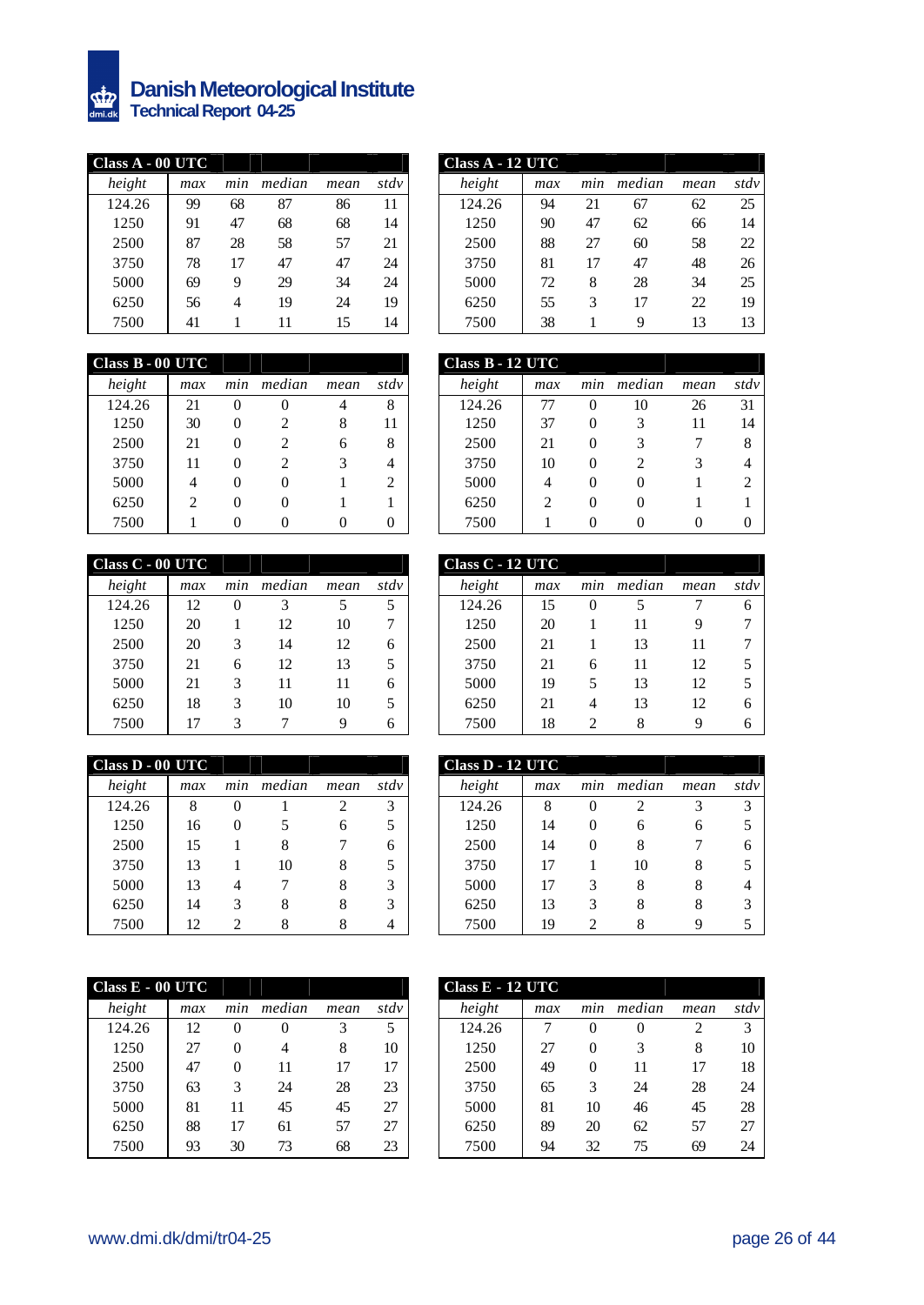

### **Danish Meteorological Institute Technical Report 04-25**

| Class $A+B+C - 00$ UTC |     |     |        |      |        | $Class A+B+C-12 UTC$ |  |
|------------------------|-----|-----|--------|------|--------|----------------------|--|
| height                 | max | min | median | mean | stdy   | height               |  |
| 124.26                 | 100 | 80  | 99     | 95   | $\tau$ | 124.26               |  |
| 1250                   | 100 | 61  | 92     | 86   | 14     | 1250                 |  |
| 2500                   | 99  | 42  | 80     | 76   | 22     | 2500                 |  |
| 3750                   | 95  | 26  | 65     | 64   | 26     | 3750                 |  |
| 5000                   | 85  | 15  | 43     | 48   | 28     | 5000                 |  |
| 6250                   | 74  | 9   | 30     | 36   | 25     | 6250                 |  |
| 7500                   | 58  | 4   | 20     | 24   | 20     | 7500                 |  |
|                        |     |     |        |      |        |                      |  |

| $\frac{1}{2}$ ass A+B+C - 00 UTC |     |     |        |      |      |
|----------------------------------|-----|-----|--------|------|------|
| height                           | max | min | median | mean | stdv |
| 124.26                           | 100 | 80  | 99     | 95   | ⇁    |
| 1250                             | 100 | 61  | 92     | 86   | 14   |
| 2500                             | 99  | 42  | 80     | 76   | 22   |
| 3750                             | 95  | 26  | 65     | 64   | 26   |
| 5000                             | 85  | 15  | 43     | 48   | 28   |
| 6250                             | 74  | 9   | 30     | 36   | 25   |
| 7500                             | 58  | 4   | 20     | 24   | 20   |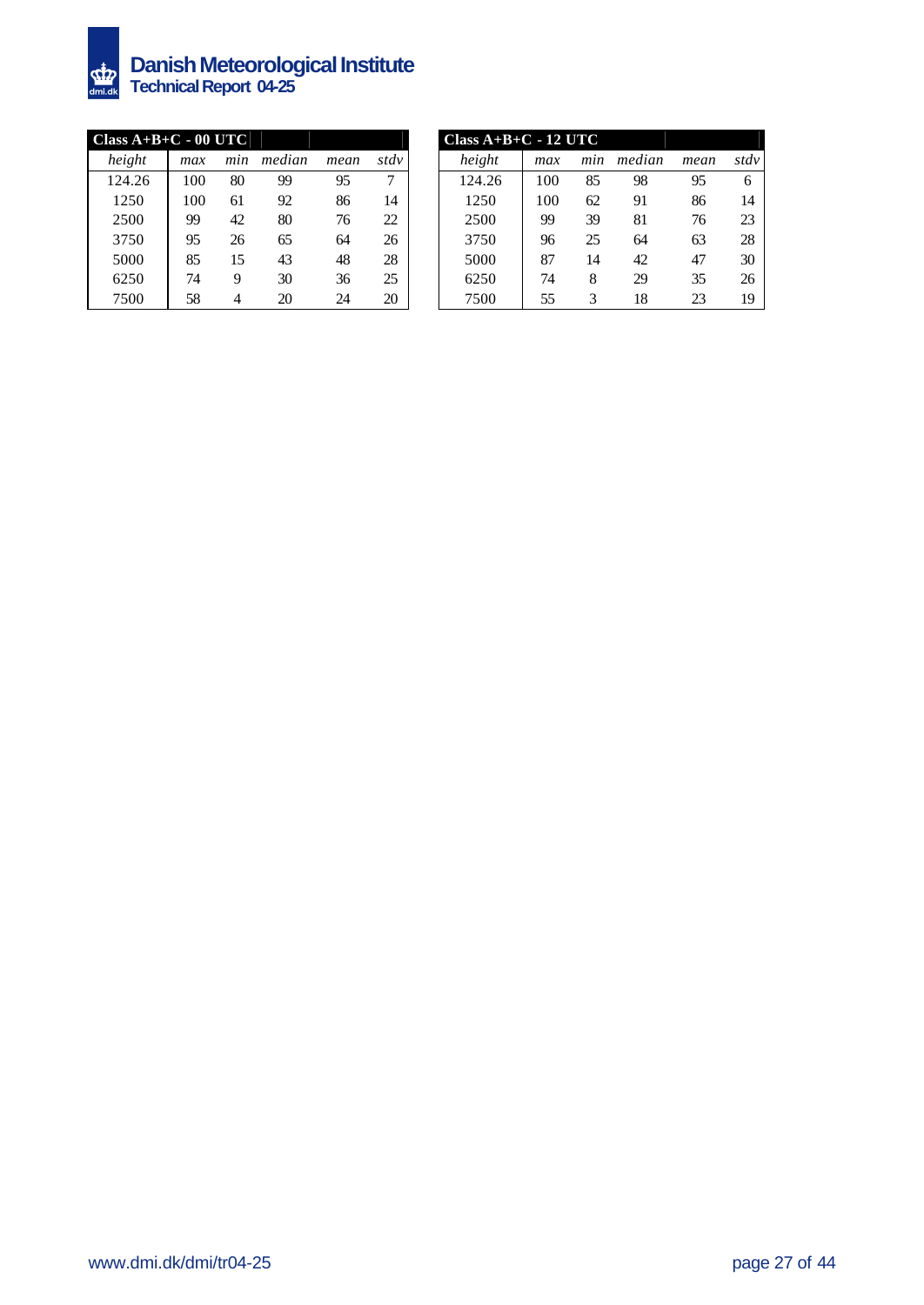

# **Appendix C**

Summary statistics (05, 25, 50, 75, 95 & 99 percentiles) of temperature, dew point temperature and dew point depression for nightly (00 UTC) and daily values (12 UTC).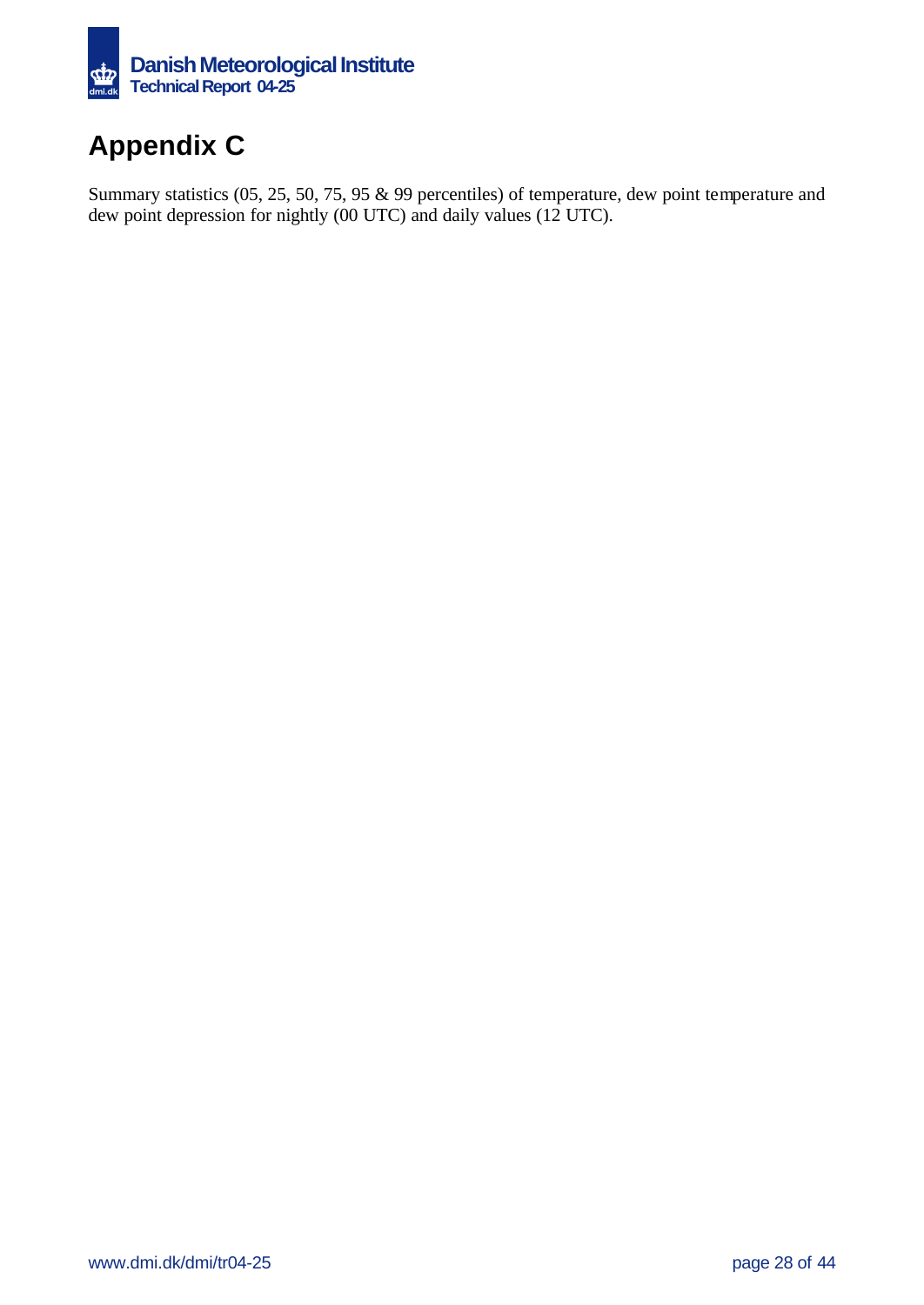

| Temperature 00 UTC |        |                |                 |                                            |               |            |                   |                    |
|--------------------|--------|----------------|-----------------|--------------------------------------------|---------------|------------|-------------------|--------------------|
| Month              | Height |                |                 | P 05 P 25 Median P 75 P 95 P 99            |               |            |                   | Valid N            |
| $\mathbf{1}$       | 124.26 | $-9,0$         | $-2,3$          | $\overline{0,8}$                           | 3,2           | 6,3        | 8,0               | $\overline{N=}705$ |
|                    | 1250   | $-8,5$         | $-3,5$          | $-0,3$                                     | 2,5           | 5,3        | 7,4               | $N = 753$          |
|                    | 2500   | $-10,3$        | $-5,2$          | $-1,7$                                     | 1,1           | 5,3        | 8,2               | $N = 753$          |
|                    | 3750   | $-11,9$        | $-6,5$          | $-3,2$                                     | 0,1           | 5,0        | 7,5               | $N = 753$          |
|                    | 5000   | $-13,9$        | $-8,7$          | $-5,3$                                     | $-1,8$        | 3,8        | 5,8               | $N = 753$          |
|                    | 6250   | $-16,2$        | $-10,6$         |                                            | $-7,0$ $-3,3$ | 1,8        | 3,9               | $N = 753$          |
|                    | 7500   |                |                 | $-19,0$ $-12,9$ $-8,9$ $-5,1$              |               | $-0,5$     | 2,6               | $N = 753$          |
| $\overline{c}$     | 124.26 |                | $-7,1$ $-2,7$   |                                            | $-0,1$ 3,0    | 6,5        | 9,0               | $N = 654$          |
|                    | 1250   | $-8,4$ $-4,1$  |                 |                                            | $-1,0$ 1,8    | 5,7        | 8,6               | $N = 694$          |
|                    | 2500   | $-10,6$ $-5,9$ |                 | $-2,5$ 0,2                                 |               | 5,8        | 8,3               | $N = 694$          |
|                    | 3750   | $-11,9$        | $-7,2$          | $-3,8$                                     | $-0,2$        | 4,8        | 7,7               | $N = 694$          |
|                    | 5000   | $-14,3$        | $-9,5$          | $-6,0$                                     | $-2,2$        | 3,2        | 6,4               | $N = 694$          |
|                    | 6250   | $-16,1$        | $-11,5$         | $-7,8$                                     | $-3,7$        | 1,4        | 4,9               | $N = 694$          |
|                    | 7500   |                |                 | $-18,6$ $-13,8$ $-10,0$ $-5,6$ $-0,6$      |               |            | 1,8               | $N = 694$          |
| 3                  | 124.26 | $-3,3$         | $-0,5$          | 1,6                                        | 3,8           | 7,2        | 9,0               | $N = 721$          |
|                    | 1250   |                | $-5,0$ $-2,1$   | 0,8                                        | 3,4           | 7,0        | 9,8               | $N = 761$          |
|                    | 2500   | $-7,6$         | $-4,4$          | $-1,6$                                     | 1,7           | 6,3        | 9,7               | $N = 761$          |
|                    | 3750   | $-9,5$         | $-5,9$          | $-3,0$                                     | 0,3           | 5,1        | 8,1               | $N = 761$          |
|                    | 5000   | $-12,2$        | $-8,6$          | $-5,3$                                     | $-1,8$        | 2,9        | 6,9               | $N = 761$          |
|                    | 6250   | $-14,8$        | $-10,3$         | $-6,9$                                     | $-3,6$        | 0,9        | 5,0               | $N = 761$          |
|                    | 7500   |                |                 | $-17,1$ $-12,6$ $-9,2$ $-5,4$ $-1,1$ $1,9$ |               |            |                   | $N = 761$          |
| $\overline{4}$     | 124.26 | 0,0            | 3,0             | 4,6                                        | 7,0           | 10,4       | 13,2              | $N = 683$          |
|                    | 1250   |                | $-1,2$ 1,7      | 4,1                                        | 7,1           | 12,3       | 18,5              | $N = 733$          |
|                    | 2500   |                | $-4,5$ $-1,0$   | 2,0                                        | 5,3           | 10,4       | 17,2              | $N = 733$          |
|                    | 3750   |                | $-6,8$ $-2,9$   | 0,3                                        | 3,6           | 9,1        | 14,1              | $N = 733$          |
|                    | 5000   |                | $-10,2$ $-5,9$  |                                            | $-2,5$ 1,0    |            | 5,9 8,9           | $N = 733$          |
|                    | 6250   | $-12,9$        | $-7,9$          | $-4,3$                                     | $-0,8$        | 3,6        | 6,3               | $N = 733$          |
|                    | 7500   |                | $-15,7$ $-10,2$ | $-6,5$                                     |               | $-3,0$ 1,1 | 3,8               | $N = 733$          |
| 5                  | 124.26 | 4,5            | 7,0             | 9,4                                        | 11,4          | 13,8       | 15,6              | $N = 725$          |
|                    | 1250   | 3,0            | 6,2             | 9,0                                        | 11,9          | 16,0       | 18,5              | $N = 766$          |
|                    | 2500   | 0,1            | 3,6             | 6,9                                        | 10,4          | 15,1       | 17,2              | $N = 766$          |
|                    | 3750   | $-1, 8$        | 1,8             |                                            | 4,7 8,5       | 12,6       | 14,2              | $N = 766$          |
|                    | 5000   | $-5,2$         | $-1,2$          |                                            | $2,2$ 5,4 9,3 |            | 10,9              | $N = 766$          |
|                    | 6250   |                | $-7,2$ $-3,0$   | 0,1                                        |               |            | $3,6$ $7,2$ $8,7$ | $N = 766$          |
|                    | 7500   | $-10,0$        | $-5,1$          | $-2,2$                                     | 1,1           | 4,4        | 6,6               | $N = 766$          |
| $\boldsymbol{6}$   | 124.26 | 8,2            | 10,8            | 12,2                                       | 14,2          | 17,0       | 18,6              | $N = 698$          |
|                    | 1250   | 7,0            | 9,3             | 11,3                                       | 14,0          | 18,6       | 21,1              | $N = 740$          |
|                    | 2500   | 3,5            | 6,3             | 8,8                                        | 12,1          | 16,9       | 20,1              | $N = 740$          |
|                    | 3750   | 1,9            | 4,5             | 7,0                                        | 10,0          | 14,4       | 17,0              | $N = 740$          |
|                    | 5000   | $-1,0$         | 1,6             | 4,2                                        | 7,2           | 11,3       | 14,1              | $N = 740$          |
|                    | 6250   | $-3,3$         | $-0,5$          | 2,3                                        | 5,4           | 9,5        | 12,3              | $N = 740$          |
|                    | 7500   | $-5,8$         | $-2,8$          | $-0,1$                                     | 3,3           | 7,2        | 9,9               | $N = 740$          |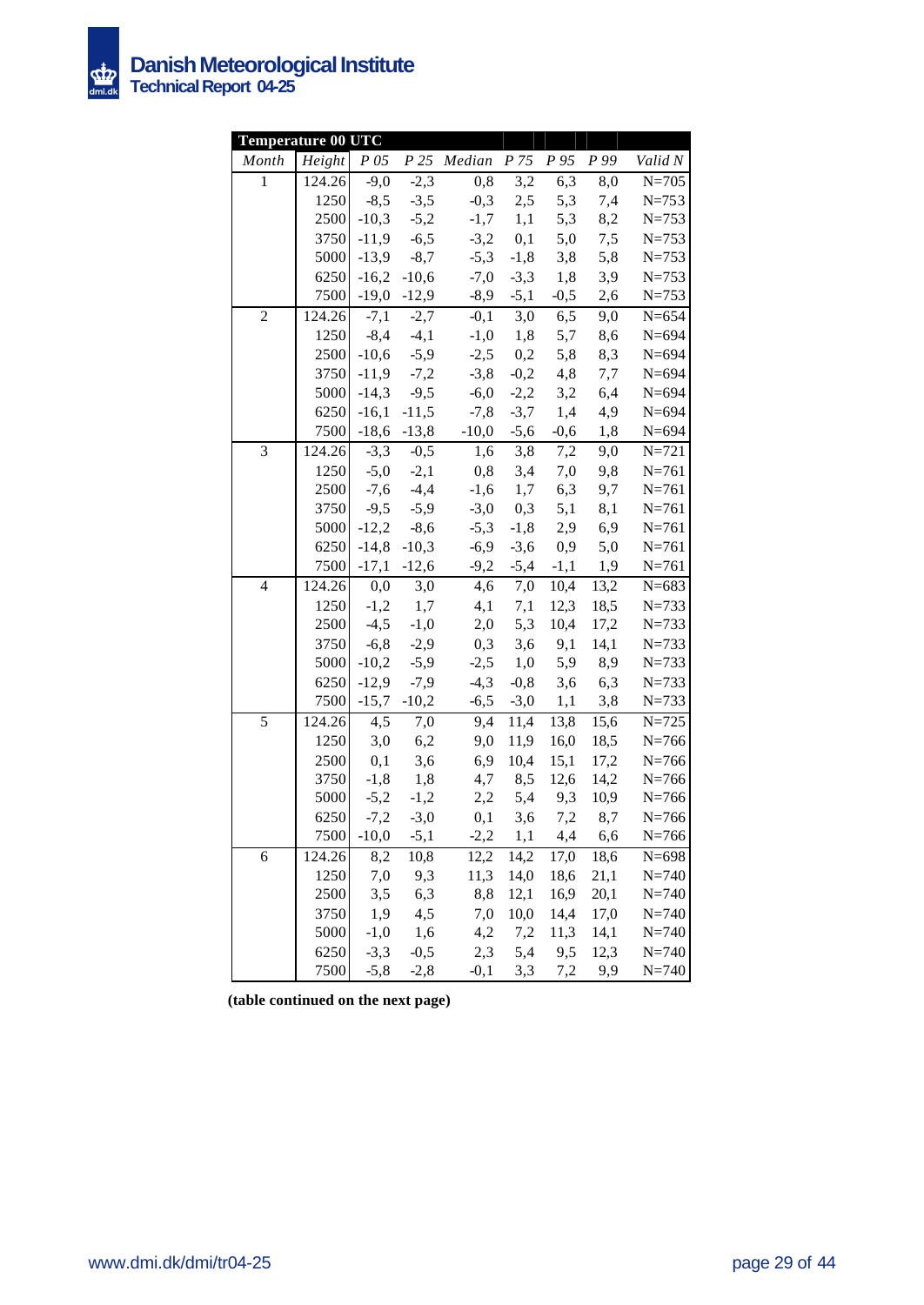

| Temperature 00 UTC (continued) |        |         |                 |             |            |           |      |           |
|--------------------------------|--------|---------|-----------------|-------------|------------|-----------|------|-----------|
| Month                          | Height | P 05    |                 | P 25 Median | P 75       | P 95      | P 99 | Valid N   |
| 7                              | 124.26 | 11,0    | 13,0            | 14,6        | 16,2       | 19,2      | 21,4 | $N = 702$ |
|                                | 1250   | 9,4     | 11,6            | 13,7        | 16,5       | 20,3      | 23,2 | $N = 752$ |
|                                | 2500   | 6,3     | 9,0             | 11,6        | 14,8       | 18,9      | 21,6 | $N = 752$ |
|                                | 3750   | 4,4     | 7,1             | 9,5         | 12,4       | 16,7      | 18,5 | $N = 752$ |
|                                | 5000   | 1,5     | 4,1             |             | 6,4 9,3    | 13,2      | 15,0 | $N = 752$ |
|                                | 6250   | $-0,9$  | 2,2             | 4,5         | 7,6        | 11,4      | 13,1 | $N = 752$ |
|                                | 7500   | $-3,3$  | 0,0             | 2,3         | 5,4        | 8,8       | 10,7 | $N = 752$ |
| 8                              | 124.26 | 10,6    | 12,6            | 14,5        | 16,4       | 18,6      | 20,0 | $N = 690$ |
|                                | 1250   | 9,7     | 11,7            | 13,9        | 16,7       | 20,5      | 22,5 | $N = 730$ |
|                                | 2500   | 6,6     | 8,8             | 11,4        | 15,0       | 18,9      | 21,0 | $N = 730$ |
|                                | 3750   | 4,6     | 6,7             | 9,5         | 12,6       | 15,9      | 18,7 | $N = 730$ |
|                                | 5000   | 1,2     | 3,9             | 6,6         | 9,6        | 12,6      | 15,0 | $N = 730$ |
|                                | 6250   | $-0,9$  | 2,2             |             | 4,9 7,7    | 11,0      | 13,1 | $N = 730$ |
|                                | 7500   | $-3,4$  | $-0,1$          | 2,7         |            | 5,5 8,6   | 9,9  | $N = 730$ |
| 9                              | 124.26 | 7,4     | 10,0            | 11,6        | 13,2       | 15,6      | 17,6 | $N = 663$ |
|                                | 1250   | 6,5     | 9,0             | 10,6        | 12,4       | 16,4      | 18,5 | $N = 708$ |
|                                | 2500   | 3,5     | 6,1             | 8,1         | 10,2       | 14,9      | 16,9 | $N = 708$ |
|                                | 3750   | 1,3     | 4,1             | 6,2         | 8,5        | 13,0      | 15,8 | $N = 708$ |
|                                | 5000   | $-1,6$  | 1,2             | 3,5         | 6,4        | 10,6      | 12,6 | $N = 708$ |
|                                | 6250   | $-3,4$  | $-0,5$          | 2,1         | 4,9        | 9,3       | 11,5 | $N = 708$ |
|                                | 7500   | $-6,0$  | $-2,6$          | 0,1         | 3,0        | 6,7       | 9,4  | $N = 708$ |
| 10                             | 124.26 | 2,2     | 5,8             | 8,6         | 10,7       | 13,1      | 14,7 | $N = 649$ |
|                                | 1250   | 1,8     | 5,0             |             | 7,3 9,6    | 12,8      | 16,3 | $N = 724$ |
|                                | 2500   | $-1,1$  | 2,6             | 5,0         | 7,8        | 12,5      | 16,1 | $N = 724$ |
|                                | 3750   | $-3,1$  | 0,7             | 3,3         | 6,8        | 10,9      | 14,7 | $N = 724$ |
|                                | 5000   | $-6,0$  | $-2,0$          | 1,0         |            | 4,8 9,0   | 12,7 | $N = 724$ |
|                                | 6250   | $-8,1$  | $-4,0$          | $-0,5$      |            | $3,2$ 7,5 | 10,3 | $N = 724$ |
|                                | 7500   |         | $-10,7$ $-6,1$  |             | $-2,4$ 1,4 | 5,0       | 7,6  | $N = 724$ |
| 11                             | 124.26 | $-1,7$  | 2,0             | 4,4         | 6,8        | 9,1       | 10,8 | $N = 632$ |
|                                | 1250   | $-3,0$  | 0,6             | 3,2         | 5,3        | 8,0       | 10,2 | $N = 703$ |
|                                | 2500   | $-5,7$  | $-1,8$          | 0,9         | 3,7        | 7,4       | 10,8 | $N = 703$ |
|                                | 3750   | $-7,5$  | $-3,4$          | $-0,5$      | 2,7        | 7,3       | 10,1 | $N = 703$ |
|                                | 5000   | $-10,3$ | $-5,7$          | $-2,9$      | 0,8        | 5,8       | 8,8  | $N = 703$ |
|                                | 6250   | $-12,5$ | $-7,6$          | $-4,3$      | $-0,7$     | 4,1       | 6,7  | $N = 703$ |
|                                | 7500   | $-14,2$ | $-9,6$          | $-6,4$      | $-2,3$     | 1,8       | 4,7  | $N = 703$ |
| 12                             | 124.26 | $-5,7$  | $-0,7$          | 1,6         | 4,2        | 7,4       | 9,3  | $N = 641$ |
|                                | 1250   | $-5,9$  | $-2,2$          | 0,3         | 2,8        | 6,3       | 8,2  | $N = 716$ |
|                                | 2500   | $-8,2$  | $-4,0$          | $-1,3$      | 1,6        | 5,7       | 8,4  | $N = 716$ |
|                                | 3750   | $-9, 8$ | $-5,6$          | $-2,8$      | 0,6        | 5,3       | 8,4  | $N = 716$ |
|                                | 5000   | $-12,9$ | $-8,1$          | $-4, 8$     | $-1,4$     | 3,9       | 6,8  | $N = 716$ |
|                                | 6250   | $-15,2$ | $-9,9$          | $-6,4$      | $-2,8$     | 2,6       | 4,9  | $N = 716$ |
|                                | 7500   |         | $-17,5$ $-12,2$ | $-8,3$      | $-4,4$     | 0,5       | 2,7  | $N = 716$ |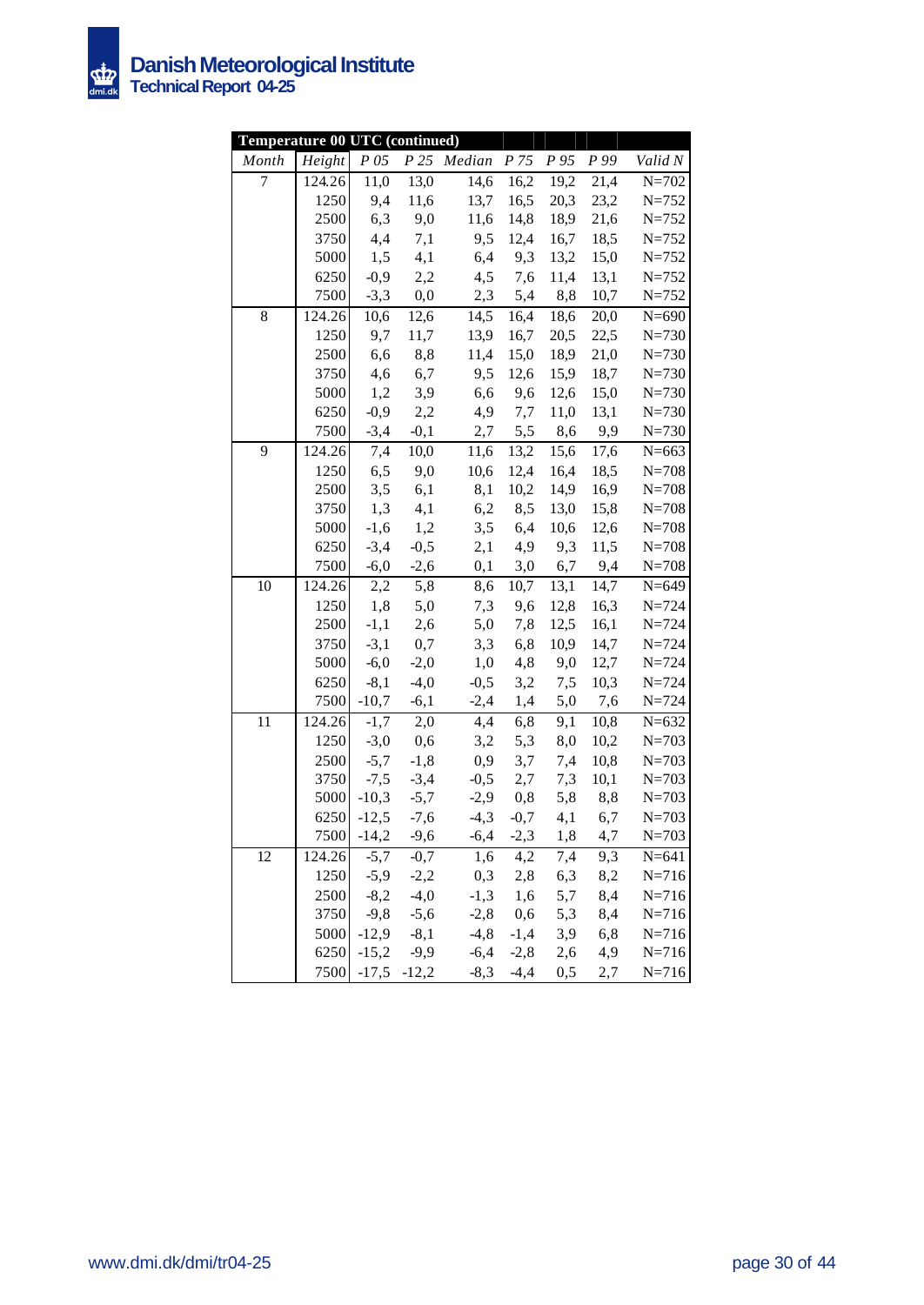

| <b>Temperature 12 UTC</b> |              |               |                   |              |                 |                  |              |                        |
|---------------------------|--------------|---------------|-------------------|--------------|-----------------|------------------|--------------|------------------------|
| Month                     | Height       | $P\,05$       | P25               | Median       | P <sub>75</sub> | $\overline{P95}$ | P 99         | Valid N                |
| $\mathbf{1}$              | 124.26       | $-5,5$        | $-1,1$            | 1,6          | 4,2             | 7,0              | 8,9          | $N = 727$              |
|                           | 1250         | $-8,0$        | $-3,4$            | $-0,1$       | 2,4             | 5,4              | 7,6          | $N = 767$              |
|                           | 2500         | $-10,1$       | $-4,9$            | $-1,9$       | 0,8             | 5,6              | 9,1          | $N = 767$              |
|                           | 3750         | $-11,4$       | $-6,4$            | $-3,3$       | $-0,1$          | 5,5              | 7,5          | $N = 767$              |
|                           | 5000         | $-13,9$       | $-8,8$            | $-5,6$       | $-1,7$          | 3,8              | 6,2          | $N = 767$              |
|                           | 6250         | $-15,8$       | $-10,8$           | $-7,2$       | $-3,2$          | 2,3              | 4,4          | $N = 767$              |
|                           | 7500         | $-18,3$       | $-13,3$           | $-9,2$       | $-5,2$          | 0,0              | 3,0          | $N = 767$              |
| $\overline{c}$            | 124.26       | $-5,1$        | $-1,\overline{1}$ | 1,4          | 4,2             | 8,2              | 10,8         | $N = 666$              |
|                           | 1250         | $-8,4$        | $-4,0$            | $-0,9$       | 2,4             | 6,0              | 8,6          | $N = 702$              |
|                           | 2500         | $-10,6$       | $-6,1$            | $-2,4$       | 0,8             | 5,8              | 9,1          | $N = 702$              |
|                           | 3750         | $-12,3$       | $-7,2$            | $-3,7$       | $-0,1$          | 5,3              | 8,5          | $N = 702$              |
|                           | 5000         | $-13,8$       | $-9,7$            | $-5,9$       | $-1,8$          | 3,8              | 6,7          | $N = 702$              |
|                           | 6250         | $-16,0$       | $-11,4$           | $-7,7$       | $-3,0$          | 2,2              | 5,2          | $N = 702$              |
|                           | 7500         | $-18,4$       | $-13,7$           | $-9,8$       | $-5,1$          | 0,3              | 3,3          | $N = 702$              |
| $\overline{3}$            | 124.26       | $-0,9$        | 1,8               | 4,2          | 6,6             | 10,8             | 13,8         | $N = 718$              |
|                           | 1250         | $-4, 8$       | $-1,8$            | 1,0          | 3,6             | 7,4              | 10,1         | $N = 764$              |
|                           | 2500         | $-7,6$        | $-4,3$            | $-1,6$       | 1,6             | 6,1              | 10,0         | $N=764$                |
|                           | 3750         | $-9,5$        | $-6,0$            | $-3,0$       | 0,4             | 4,9              | 7,9          | $N = 764$              |
|                           | 5000         | $-12,4$       | $-8,4$            | $-5,1$       | $-1,5$          | 3,2              | 6,8          | $N = 764$              |
|                           | 6250         | $-14,6$       | $-10,3$           | $-6,8$       | $-3,1$          | 1,6              | 4,8          | $N = 764$              |
|                           | 7500         | $-16,8$       | $-12,5$           | $-9,0$       | $-5,3$          | $-0,7$           | 2,6          | $N = 764$              |
| $\overline{4}$            | 124.26       | 2,8           | 6,2               | 9,0          | 12,0            | 16,9             | 22,4         | $N = 696$              |
|                           | 1250         | $-1,1$        | 2,4               | 4,6          | 7,8             | 12,5             | 18,9         | $N = 742$              |
|                           | 2500         | $-4, 8$       | $-0,9$            | 1,9          | 5,5             | 10,5             | 16,2         | $N = 742$              |
|                           | 3750         | $-7,1$        | $-3,0$            | $-0,1$       | 3,5             | 8,4              | 13,0         | $N = 742$              |
|                           | 5000         | $-10,7$       | $-6,0$            | $-2,4$       | 0,7             | 5,9              | 8,9          | $N = 742$              |
|                           | 6250         | $-13,0$       | $-7,9$            | $-4,3$       | $-1,1$          | 4,2              | 6,2          | $N = 742$              |
|                           | 7500         | $-15,6$       | $-10,4$           | $-6,5$       | $-3,1$          | 1,9              | 4,2          | $N = 742$              |
| 5                         | 124.26       | 7,8           | 11,8              | 14,6         | 17,8            | 22,0             | 24,0         | $N = 722$              |
|                           | 1250         | 4,2           | 7,3               | 9,7          | 12,8            | 16,7             | 19,0         | $N = 766$              |
|                           | 2500<br>3750 | 0,4<br>$-1,9$ | 3,9<br>1,5        | 7,0<br>4,7   | 10,3<br>8,0     | 14,7<br>12,1     | 17,6         | $N = 766$<br>$N = 766$ |
|                           | 5000         | $-5,3$        |                   |              | 5,3             | 8,7              | 14,3         |                        |
|                           | 6250         | $-7,4$        | $-1,4$<br>$-3,2$  | 2,0<br>0,3   | 3,5             |                  | 10,8<br>8,8  | $N = 766$<br>$N = 766$ |
|                           | 7500         | $-10,1$       |                   |              | 1,3             | 6,6              |              |                        |
|                           | 124.26       |               | $-5,3$            | $-1,9$       |                 | 4,4              | 6,7          | $N = 766$<br>$N = 699$ |
| 6                         | 1250         | 11,6<br>8,0   | 14,4<br>10,2      | 17,0<br>12,4 | 19,8<br>15,0    | 24,6<br>19,4     | 27,4<br>23,2 | $N = 740$              |
|                           | 2500         | 3,9           | 6,7               | 9,2          | 12,3            | 16,8             | 20,6         | $N = 740$              |
|                           | 3750         | 1,9           | 4,5               | 6,8          | 9,8             | 14,1             | 17,1         | $N = 740$              |
|                           | 5000         | $-1,5$        | 1,5               | 3,9          | 6,8             | 10,7             | 13,8         | $N = 740$              |
|                           | 6250         | $-3,5$        | $-0,7$            | 2,3          | 5,1             | 9,0              | 12,1         | $N = 740$              |
|                           | 7500         | $-5,8$        | $-2,9$            | 0,2          | 2,7             | 6,8              | 9,7          | $N = 740$              |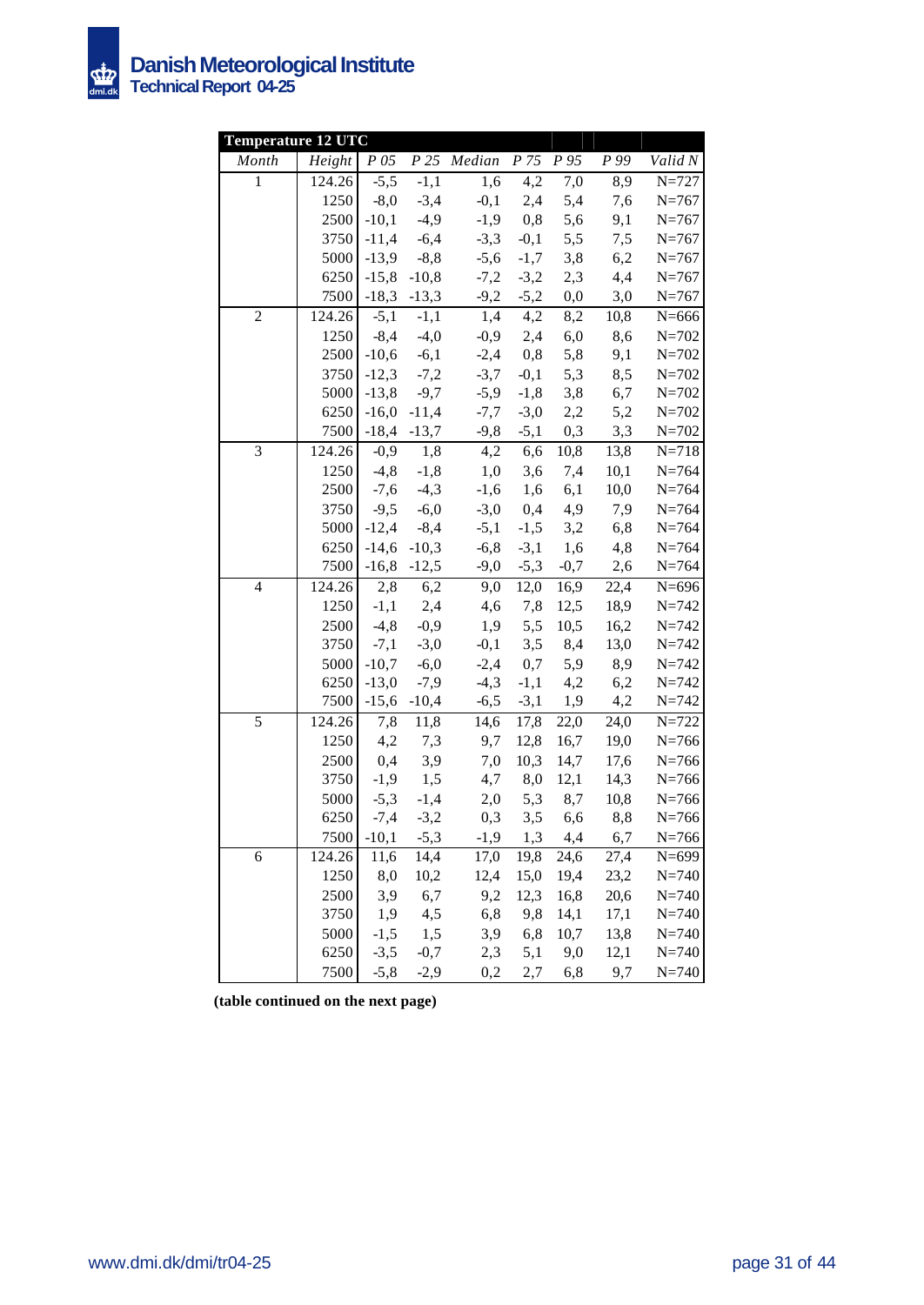

| Temperature 12 UTC (continued) |              |                    |                  |                  |               |            |            |                        |
|--------------------------------|--------------|--------------------|------------------|------------------|---------------|------------|------------|------------------------|
| Month                          | Height       | $P$ 05             |                  | P 25 Median      | P 75          | P 95       | P 99       | Valid N                |
| 7                              | 124.26       | 14,2               | 17,0             | 19,4             | 22,2          | 26,4       | 28,4       | $N=700$                |
|                                | 1250         | 10,4               | 12,7             | 14,8             | 17,2          | 21,6       | 23,7       | $N = 749$              |
|                                | 2500         | 6,3                | 9,2              | 11,5             | 14,7          | 18,9       | 21,7       | $N = 749$              |
|                                | 3750         | 4,3                | 7,0              | 9,1              | 11,8          | 16,3       | 18,3       | $N = 749$              |
|                                | 5000         | 1,2                | 4,0              | 6,4              | 9,1           | 13,0       | 15,2       | $N = 749$              |
|                                | 6250         | $-0,7$             | 2,1              | 4,5              | 7,4           | 11,0       | 13,1       | $N = 749$              |
|                                | 7500         | $-3,1$             | $-0,2$           |                  | $2,3$ 5,1     | 9,0        | 12,5       | $N = 749$              |
| $8\,$                          | 124.26       | 14,6               | 16,8             | 19,0             | 21,6          | 25,8       | 28,0       | $N = 692$              |
|                                | 1250         | 10,9               | 12,7             | 14,7             | 17,6          | 21,3       | 24,1       | $N = 737$              |
|                                | 2500         | 6,6                | 9,2              | 11,6             | 14,9          | 18,9       | 22,0       | $N = 737$              |
|                                | 3750         | 4,5                | 6,8              | 9,0              | 12,2          | 15,5       | 19,6       | $N = 737$              |
|                                | 5000         | 1,0                | 3,6              | 6,5              | 9,4           | 12,4       | 15,5       | $N = 737$              |
|                                | 6250         | $-1,2$             | 1,9              | 4,8              | 7,7           | 10,7       | 13,0       | $N = 737$              |
|                                | 7500         | $-3,6$             | $-0,3$           | 2,5              | 5,3           | 8,6        | 10,7       | $N = 737$              |
| 9                              | 124.26       | 11,2               | 13,6             | 15,2             | 17,2          | 20,6       | 22,8       | $N = 663$              |
|                                | 1250         | 7,5                | 9,9              | 11,4             | 13,2          | 16,7       | 19,1       | $N = 709$              |
|                                | 2500         | 4,0                | 6,5              | 8,2              | 10,4          | 15,1       | 17,7       | $N = 709$              |
|                                | 3750         | 1,5                | 4,1              | 6,1              | 8,5           | 13,1       | 15,8       | $N = 709$              |
|                                | 5000         | $-1,6$             | 1,3              | 3,5              | 6,5           | 11,1       | 13,1       | $N = 709$              |
|                                | 6250         | $-3,6$             | $-0,5$           | 2,1              | 5,0           | 9,5        | 11,2       | $N = 709$              |
|                                | 7500         | $-5,8$             | $-2,7$           | 0,2              | 3,1           | 7,2        | 9,5        | $N = 709$              |
| 10                             | 124.26       | 5,4                | 8,8              | 10,8             | 12,8          | 16,0       | 18,8       | $N = 658$              |
|                                | 1250         | 1,6                | 5,4              | 7,8              | 9,9           | 13,0       | 16,1       | $N = 735$              |
|                                | 2500         | $-1,3$             | 2,3              | 4,9              | 7,7           | 12,7       | 16,8       | $N = 735$              |
|                                | 3750         | $-3,2$             | 0,5              | 3,2              | 6,2           | 11,4       | 15,2       | $N = 735$              |
|                                | 5000         | $-6,6$             | $-2,1$           | 1,1              | 4,8           | 9,5        | 12,5       | $N = 735$              |
|                                | 6250         | $-8,5$             | $-3,8$           | $-0,4$           | 3,3           | 8,0        | 10,4       | $N = 735$              |
|                                | 7500         | $-10,6$            | $-6,0$           | $-2,2$           | 1,6           | 5,5        | 8,2        | $N = 735$              |
| 11                             | 124.26       | 0,4                | 3,6              | 6,0              | 8,0           | 10,4       | 11,7       | $N=639$                |
|                                | 1250         | $-2,7$             | 0,7              | 3,4              | 5,5           | 8,0        | 10,0       | $N = 714$              |
|                                | 2500         | $-5,7$             | $-1,9$           | 0,9              | 3,8           | 7,5        | 10,2       | $N = 714$              |
|                                | 3750<br>5000 | $-7,3$             | $-3,4$           | $-0,4$           | 2,5           | 6,9        | 9,8        | $N = 714$              |
|                                |              | $-10,3$            | $-5,6$           | $-2,5$           | 0,6           | 5,3        | 7,6        | $N = 714$              |
|                                | 6250         | $-12,3$            | $-7,2$           | $-4,2$           | $-0,8$        | 3,7        | 6,6        | $N = 714$              |
|                                | 7500         | $-14,5$            | $-9,7$           | $-6,1$           | $-2,5$        | 1,9        | 4,9        | $N = 714$              |
| 12                             | 124.26       | $-3,5$             | 0,4              | 2,6              | 4,8           | 8,0        | 10,0       | $N = 643$              |
|                                | 1250         | $-6,3$<br>$-8,6$   | $-1,8$           | 0,6              | 3,1           | 6,0        | 8,5        | $N = 727$              |
|                                | 2500         |                    | $-3,9$           | $-1,1$           | 1,3           | 5,3        | 8,1        | $N = 727$              |
|                                | 3750<br>5000 | $-10,2$<br>$-12,9$ | $-5,5$<br>$-7,9$ | $-2,4$<br>$-4,6$ | 0,4<br>$-1,3$ | 4,8<br>3,8 | 7,4<br>6,4 | $N = 727$              |
|                                | 6250         | $-15,0$            | $-9,9$           | $-6,2$           | $-2,7$        | 2,3        | 5,1        | $N = 727$<br>$N = 727$ |
|                                | 7500         | $-17,2$ $-12,1$    |                  | $-8,2$           | $-4,4$        | 0,3        | 3,6        | $N = 727$              |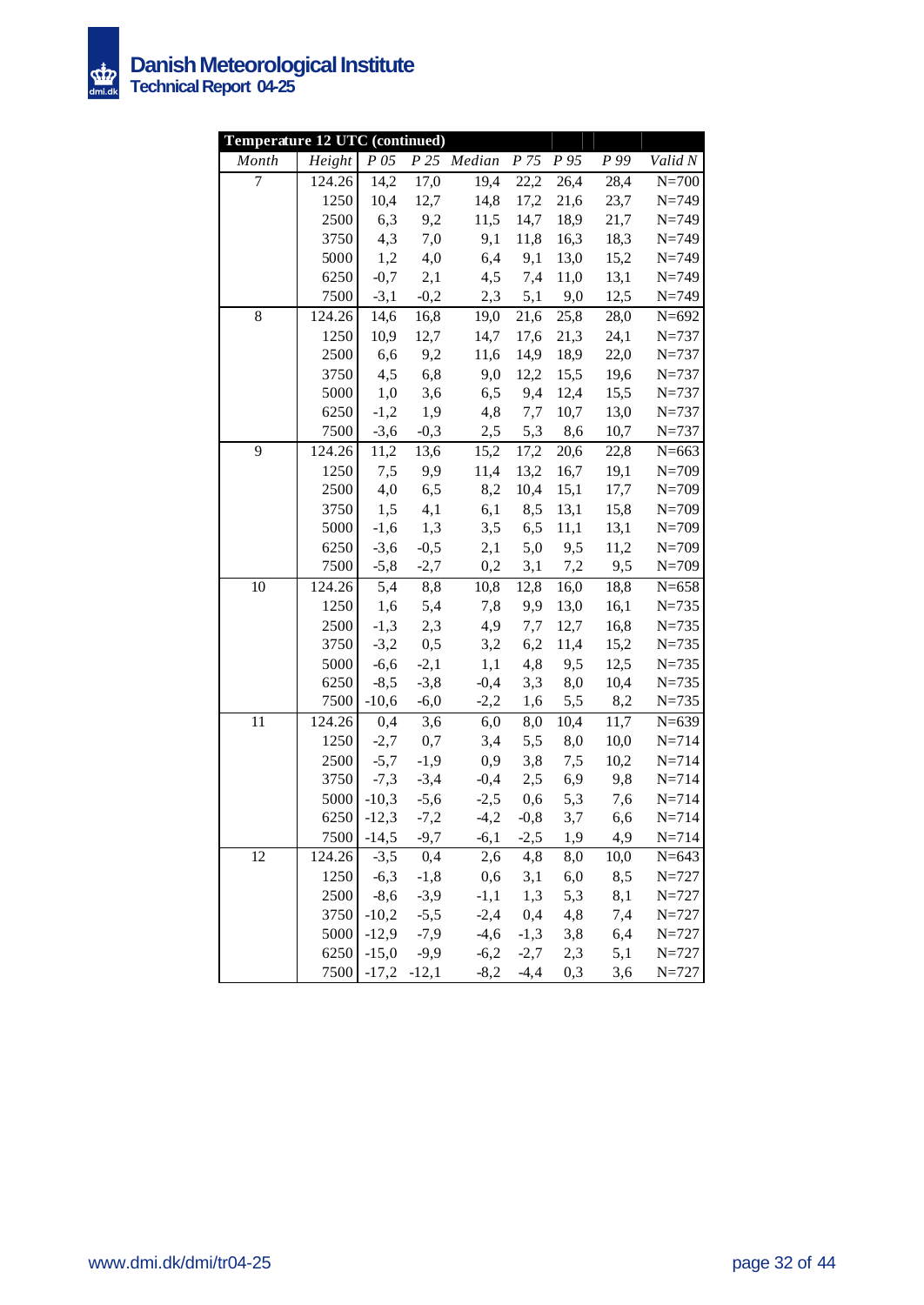

|                | Dew point temperature 00 UTC |         |                   |                                               |                        |                  |        |           |
|----------------|------------------------------|---------|-------------------|-----------------------------------------------|------------------------|------------------|--------|-----------|
| Month          | Height                       | P 05    |                   | P 25 Median                                   | P 75                   | P 95             | P 99   | Valid N   |
| $\mathbf{1}$   | 124.26                       | $-11,2$ | $\overline{-4,1}$ | $-0,1$                                        | 1,9                    | $\overline{5,3}$ | 6,9    | $N = 705$ |
|                | 1250                         | $-15,7$ | $-7,6$            | $-2,6$                                        | 0,4                    | 3,9              | 6,2    | $N = 753$ |
|                | 2500                         | $-23,5$ | $-10,5$           | $-5,3$                                        | $-1,6$                 | 2,9              | 4,9    | $N = 753$ |
|                | 3750                         | $-28,2$ | $-14,8$           | $-8,5$                                        | $-4,0$                 | 1,4              | 4,1    | $N = 753$ |
|                | 5000                         | $-32,8$ | $-21,2$           | $-12,7$                                       | $-6,9$                 | $-1,0$           | 2,0    | $N = 753$ |
|                | 6250                         | $-35,9$ | $-24,2$           | $-16,1$                                       | $-9,8$                 | $-3,0$           | 0,5    | $N = 753$ |
|                | 7500                         |         |                   | $-39,8$ $-27,7$ $-19,2$                       |                        | $-12,5$ $-4,7$   | $-1,1$ | $N = 753$ |
| $\overline{c}$ | 124.26                       |         | $-10,2$ $-4,2$    | $-1,1$                                        | 1,9                    | 4,9              | 7,9    | $N = 654$ |
|                | 1250                         |         |                   | $-14,2$ $-7,8$ $-3,6$                         | $-0,1$                 | 4,1              | 6,6    | $N = 694$ |
|                | 2500                         | $-22,3$ |                   | $-11,7$ $-6,6$ $-2,6$                         |                        | 2,8              | 6,2    | $N = 694$ |
|                | 3750                         | $-28,7$ | $-16,3$           | $-10,0$                                       |                        | $-5,1$ 1,3       | 4,6    | $N = 694$ |
|                | 5000                         | $-34,0$ | $-22,5$           |                                               | $-14,2$ $-8,4$         | $-0,8$           | 1,9    | $N = 694$ |
|                | 6250                         | $-38,7$ | $-26,2$           | $-17,6$                                       | $-11,4$                | $-2,8$           | 0,9    | $N = 694$ |
|                | 7500                         |         | $-42,4$ $-29,4$   |                                               | $-21,2$ $-14,2$ $-4,4$ |                  | $-1,1$ | $N = 694$ |
| 3              | 124.26                       | $-6,9$  | $-2,3$            | $-0,1$                                        | 1,9                    | $\overline{5,9}$ | 7,8    | $N = 721$ |
|                | 1250                         | $-11,7$ | $-6,1$            | $-2,5$                                        | 0,4                    | 4,2              | 6,4    | $N = 761$ |
|                | 2500                         | $-19,7$ | $-9,4$            | $-5,4$                                        | $-2,0$                 | 2,2              | 4,4    | $N = 761$ |
|                | 3750                         | $-27,7$ | $-13,2$           | $-8,1$                                        | $-3,8$                 | 0,6              | 3,3    | $N = 761$ |
|                | 5000                         | $-33,2$ | $-20,7$           | $-12,2$                                       | $-6,8$                 | $-1,6$           | 0,4    | $N = 761$ |
|                | 6250                         |         | $-38,2$ $-25,2$   |                                               | $-15,7$ $-9,4$         | $-3,6$           | $-1,3$ | $N = 761$ |
|                | 7500                         |         |                   | $-40,7$ $-28,4$ $-18,9$ $-12,0$ $-5,8$ $-3,4$ |                        |                  |        | $N = 761$ |
| $\overline{4}$ | 124.26                       |         |                   | $-4,1$ $-0,1$ $2,7$                           |                        | 4,9 7,9          | 9,9    | $N = 683$ |
|                | 1250                         | $-10,1$ |                   | $-4,1$ $-0,6$                                 | 2,2                    | 6,1              | 8,0    | $N = 733$ |
|                | 2500                         |         | $-13,4$ $-6,8$    | $-3,1$                                        | 0,3                    | 4,6              | 7,5    | $N = 733$ |
|                | 3750                         | $-17,7$ | $-9,6$            | $-4,8$                                        | $-1,1$                 | 3,0              | 5,9    | $N = 733$ |
|                | 5000                         | $-26,3$ | $-14,3$           | $-8,1$                                        | $-4,1$                 | 0,4              | 3,3    | $N = 733$ |
|                | 6250                         | $-32,9$ | $-19,2$           | $-11,7$                                       | $-6,4$                 | $-1,2$           | 1,5    | $N = 733$ |
|                | 7500                         | $-36,3$ | $-22,7$           | $-14,7$                                       | $-9,1$                 | $-3,6$           | $-0,8$ | $N = 733$ |
| 5              | 124.26                       | 0,8     | 3,9               | 6,0                                           | 8,9                    | 10,9             | 12,9   | $N = 725$ |
|                | 1250                         | $-5,4$  | $-0,1$            | 2,9                                           | 5,9                    | 9,1              | 11,4   | $N = 766$ |
|                | 2500                         | $-8,1$  | $-2,4$            | 0,9                                           | 3,9                    | 7,8              | 9,9    | $N = 766$ |
|                | 3750                         | $-11,1$ | $-4,6$            | $-1,1$                                        | 2,3                    | 6,4              | 8,7    | $N = 766$ |
|                | 5000                         | $-19,9$ |                   | $-8,6$ $-3,8$                                 |                        | $-0,2$ 3,9       | 6,5    | $N = 766$ |
|                | 6250                         |         |                   | $-28,1$ $-13,3$ $-7,1$ $-2,4$ $2,1$           |                        |                  | 5,4    | $N = 766$ |
|                | 7500                         | $-32,6$ | $-18,2$           | $-10,3$                                       | $-5,1$                 | $-0,3$           | 3,1    | $N = 766$ |
| 6              | 124.26                       | 5,0     | 7,9               | 9,9                                           | 11,7                   | 14,9             | 16,3   | $N = 698$ |
|                | 1250                         | 0,6     | 4,4               | 6,5                                           | 8,9                    | 11,9             | 14,4   | $N = 740$ |
|                | 2500                         | $-2,4$  | 1,6               | 4,0                                           | 6,4                    | 10,4             | 12,8   | $N = 740$ |
|                | 3750                         | $-8,0$  | $-0,8$            | 1,9                                           | 4,4                    | 8,6              | 10,7   | $N = 740$ |
|                | 5000                         | $-15,9$ | $-4,5$            | $-1,3$                                        | 1,8                    | 6,2              | 8,6    | $N = 740$ |
|                | 6250                         | $-21,9$ | $-9,1$            | $-3,8$                                        | $-0,3$                 | 4,4              | 7,3    | $N = 740$ |
|                | 7500                         | $-28,2$ | $-13,7$           | $-6,6$                                        | $-2,7$                 | 2,4              | 4,9    | $N = 740$ |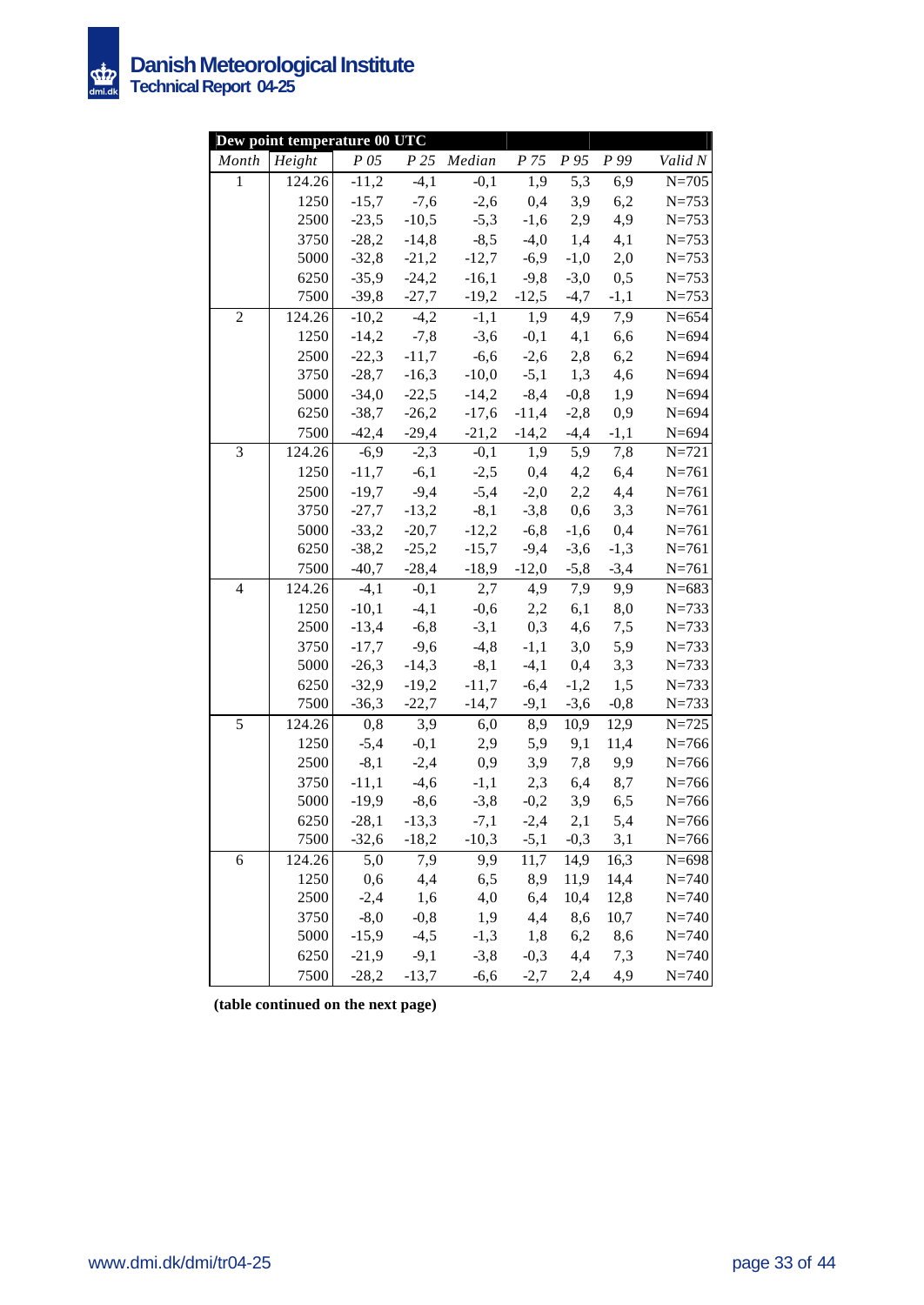

|                | Dew point temperature 00 UTC (continued) |         |                 |                                           |                           |           |           |           |
|----------------|------------------------------------------|---------|-----------------|-------------------------------------------|---------------------------|-----------|-----------|-----------|
| Month          | $\overline{Height}$                      | P 05    |                 | P 25 Median                               | P 75                      |           | P 95 P 99 | Valid N   |
| $\overline{7}$ | 124.26                                   | 7,9     | 10,6            | 11,9                                      | 13,9                      | 16,9      | 18,0      | $N = 702$ |
|                | 1250                                     | 2,9     | 6,4             | 8,8                                       | 10,9                      | 13,9      | 15,9      | $N = 752$ |
|                | 2500                                     | $-0,2$  | 3,9             | 6,3                                       | 8,7                       | 12,2      | 14,2      | $N = 752$ |
|                | 3750                                     | $-5,0$  | 1,3             | 4,0                                       |                           | 6,9 9,9   | 12,4      | $N = 752$ |
|                | 5000                                     | $-13,0$ | $-2,1$          | 1,1                                       | 3,9                       | 7,9       | 10,0      | $N = 752$ |
|                | 6250                                     | $-17,2$ | $-5,6$          | $-1,4$                                    | 1,9                       | 5,6       | 8,1       | $N = 752$ |
|                | 7500                                     | $-22,0$ | $-9,8$          |                                           | $-4,1$ $-0,5$             | 2,9       | 5,6       | $N = 752$ |
| 8              | 124.26                                   | 7,9     | 10,1            | 11,9                                      | 13,9                      | 16,9      | 17,9      | $N = 690$ |
|                | 1250                                     |         | $3,8$ $6,9$     | 8,9                                       | 11,1                      | 14,2      | 15,9      | $N = 730$ |
|                | 2500                                     | 0,9     |                 | 4,2<br>6,4                                | 8,9                       | 11,9      | 14,4      | $N = 730$ |
|                | 3750                                     | $-4,1$  | 1,6             | 4,2                                       | 6,9                       | 10,3      | 12,6      | $N = 730$ |
|                | 5000                                     | $-12,7$ | $-2,9$          | 0,6                                       |                           | $4,0$ 7,6 | 10,3      | $N = 730$ |
|                | 6250                                     | $-18,6$ | $-6, 8$         | $-2,3$                                    | 1,6                       | 5,6       | 8,1       | $N = 730$ |
|                | 7500                                     |         | $-23,7$ $-11,3$ |                                           | $-5,1$ $-1,1$ $3,3$ $5,4$ |           |           | $N = 730$ |
| 9              | 124.26                                   | 4,9     | 7,9             | 9,9                                       | 11,9                      | 13,9      | 15,5      | $N = 663$ |
|                | 1250                                     | 0,9     | 4,4             | 6,9                                       | 8,9                       | 11,9      | 13,9      | $N = 708$ |
|                | 2500                                     | $-2,7$  | 1,6             | 4,0                                       | 6,6                       | 9,9       | 11,9      | $N = 708$ |
|                | 3750                                     | $-13,2$ | $-1,6$          | 1,6                                       | 4,6                       | 8,1       | 10,4      | $N=708$   |
|                | 5000                                     | $-22,1$ | $-6,4$          | $-1,7$                                    | 1,6                       | 5,4       | 7,8       | $N = 708$ |
|                | 6250                                     |         | $-26,0$ $-12,5$ | $-4,4$                                    | $-0,3$                    | 3,4       | 5,1       | $N = 708$ |
|                | 7500                                     |         |                 | $-29,5$ $-16,9$ $-7,7$ $-2,8$ $1,4$ $3,1$ |                           |           |           | $N = 708$ |
| 10             | 124.26                                   | $-0,1$  |                 | 4,0 6,9                                   | 9,8                       | 12,4      | 12,9      | $N = 649$ |
|                | 1250                                     |         | $-3,8$ 1,3      | 4,4                                       | 7,4                       | 10,4      | 12,3      | $N = 724$ |
|                | 2500                                     | $-9,6$  | $-1,6$          | 1,6                                       |                           | 4,7 8,9   | 10,4      | $N = 724$ |
|                | 3750                                     | $-18,7$ | $-5,6$          | $-1,1$                                    | 2,7                       | 6,9       | 8,9       | $N = 724$ |
|                | 5000                                     | $-25,1$ | $-11,7$         | $-4,9$                                    | $-0,6$                    | 4,4       | 6,7       | $N = 724$ |
|                | 6250                                     | $-29,2$ | $-16,2$         | $-8,1$                                    | $-2,4$                    | 2,9       | 5,4       | $N = 724$ |
|                | 7500                                     | $-33,2$ | $-20,3$         | $-11,8$                                   | $-4,6$                    | 0,6       | 3,2       | $N = 724$ |
| 11             | 124.26                                   | $-4,1$  | $-0,1$          | 2,9                                       | 5,6                       | 7,9       | 9,9       | $N = 632$ |
|                | 1250                                     | $-8,6$  | $-2,6$          | 0,9                                       | 3,4                       | 6,4       | 8,4       | $N = 703$ |
|                | 2500                                     | $-13,9$ | $-6,1$          |                                           | $-2,4$ 0.6                | 4,9       | 7,6       | $N = 703$ |
|                | 3750                                     |         |                 | $-22,7$ $-9,1$ $-4,6$                     | $-1,1$                    | 3,4       | 6,2       | $N = 703$ |
|                | 5000                                     |         |                 | $-29,6$ $-14,7$ $-8,1$                    | $-3,8$                    | 0,7       | 4,4       | $N = 703$ |
|                | 6250                                     |         |                 | $-32,7$ $-20,2$ $-11,9$ $-6,0$ $-0,8$     |                           |           | 2,9       | $N = 703$ |
|                | 7500                                     | $-37,2$ | $-23,2$         | $-15,7$                                   | $-8,6$                    | $-2,7$    | 0,5       | $N = 703$ |
| 12             | 124.26                                   | $-8,1$  | $-2,1$          | 0,7                                       | 2,9                       | 6,5       | 7,9       | $N = 641$ |
|                | 1250                                     | $-11,5$ | $-5,1$          | $-1,6$                                    | 1,1                       | 5,0       | 7,1       | $N = 716$ |
|                | 2500                                     | $-22,7$ | $-8,4$          | $-4,5$                                    | $-1,1$                    | 3,2       | 6,1       | $N = 716$ |
|                | 3750                                     | $-27,9$ | $-12,9$         | $-7,6$                                    | $-3,1$                    | 2,4       | 5,0       | $N = 716$ |
|                | 5000                                     | $-32,4$ | $-18,4$         | $-11,7$                                   | $-6,3$                    | 0,1       | 3,2       | $N = 716$ |
|                | 6250                                     | $-36,6$ | $-22,9$         | $-15,5$                                   | $-8,6$                    | $-2,1$    | 1,2       | $N = 716$ |
|                | 7500                                     | $-39,7$ | $-26,2$         | $-18,2$                                   | $-11,3$                   | $-4,1$    | $-0,9$    | $N = 716$ |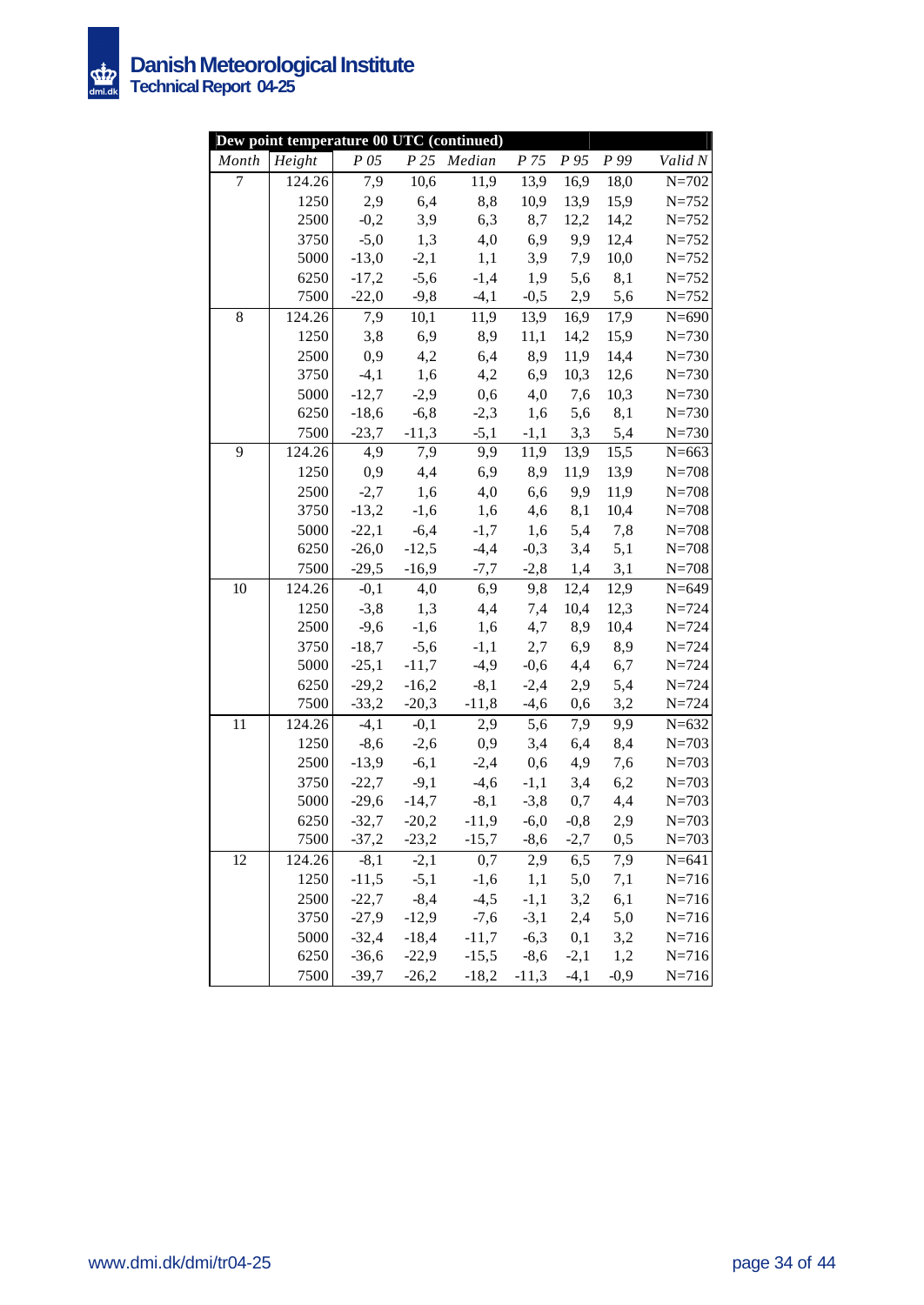

|                | Dew point temperature 12 UTC |                   |                 |         |                               |                  |        |           |
|----------------|------------------------------|-------------------|-----------------|---------|-------------------------------|------------------|--------|-----------|
| Month          | Height                       | P 05              | P <sub>25</sub> | Median  | P 75                          | P 95             | P 99   | Valid N   |
| $\mathbf{1}$   | 124.26                       | $-9,5$            | $-3,1$          | $-0,1$  | 2,3                           | $\overline{5,5}$ | 6,9    | $N=727$   |
|                | 1250                         | $-15,2$           | $-7,6$          | $-2,6$  | 0,4                           | 3,6              | 5,9    | $N = 767$ |
|                | 2500                         | $-23,4$           | $-10,9$         | $-5,6$  | $-1,8$                        | 2,4              | 4,4    | $N = 767$ |
|                | 3750                         | $-29,0$           | $-16,2$         | $-9,1$  | $-4,3$                        | 0,9              | 3,0    | $N = 767$ |
|                | 5000                         | $-35,7$           | $-22,4$         | $-13,7$ | $-7,8$                        | $-1,5$           | 0,9    | $N = 767$ |
|                | 6250                         | $-38,2$           | $-26,5$         | $-17,7$ | $-10,2$                       | $-3,1$           | $-0,4$ | $N = 767$ |
|                | 7500                         | $-40,7$           | $-29,2$         | $-20,5$ | $-13,7$                       | $-5,5$           | $-2,3$ | $N = 767$ |
| $\mathfrak{2}$ | 124.26                       | $\overline{-}9,1$ | $-4,1$          | $-1,1$  | 1,9                           | 5,9              | 7,8    | $N = 666$ |
|                | 1250                         |                   | $-14,7$ $-8,1$  | $-3,6$  | $-0,1$                        | 4,4              | 5,9    | $N = 702$ |
|                | 2500                         | $-22,9$           | $-12,2$         | $-7,1$  | $-2,7$                        | 2,6              | 5,0    | $N = 702$ |
|                | 3750                         | $-28,1$           | $-17,2$         | $-10,4$ | $-5,2$                        | 1,1              | 4,0    | $N = 702$ |
|                | 5000                         | $-33,2$           | $-21,7$         | $-14,3$ | $-8,6$                        | $-1,6$           | 1,4    | $N = 702$ |
|                | 6250                         | $-36,5$           | $-25,7$         | $-17,5$ | $-11,2$                       | $-3,4$           | $-0,8$ | $N = 702$ |
|                | 7500                         | $-39,2$           | $-28,8$         |         | $-20,7$ $-14,2$               | $-6,1$           | $-2,9$ | $N = 702$ |
| 3              | 124.26                       | $-7,1$            | $-2,1$          | 0,2     | 2,9                           | 6,9              | 7,9    | $N = 718$ |
|                | 1250                         | $-11,7$           | $-6,6$          | $-2,6$  | 0,4                           | 4,4              | 5,9    | $N = 764$ |
|                | 2500                         | $-18,6$           | $-9,6$          | $-5,3$  | $-2,1$                        | 2,6              | 4,7    | $N = 764$ |
|                | 3750                         | $-27,4$           | $-14,3$         | $-8,4$  | $-4,0$                        | 0,9              | 3,3    | $N = 764$ |
|                | 5000                         | $-34,1$           | $-20,7$         | $-12,7$ | $-7,1$                        | $-2,1$           | 0,7    | $N = 764$ |
|                | 6250                         | $-38,2$           | $-24,7$         | $-16,3$ | $-9,5$                        | $-3,8$           | $-0,7$ | $N = 764$ |
|                | 7500                         |                   | $-41,5$ $-28,7$ |         | $-19,7$ $-11,9$ $-5,8$ $-2,9$ |                  |        | $N = 764$ |
| $\overline{4}$ | 124.26                       |                   | $-6,1$ $-0,1$   | 2,9     | 5,9                           | 8,9              | 11,9   | $N = 696$ |
|                | 1250                         | $-10,3$           | $-4,1$          |         | $-0,6$ 2,4                    | 5,9              | 8,9    | $N = 742$ |
|                | 2500                         | $-12,5$           | $-6,4$          | $-2,6$  | 0,2                           | 4,1              | 6,9    | $N = 742$ |
|                | 3750                         | $-19,2$           | $-9,1$          | $-5,1$  | $-1,7$                        | 2,5              | 4,9    | $N = 742$ |
|                | 5000                         | $-27,7$           | $-14,7$         | $-8,6$  | $-4, 8$                       | $-0,5$           | 2,9    | $N = 742$ |
|                | 6250                         | $-32,3$           | $-18,8$         | $-11,9$ | $-7,1$                        | $-2,4$           | 1,3    | $N = 742$ |
|                | 7500                         | $-36,9$           | $-23,2$         | $-15,2$ | $-9,6$                        | $-4,4$           | $-1,4$ | $N = 742$ |
| 5              | 124.26                       | $-0,1$            | 3,9             | 6,9     | 9,9                           | 12,9             | 13,9   | $N = 722$ |
|                | 1250                         | $-5,1$            | 0,4             | 2,9     | 6,1                           | 9,0              | 11,4   | $N = 766$ |
|                | 2500                         | $-7,1$            | $-1,6$          | 1,2     | 4,2                           | 7,4              | 8,9    | $N = 766$ |
|                | 3750                         | $-13,9$           | $-4,4$          | $-0,9$  | 2,3                           | 5,9              | 7,9    | $N = 766$ |
|                | 5000                         | $-21,7$           | $-9,1$          | $-4,2$  | $-0,6$                        | 3,4              | 5,9    | $N = 766$ |
|                | 6250                         | $-28,0$           | $-13,9$         |         | $-7,1$ $-2,7$ $1,6$           |                  | 4,6    | $N = 766$ |
|                | 7500                         | $-31,7$           | $-18,8$         | $-10,3$ | $-5,3$                        | $-0,6$           | 2,2    | $N = 766$ |
| $\sqrt{6}$     | 124.26                       | 4,9               | 7,9             | 10,6    | 12,4                          | 15,9             | 17,8   | $N = 699$ |
|                | 1250                         | 0,9               | 4,3             | 6,8     | 8,9                           | 12,3             | 14,4   | $N = 740$ |
|                | 2500                         | $-1,1$            | 1,9             | 4,5     | 6,9                           | 10,2             | 12,2   | $N = 740$ |
|                | 3750                         | $-6,1$            | $-0,4$          | 2,1     | 4,4                           | 8,2              | 10,3   | $N = 740$ |
|                | 5000                         | $-15,3$           | $-4,1$          | $-1,1$  | 1,5                           | 5,7              | 7,8    | $N = 740$ |
|                | 6250                         | $-20,5$           | $-7,6$          | $-3,8$  | $-0,4$                        | 3,9              | 6,0    | $N = 740$ |
|                | 7500                         | $-24,7$           | $-11,7$         | $-6,8$  | $-3,1$                        | 1,6              | 3,5    | $N = 740$ |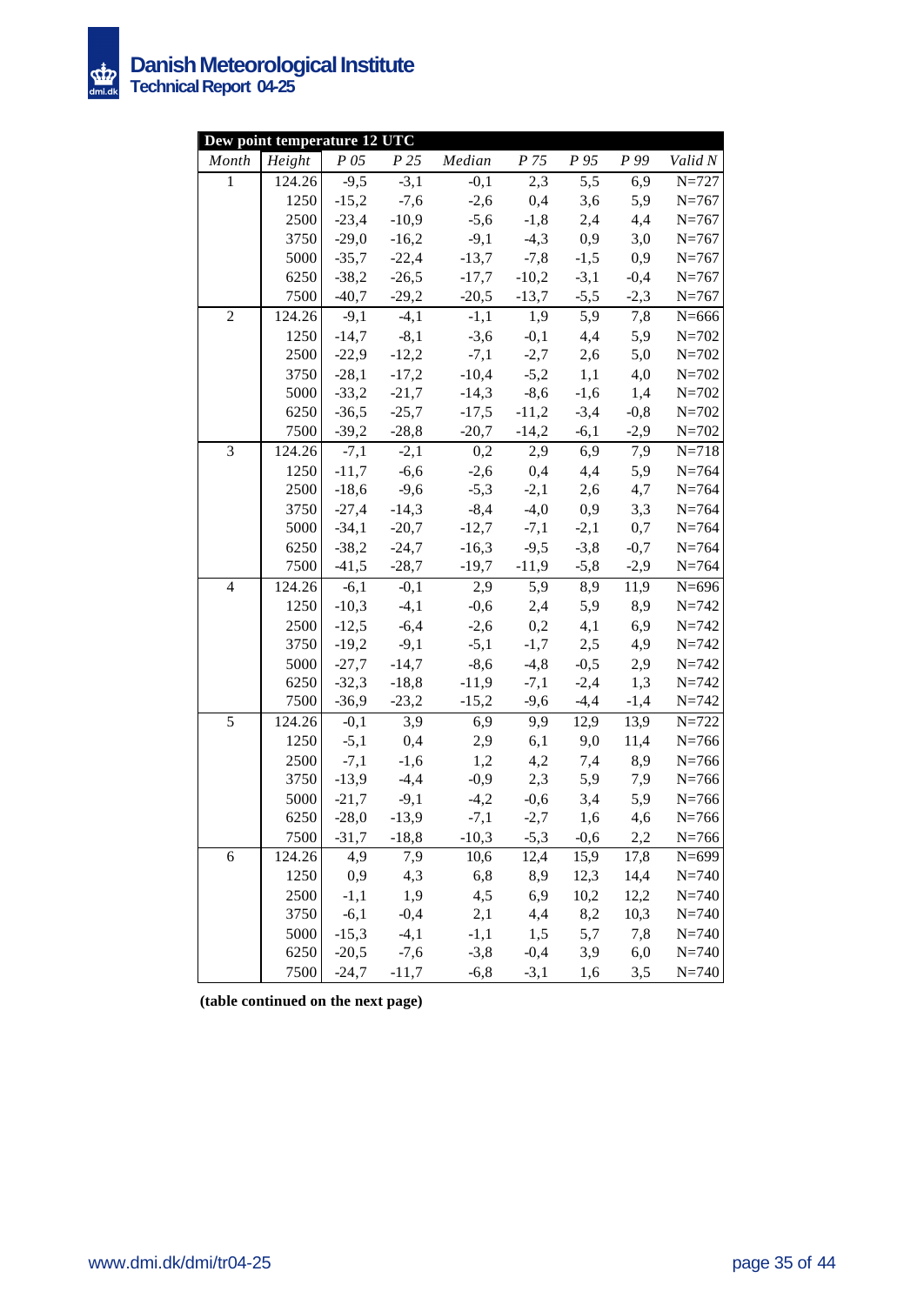

|                | Dew point temperature 12 UTC (continued) |                    |                         |                   |                      |            |            |                        |
|----------------|------------------------------------------|--------------------|-------------------------|-------------------|----------------------|------------|------------|------------------------|
| Month          | Height                                   | P 05               | P25                     | Median            | P 75                 | $P_{95}$   | P 99       | Valid N                |
| $\overline{7}$ | 124.26                                   | 7,6                | 10,9                    | $\overline{12,9}$ | 14,9                 | 17,6       | 19,9       | $N=700$                |
|                | 1250                                     | 3,4                | 6,7                     | 8,9               | 10,9                 | 13,6       | 15,6       | $N = 749$              |
|                | 2500                                     | 1,7                | 4,7                     | 6,9               | 8,6                  | 11,7       | 13,8       | $N = 749$              |
|                | 3750                                     | $-4,0$             | 1,9                     | 4,4               | 6,6                  | 9,9        | 11,7       | $N = 749$              |
|                | 5000                                     | $-12,7$            | $-1,8$                  | 0,9               | 3,5                  | 6,9        | 8,9        | $N = 749$              |
|                | 6250                                     | $-18,5$            | $-5,6$                  | $-1,6$            | 1,3                  | 5,1        | 7,5        | $N = 749$              |
|                | 7500                                     |                    | $-22,9$ $-10,5$         | $-4,6$            |                      | $-1,3$ 2,9 | 6,0        | $N = 749$              |
| $8\,$          | 124.26                                   | 7,9                | 10,8                    | 12,9              | 14,9                 | 17,3       | 19,2       | $N = 692$              |
|                | 1250                                     | 3,9                | 6,9                     | 8,9               | 10,9                 | 13,9       | 16,1       | $N = 737$              |
|                | 2500                                     | 1,6                | 4,6                     | 6,9               | 9,2                  | 12,2       | 14,2       | $N = 737$              |
|                | 3750                                     | $-3,1$             | 1,9                     | 4,4               | 7,2                  | 10,1       | 12,6       | $N = 737$              |
|                | 5000                                     | $-12,4$            | $-2,4$                  | 0,6               | 3,9                  | 7,4        | 9,7        | $N = 737$              |
|                | 6250                                     | $-16,7$            | $-6,1$                  | $-2,1$            | 1,2                  | 5,4        | 7,7        | $N = 737$              |
|                | 7500                                     |                    | $-22,5$ $-12,2$         | $-5,3$            | $-1,6$               | 2,9        | 4,9        | $N = 737$              |
| 9              | 124.26                                   | 4,6                | 8,0                     | 10,2              | 12,2                 | 14,9       | 16,8       | $N = 663$              |
|                | 1250                                     | 0,9                | 4,6                     | 6,9               | 9,1                  | 11,9       | 13,9       | $N = 709$              |
|                | 2500                                     | $-2,2$             | 1,9                     | 4,3               | 6,9                  | 9,7        | 11,9       | $N = 709$              |
|                | 3750                                     | $-10,2$            | $-1,1$                  | 1,9               | 4,4                  | 7,9        | 9,8        | $N = 709$              |
|                | 5000                                     | $-20,4$            | $-6,4$                  | $-1,8$            | 1,2                  | 5,5        | 6,9        | $N = 709$              |
|                | 6250                                     |                    | $-24,7$ $-11,2$         | $-4,6$            | $-1,1$               | 3,2        | 5,2        | $N = 709$              |
|                | 7500                                     |                    | $-28,2$ $-16,7$         | $-7,6$            | $-3,2$               | 1,1        | 2,7        | $N = 709$              |
| 10             | 124.26                                   |                    | $0,9$ 4,9               |                   | 6,9 9,9              | 12,9       | 14,9       | $N = 658$              |
|                | 1250                                     |                    | $-3,9$ 0,9              |                   | 4,4 7,3              | 10,2       | 11,7       | $N = 735$              |
|                | 2500                                     | $-8,4$             | $-1,8$                  | 1,2               | 4,4                  | 8,2        | 10,7       | $N = 735$              |
|                | 3750                                     |                    | $-18,3$ $-6,1$          | $-1,1$            | 2,2                  | 6,6        | 9,8        | $N = 735$              |
|                | 5000                                     | $-26,2$            | $-11,7$                 | $-5,1$            | $-1,1$               | 4,4        | 7,1        | $N = 735$              |
|                | 6250                                     | $-29,7$            | $-16,9$                 | $-8,6$            | $-3,1$               | 2,4        | 6,4        | $N = 735$              |
|                | 7500                                     |                    | $-32,7$ $-21,0$         | $-12,6$           | $-5,6$               | $-0,1$     | 3,7        | $N = 735$              |
| 11             | 124.26                                   | $-4,1$             | $0,\overline{5}$        | 3,9               | $\overline{5,9}$     | 8,5        | 9,9        | $N = 639$              |
|                | 1250                                     | $-8,1$             | $-2,6$                  | 0,9               | 3,7                  | 6,7        | 8,4        | $N = 714$              |
|                | 2500                                     | $-14,2$            | $-6,1$                  | $-2,4$            | 0,9                  | 4,9        | 6,9        | $N = 714$              |
|                | 3750                                     | $-22,5$            | $-10,2$                 | $-4,6$            | $-1,1$               | 3,1        | 5,9        | $N = 714$              |
|                | 5000                                     |                    | $-30,2$ $-16,0$         | $-9,1$            | $-4,3$               | 0,6        | 3,4        | $N = 714$              |
|                | 6250                                     | $-33,5$            | $-20,6$                 |                   | $-13,2$ $-6,4$       | $-1,1$     | 1,9        | $N = 714$              |
|                | 7500                                     |                    | $-36,2$ $-24,2$         | $-16,6$           | $-9,1$ $-3,1$<br>3,9 |            | $-0,1$     | $N = 714$              |
| 12             | 124.26                                   |                    | $-6,1$ $-1,8$<br>$-5,1$ | 0,9               |                      | 5,9        | 8,9        | $N = 643$              |
|                | 1250                                     | $-11,1$            | $-8,6$                  | $-1,6$            | 1,4                  | 4,9        | 7,2        | $N = 727$<br>$N = 727$ |
|                | 2500<br>3750                             | $-19,7$<br>$-27,2$ | $-13,0$                 | $-4,6$<br>$-7,3$  | $-1,1$<br>$-3,1$     | 3,4<br>1,9 | 5,7<br>4,7 | $N = 727$              |
|                | 5000                                     | $-34,0$            | $-18,7$                 | $-11,9$           | $-6,6$               | $-0,8$     | 2,3        | $N = 727$              |
|                | 6250                                     | $-37,8$            | $-23,2$                 | $-15,2$           | $-9,1$               | $-2,5$     | 1,5        | $N = 727$              |
|                | 7500                                     | $-39,0$            | $-26,2$                 | $-18,5$           | $-11,4$              | $-4,5$     | $-0,6$     | $N = 727$              |
|                |                                          |                    |                         |                   |                      |            |            |                        |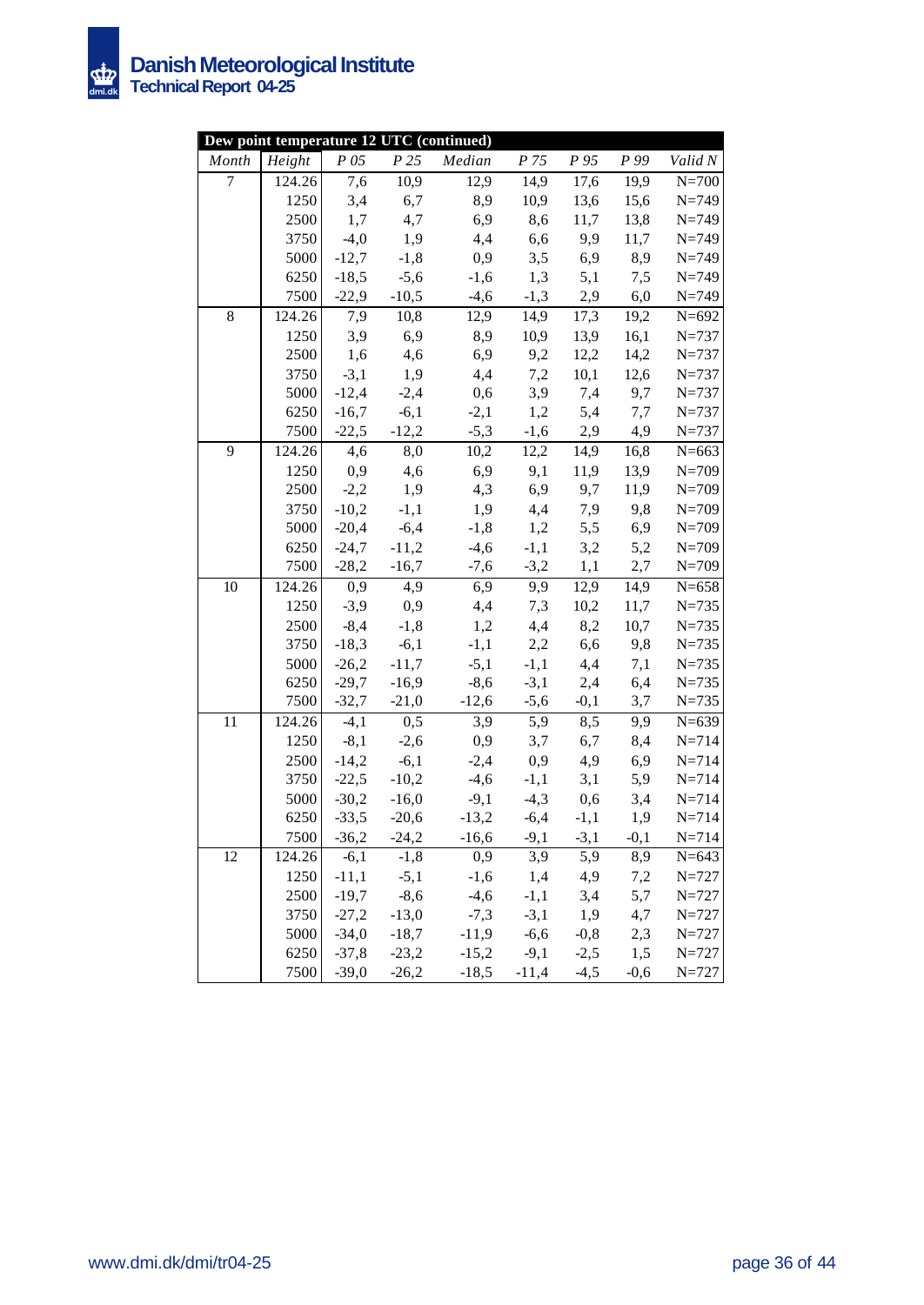

| Dew point depression 00 UTC |        |         |     |             |                 |      |      |                    |
|-----------------------------|--------|---------|-----|-------------|-----------------|------|------|--------------------|
| Month                       | Height | $P\,05$ |     | P 25 Median | P <sub>75</sub> | P 95 | P 99 | Valid N            |
| $\mathbf{1}$                | 124.26 | $-0,1$  | 0,5 | 1,1         | 2,0             | 3,9  | 5,7  | $\overline{N=}705$ |
|                             | 1250   | 0,1     | 0,8 | 1,8         | 3,9             | 10,4 | 26,5 | $N = 753$          |
|                             | 2500   | 0,0     | 0,9 | 2,4         | 6,4             | 19,4 | 35,6 | $N = 753$          |
|                             | 3750   | 0,0     | 1,2 | 3,9         | 9,8             | 25,5 | 37,9 | $N = 753$          |
|                             | 5000   | 0,1     | 1,6 | 5,8         | 14,4            | 28,6 | 37,1 | $N = 753$          |
|                             | 6250   | 0,2     | 2,2 | 8,0         | 16,0            | 29,6 | 35,4 | $N = 753$          |
|                             | 7500   | 0,4     | 2,5 | 8,9         | 17,3            | 30,3 | 36,0 | $N = 753$          |
| $\overline{c}$              | 124.26 | 0,0     | 0,6 | 1,2         | 2,3             | 4,2  | 6,0  | $N = 654$          |
|                             | 1250   | 0,2     | 0,9 | 2,1         | 4,0             | 9,7  | 19,0 | $N = 694$          |
|                             | 2500   | 0,0     | 1,0 | 2,7         | 6,7             | 20,5 | 30,1 | $N = 694$          |
|                             | 3750   | 0,0     | 1,3 | 4,3         | 12,0            | 26,6 | 33,6 | $N = 694$          |
|                             | 5000   | 0,1     | 1,8 | 6,8         | 16,3            | 29,3 | 36,1 | $N = 694$          |
|                             | 6250   | 0,3     | 2,5 | 8,8         | 17,6            | 31,4 | 38,4 | $N = 694$          |
|                             | 7500   | 0,3     | 3,0 | 10,4        | 19,7            | 32,2 | 39,0 | $N = 694$          |
| 3                           | 124.26 | 0,1     | 0,8 | 1,7         | 2,9             | 4,9  | 7,0  | $N = 721$          |
|                             | 1250   | 0,3     | 1,3 | 2,8         | 5,2             | 11,0 | 17,8 | $N = 761$          |
|                             | 2500   | 0,1     | 1,3 | 3,3         | 7,0             | 17,6 | 32,2 | $N = 761$          |
|                             | 3750   | 0,1     | 1,5 | 4,0         | 9,5             | 24,5 | 35,3 | $N = 761$          |
|                             | 5000   | 0,1     | 1,7 | 5,5         | 15,2            | 29,4 | 37,6 | $N = 761$          |
|                             | 6250   | 0,4     | 2,3 | 7,5         | 17,5            | 32,5 | 41,8 | $N = 761$          |
|                             | 7500   | 0,4     | 2,7 | 8,7         | 18,7            | 32,5 | 42,3 | $N = 761$          |
| $\overline{4}$              | 124.26 | 0,1     | 1,1 | 2,1         | 3,8             | 7,0  | 9,6  | $N = 683$          |
|                             | 1250   | 0,4     | 2,2 | 4,8         | 8,5             | 14,6 | 19,4 | $N = 733$          |
|                             | 2500   | 0,2     | 2,0 | 5,0         | 9,0             | 15,6 | 21,4 | $N = 733$          |
|                             | 3750   | 0,2     | 2,0 | 5,0         | 9,3             | 17,7 | 33,2 | $N = 733$          |
|                             | 5000   | 0,2     | 2,0 | 4,8         | 10,5            | 25,2 | 37,1 | $N = 733$          |
|                             | 6250   | 0,2     | 2,1 | 5,8         | 12,7            | 29,3 | 38,5 | $N = 733$          |
|                             | 7500   | 0,3     | 2,3 | 6,8         | 15,0            | 30,4 | 39,1 | $N = 733$          |
| 5                           | 124.26 | 0,3     | 1,3 | 2,7         | 4,4             | 7,3  | 9,0  | $N = 725$          |
|                             | 1250   | 0,6     | 3,0 | 5,5         | 9,5             | 15,6 | 20,5 | $N = 766$          |
|                             | 2500   | 0,4     | 2,8 | 5,6         | 9,8             | 15,5 | 24,0 | $N = 766$          |
|                             | 3750   | 0,4     | 2,8 | 5,5         | 9,3             | 16,6 | 28,0 | $N = 766$          |
|                             | 5000   | 0,3     | 2,3 | 5,3         | 9,5             | 24,2 | 33,7 | $N = 766$          |
|                             | 6250   | 0,4     | 2,5 | 5,9         | 12,9            | 28,1 | 35,5 | $N = 766$          |
|                             | 7500   | 0,3     | 2,6 | 7,0         | 16,6            | 30,5 | 37,2 | $N = 766$          |
| 6                           | 124.26 | 0,5     | 1,3 | 2,3         | 3,5             | 6,0  | 7,1  | $N = 698$          |
|                             | 1250   | 0,8     | 2,5 | 4,4         | 7,2             | 13,8 | 17,5 | $N = 740$          |
|                             | 2500   | 0,4     | 2,3 | 4,5         | 7,9             | 14,3 | 21,5 | $N = 740$          |
|                             | 3750   | 0,5     | 2,4 | 4,6         | 8,5             | 16,8 | 32,2 | $N = 740$          |
|                             | 5000   | 0,4     | 2,0 | 4,8         | 8,8             | 22,3 | 34,2 | $N = 740$          |
|                             | 6250   | 0,3     | 2,2 | 5,4         | 10,9            | 26,3 | 37,0 | $N = 740$          |
|                             | 7500   | 0,3     | 2,2 | 5,6         | 13,5            | 28,9 | 36,8 | $N = 740$          |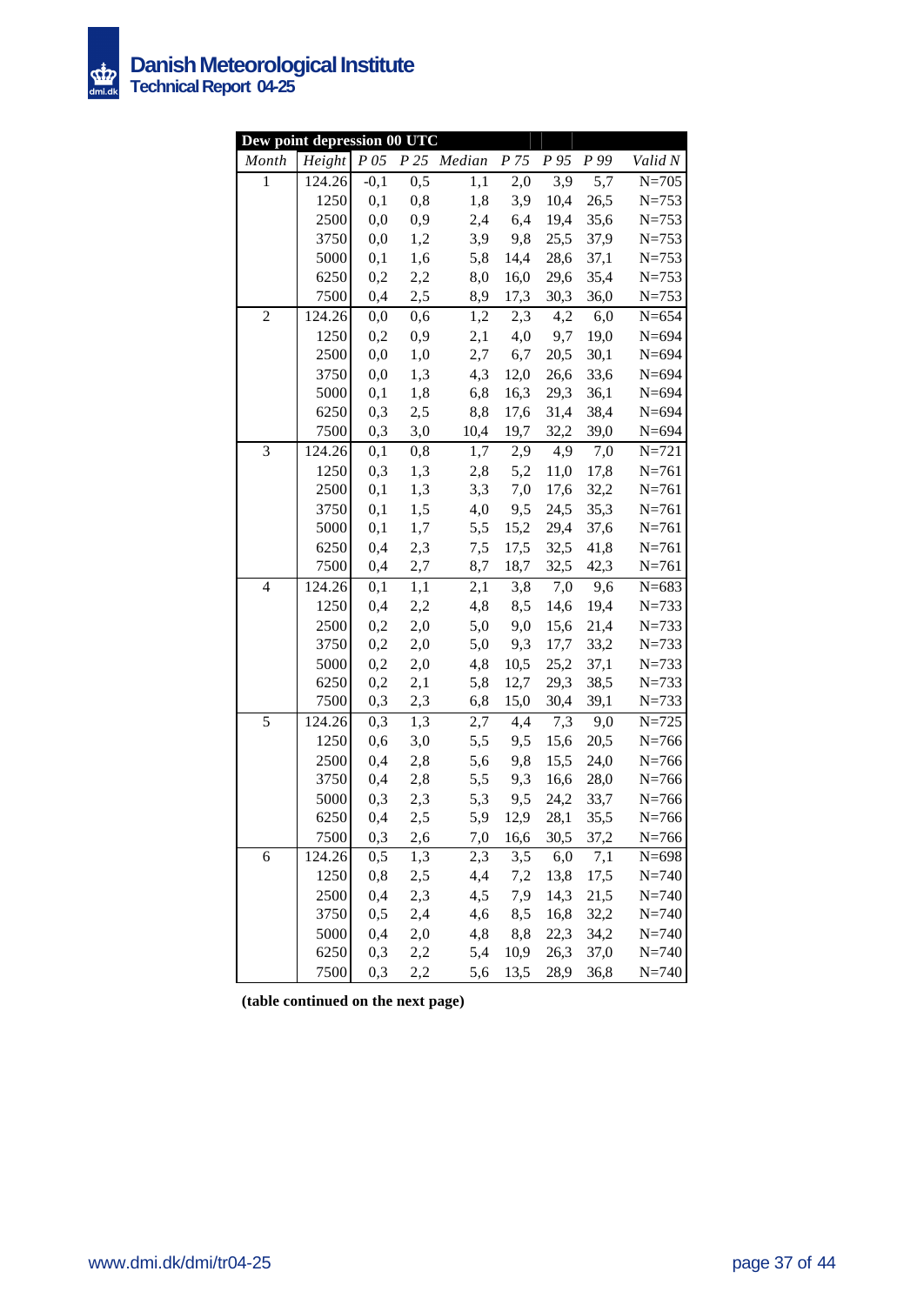

|       |        |          |                  | Dew point depression 00 UTC (continued) |      |           |                  |                    |
|-------|--------|----------|------------------|-----------------------------------------|------|-----------|------------------|--------------------|
| Month | Height | $P\,05$  |                  | P25 Median                              | P 75 | P 95      | P 99             | Valid N            |
| 7     | 124.26 | 0,5      | $\overline{1,3}$ | $\overline{2,3}$                        | 3,4  | 5,7       | $\overline{8,1}$ | $\overline{N=}702$ |
|       | 1250   | 1,0      | 2,6              | 4,7                                     | 7,6  | 14,0      | 17,1             | $N = 752$          |
|       | 2500   | 0,5      | 2,6              | 4,8                                     | 8,4  | 14,4      | 20,0             | $N = 752$          |
|       | 3750   | 0,4      | 2,7              | 4,8                                     | 8,1  | 16,7      | 30,3             | $N = 752$          |
|       | 5000   | 0,4      | 2,3              | 4,4                                     | 8,9  | 22,5      | 31,8             | $N = 752$          |
|       | 6250   | 0,6      | 2,4              | 5,1                                     | 10,6 | 24,0      | 33,4             | $N = 752$          |
|       | 7500   | 0,5      | 2,4              | 5,7                                     | 12,6 | 26,3      | 36,0             | $N = 752$          |
| 8     | 124.26 | 0,5      | 1,1              | 1,9                                     | 3,1  | 5,3       | 7,0              | $N = 690$          |
|       | 1250   | 1,0      | 2,9              | 4,7                                     | 7,3  | 12,7      | 16,1             | $N = 730$          |
|       | 2500   | 0,7      | 2,9              | 4,7                                     | 7,7  | 13,2      | 18,1             | $N = 730$          |
|       | 3750   | 0,7      | 2,8              | 4,6                                     | 7,5  | 14,4      | 22,5             | $N = 730$          |
|       | 5000   | 0,7      | 2,7              | 5,0                                     | 9,5  | 20,7      | 27,1             | $N = 730$          |
|       | 6250   | $0,7$    | 2,9              | 5,7                                     | 12,6 | 24,3      | 31,7             | $N = 730$          |
|       | 7500   | 0,5      | 2,8              | 7,4                                     | 14,4 | 27,1      | 36,7             | $N = 730$          |
| 9     | 124.26 | 0,3      | 0,9              | 1,5                                     | 2,5  | 4,7       | 6,0              | $N = 663$          |
|       | 1250   | 0,5      | 2,1              | 3,6                                     | 5,5  | 9,5       | 12,9             | $N = 708$          |
|       | 2500   | 0,2      | 1,8              | 3,8                                     | 6,2  | 11,0      | 16,6             | $N = 708$          |
|       | 3750   | 0,3      | 2,0              | 4,2                                     | 7,4  | 19,8      | 32,0             | $N = 708$          |
|       | 5000   | 0,2      | 1,9              | 4,5                                     | 10,8 | 27,2      | 36,2             | $N = 708$          |
|       | 6250   | 0,2      | 2,1              | 5,6                                     | 14,5 | 29,2      | 36,3             | $N = 708$          |
|       | 7500   | 0,2      | 2,0              | 7,0                                     | 17,5 |           | 31,4 37,4        | $N = 708$          |
| 10    | 124.26 | 0,1      | 0,7              | 1,1                                     |      | $2,1$ 4,2 | 6,1              | $N = 649$          |
|       | 1250   | 0,4      | 1,5              | 2,7                                     |      | 4,6 7,9   | 11,9             | $N = 724$          |
|       | 2500   | 0,1      | 1,5              | 3,1                                     | 5,4  | 12,9      | 27,2             | $N = 724$          |
|       | 3750   | 0,1      | 1,6              | 3,6                                     | 8,0  | 22,0      | 31,6             | $N = 724$          |
|       | 5000   | 0,1      | 1,5              | 4,3                                     | 12,2 | 27,8      | 36,3             | $N = 724$          |
|       | 6250   | 0,1      | 1,7              | 6,5                                     | 14,7 | 30,0      | 36,8             | $N = 724$          |
|       | 7500   | 0,2      | 2,1              | 7,9                                     | 17,3 | 31,2      | 38,5             | $N = 724$          |
| 11    | 124.26 | 0,1      | 0,6              | 1,3                                     | 2,2  | 4,3       | 5,6              | $N = 632$          |
|       | 1250   | 0,3      | 1,0              | 2,0                                     | 3,7  | 7,7       | 13,4             | $N = 703$          |
|       | 2500   | $_{0,0}$ | 0,9              | 2,4                                     | 5,0  | 14,0      | 24,2             | $N = 703$          |
|       | 3750   | 0,1      | 1,1              | 3,3                                     | 7,7  | 23,4      | 33,5             | $N = 703$          |
|       | 5000   | 0,1      | 1,4              | 4,3                                     | 10,7 | 28,3      | 37,4             | $N = 703$          |
|       | 6250   | 0,2      | 1,8              | 6,0                                     | 15,0 | 30,7      | 38,6             | $N = 703$          |
|       | 7500   | 0,4      | 2,5              | 7,9                                     | 16,0 | 31,6      | 41,3             | $N = 703$          |
| 12    | 124.26 | $-0,1$   | 0,5              | 1,1                                     | 2,0  | 4,1       | 7,3              | $N = 641$          |
|       | 1250   | 0,1      | 0,7              | 1,7                                     | 3,2  | 8,4       | 15,2             | $N = 716$          |
|       | 2500   | $_{0,0}$ | 0,7              | 2,2                                     | 5,7  | 19,7      | 33,8             | $N = 716$          |
|       | 3750   | 0,1      | 1,0              | 3,4                                     | 9,6  | 25,4      | 35,7             | $N = 716$          |
|       | 5000   | 0,2      | 1,3              | 5,4                                     | 13,3 | 28,3      | 35,9             | $N = 716$          |
|       | 6250   | 0,3      | 1,7              | 7,6                                     | 15,9 | 30,9      | 37,0             | $N = 716$          |
|       | 7500   | 0,4      | 2,3              | 8,6                                     | 17,2 | 30,3      | 38,3             | $N = 716$          |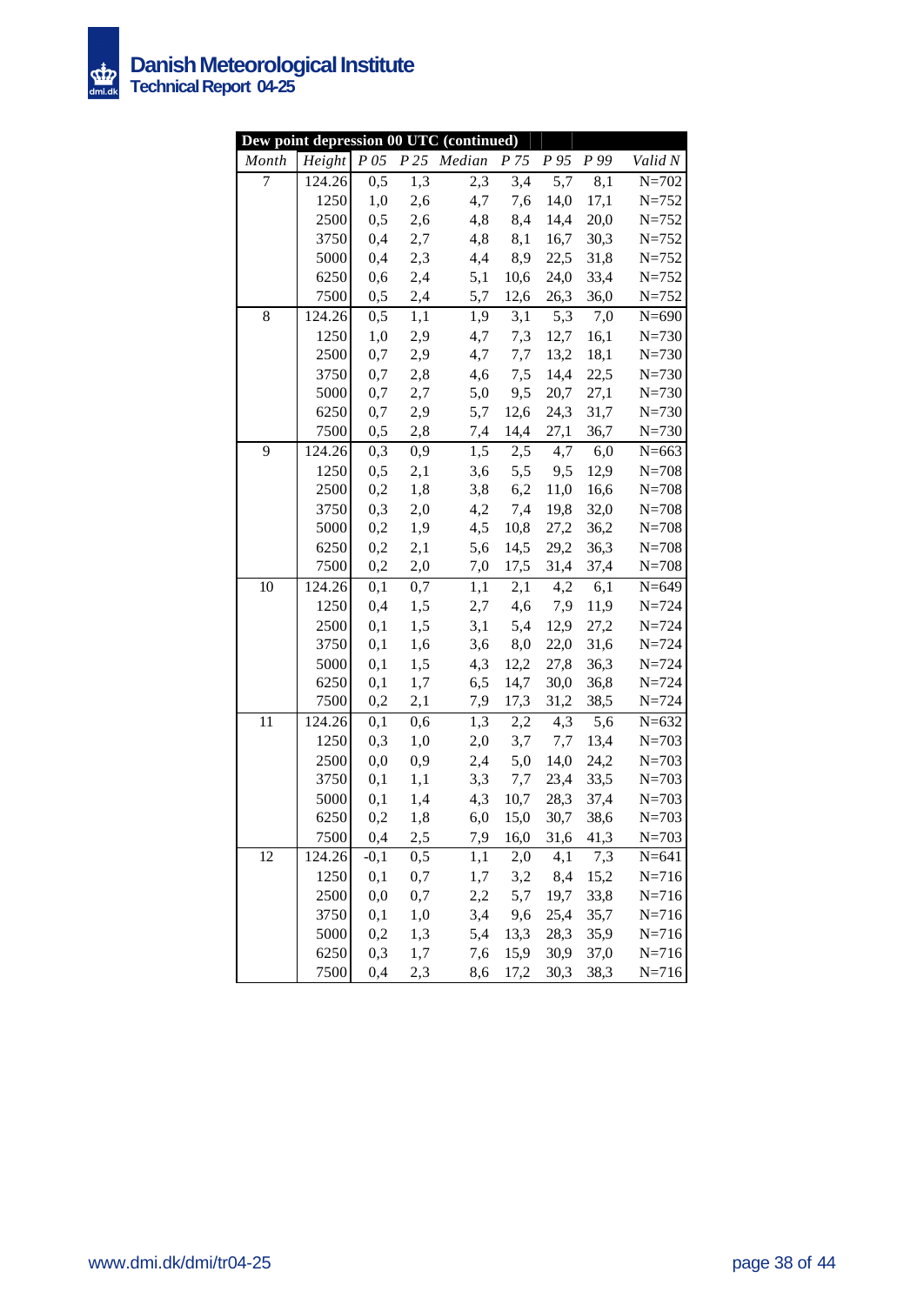

|                | Dew point depression 12 UTC |            |                  |             |              |              |              |                        |  |  |  |
|----------------|-----------------------------|------------|------------------|-------------|--------------|--------------|--------------|------------------------|--|--|--|
| Month          | Height                      | $P$ 05     |                  | P 25 Median | P 75         | P 95         | P 99         | Valid N                |  |  |  |
| $\mathbf{1}$   | 124.26                      | 0,0        | $\overline{0,7}$ | 1,6         | 2,8          | 5,0          | 8,0          | $N = 727$              |  |  |  |
|                | 1250                        | 0,1        | 0,9              | 2,0         | 4,0          | 10,4         | 18,2         | $N = 767$              |  |  |  |
|                | 2500                        | 0,0        | 1,0              | 2,7         | 6,6          | 19,8         | 32,0         | $N = 767$              |  |  |  |
|                | 3750                        | 0,1        | 1,4              | 4,5         | 10,8         | 27,5         | 36,2         | $N = 767$              |  |  |  |
|                | 5000                        | 0,3        | 2,2              | 7,1         | 15,4         | 30,5         | 40,8         | $N = 767$              |  |  |  |
|                | 6250                        | 0,5        | 2,8              | 9,0         | 18,8         | 33,3         | 40,8         | $N = 767$              |  |  |  |
|                | 7500                        | 0,6        | 3,4              | 10,2        | 19,3         | 33,7         | 43,8         | $N = 767$              |  |  |  |
| $\overline{c}$ | 124.26                      | 0,0        | 1,1              | 2,2         | 3,7          | 6,9          | 8,0          | $N = 666$              |  |  |  |
|                | 1250                        | 0,2        | 1,1              | 2,2         | 4,3          | 10,1         | 22,0         | $N = 702$              |  |  |  |
|                | 2500                        | 0,0        | 0,9              | 2,9         | 7,5          | 21,0         | 31,1         | $N = 702$              |  |  |  |
|                | 3750                        | 0,1        | 1,4              | 4,6         | 12,5         | 26,4         | 35,0         | $N = 702$              |  |  |  |
|                | 5000                        | 0,3        | 2,1              | 6,9         | 16,3         | 29,9         | 38,0         | $N = 702$              |  |  |  |
|                | 6250                        | 0,3        | 3,0              | 8,6         | 17,7         | 31,0         | 37,7         | $N = 702$              |  |  |  |
|                | 7500                        | 0,7        | 3,6              | 9,8         | 19,5         | 31,3         | 41,8         | $N = 702$              |  |  |  |
| 3              | 124.26                      | 0,3        | 1,7              | 3,8         | 6,3          | 10,0         | 12,0         | $N = 718$              |  |  |  |
|                | 1250                        | 0,4        | 1,7              | 3,5         | 5,9          | 11,3         | 15,6         | $N = 764$              |  |  |  |
|                | 2500                        | 0,3        | 1,4              | 3,2         | 6,3          | 18,3         | 27,5         | $N = 764$              |  |  |  |
|                | 3750                        | 0,3        | 1,6              | 4,3         | 10,1         | 23,6         | 37,4         | $N = 764$              |  |  |  |
|                | 5000                        | 0,6        | 2,3              | 6,6         | 15,0         | 30,5         | 38,4         | $N = 764$              |  |  |  |
|                | 6250                        | 0,7        | 2,7              | 8,4         | 17,1         | 32,2         | 41,0         | $N = 764$              |  |  |  |
|                | 7500                        | 0,8        | 3,2              | 9,7         | 18,5         | 32,9         | 40,9         | $N = 764$              |  |  |  |
| $\overline{4}$ | 124.26                      | 0,7        | 3,9              | 7,0         | 9,7          | 15,0         | 18,4         | $N = 696$              |  |  |  |
|                | 1250                        | 0,6        | 2,9              | 5,7         | 9,1          | 14,5         | 18,0         | $N = 742$              |  |  |  |
|                | 2500                        | 0,3        | 2,0              | 4,8         | 8,2          | 14,4         | 18,8         | $N = 742$              |  |  |  |
|                | 3750                        | 0,4        | 2,1              | 4,7         | 8,7          | 19,3         | 35,1         | $N = 742$              |  |  |  |
|                | 5000                        | 0,4        | 2,1              | 5,1         | 10,8         | 26,3         | 34,5         | $N = 742$              |  |  |  |
|                | 6250                        | 0,7        | 2,7              | 6,1         | 13,4         | 29,3         | 36,6         | $N = 742$              |  |  |  |
| 5              | 7500                        | 0,9        | 2,9              | 7,4         | 15,8         | 30,8         | 38,3         | $N = 742$              |  |  |  |
|                | 124.26<br>1250              | 1,1<br>1,0 | 5,0<br>3,9       | 8,0<br>6,8  | 11,0<br>10,2 | 16,0<br>14,6 | 19,2<br>18,0 | $N = 722$<br>$N = 766$ |  |  |  |
|                | 2500                        | 0,6        | 2,6              | 5,5         | 9,4          | 14,1         | 22,0         | $N = 766$              |  |  |  |
|                | 3750                        | 0,5        | 2,3              | 5,1         | 9,0          | 18,9         | 29,0         | $N = 766$              |  |  |  |
|                | 5000                        | 0,5        | 2,3              | 5,3         | 10,8         | 24,1         | 36,7         | $N = 766$              |  |  |  |
|                | 6250                        | 0,7        | 2,5              | 6,2         | 13,0         | 29,0         | 36,1         | $N = 766$              |  |  |  |
|                | 7500                        | 0,9        | 2,9              | 7,3         | 16,5         | 28,9         | 35,6         | $N = 766$              |  |  |  |
| 6              | 124.26                      | 1,1        | 4,3              | 7,0         | 9,1          | 14,2         | 17,0         | $N = 699$              |  |  |  |
|                | 1250                        | 1,2        | 3,5              | 5,6         | 8,3          | 13,0         | 15,6         | $N = 740$              |  |  |  |
|                | 2500                        | 0,6        | 2,4              | 4,3         | 7,5          | 13,0         | 17,8         | $N = 740$              |  |  |  |
|                | 3750                        | 0, 5       | 2,2              | 4,2         | 7,5          | 15,1         | 26,0         | $N = 740$              |  |  |  |
|                | 5000                        | 0,4        | 2,0              | 4,4         | 8,0          | 22,0         | 32,8         | $N = 740$              |  |  |  |
|                | 6250                        | 0,5        | 2,1              | 4,9         | 10,3         | 25,5         | 35,1         | $N = 740$              |  |  |  |
|                | 7500                        | 0,4        | 2,5              | 5,7         | 12,2         | 27,2         | 36,1         | $N = 740$              |  |  |  |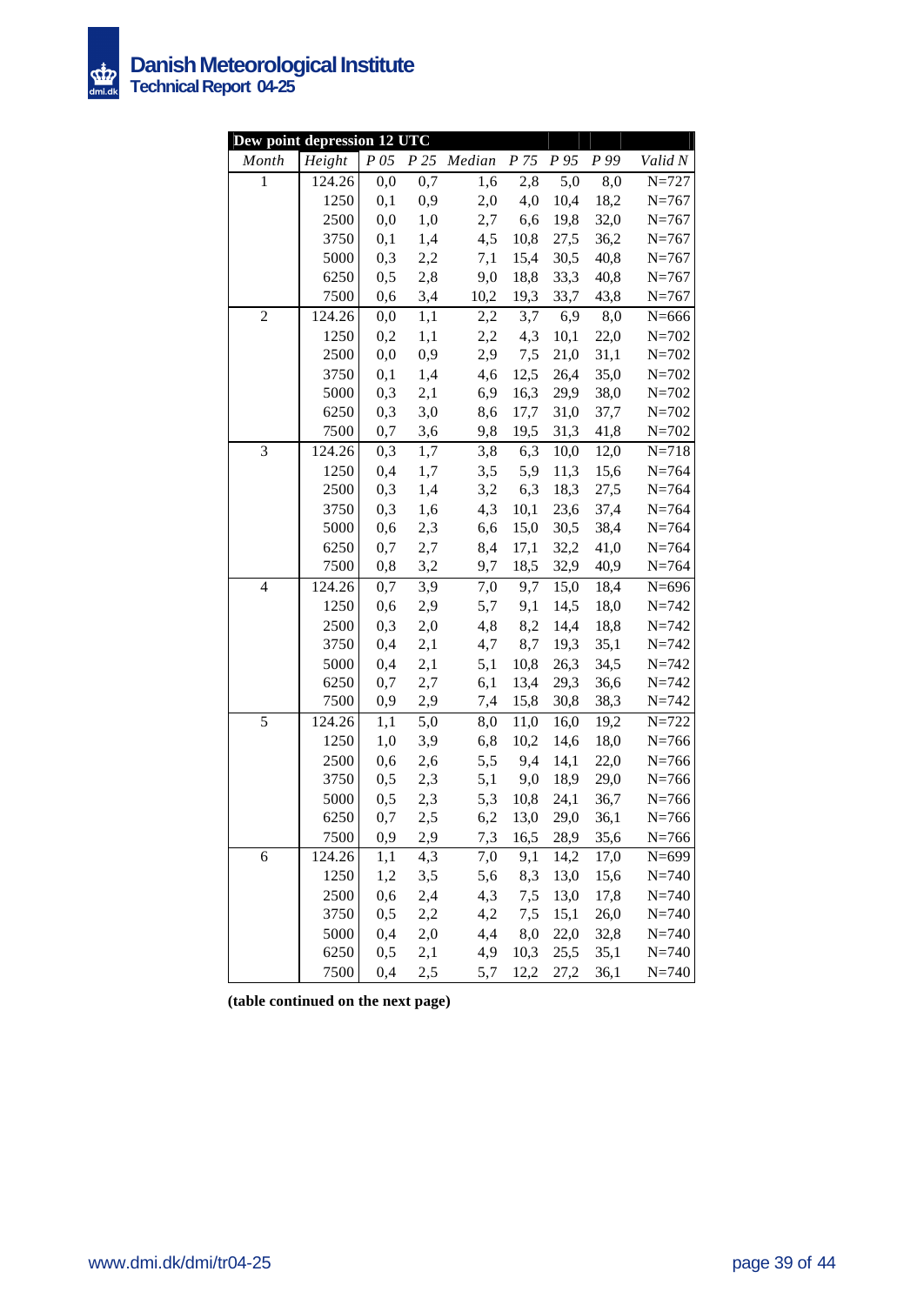

| Dew point depression 12 UTC (continued) |        |          |     |                  |      |                      |      |           |
|-----------------------------------------|--------|----------|-----|------------------|------|----------------------|------|-----------|
| Month                                   | Height | $P\,05$  |     | P 25 Median      |      | P 75 P 95 P 99       |      | Valid N   |
| $\overline{7}$                          | 124.26 | 1,3      | 4,8 | $\overline{7,1}$ | 9,5  | 13,0                 | 15,6 | $N=700$   |
|                                         | 1250   | 1,5      | 4,0 | 6,1              | 8,4  | 13,2                 | 15,3 | $N = 749$ |
|                                         | 2500   | 0,7      | 2,6 | 4,6              | 7,3  | 12,8                 | 16,6 | $N = 749$ |
|                                         | 3750   | 0,5      | 2,4 | 4,3              | 7,7  | 16,2                 | 21,0 | $N = 749$ |
|                                         | 5000   | 0,6      | 2,6 | 4,7              | 8,4  | 21,9                 | 32,0 | $N = 749$ |
|                                         | 6250   | 0,7      | 2,9 | 5,2              | 10,6 | 25,0                 | 34,3 | $N = 749$ |
|                                         | 7500   | 0,7      | 3,1 | 6,4              | 13,1 | 27,1                 | 35,3 | $N = 749$ |
| 8                                       | 124.26 | 1,3      | 4,7 | 6,9              | 9,0  | 12,2                 | 16,1 | $N = 692$ |
|                                         | 1250   | 1,6      | 4,3 | 6,1              | 8,2  | 12,3                 | 15,4 | $N = 737$ |
|                                         | 2500   | 0,7      | 2,7 | 4,7              | 7,1  | 12,4                 | 14,9 | $N = 737$ |
|                                         | 3750   | 0,6      | 2,3 | 4,4              | 7,1  | 15,4                 | 24,1 | $N = 737$ |
|                                         | 5000   | 0,6      | 2,4 | 4,8              | 8,6  | 19,8                 | 31,7 | $N = 737$ |
|                                         | 6250   | 0,7      | 2,8 | 5,8              | 11,7 | 24,2                 | 32,5 | $N = 737$ |
|                                         | 7500   | 0,8      | 3,0 | 6,8              | 14,8 | 26,2                 | 36,0 | $N = 737$ |
| 9                                       | 124.26 | 0,9      | 3,1 | 5,3              | 7,3  | 10,2                 | 12,5 | $N = 663$ |
|                                         | 1250   | 0,8      | 2,9 | 4,8              | 6,7  | 9,3                  | 11,5 | $N = 709$ |
|                                         | 2500   | 0,5      | 2,2 | 4,0              | 6,0  | 10,5                 | 16,3 | $N = 709$ |
|                                         | 3750   | 0,4      | 2,1 | 3,9              | 7,0  | 17,3                 | 31,9 | $N = 709$ |
|                                         | 5000   | 0,4      | 2,1 | 4,5              | 11,0 | 26,5                 | 35,3 | $N = 709$ |
|                                         | 6250   | 0,5      | 2,6 | 6,5              | 14,3 | 28,4                 | 34,2 | $N = 709$ |
|                                         | 7500   | 0,5      | 2,5 | 8,0              | 17,4 | 29,0                 | 35,4 | $N = 709$ |
| 10                                      | 124.26 | 0,3      | 1,9 | 3,5              |      | $\overline{5,1}$ 7,3 | 9,9  | $N = 658$ |
|                                         | 1250   | 0,5      | 1,8 | 3,2              | 5,0  | 8,5                  | 12,0 | $N = 735$ |
|                                         | 2500   | 0,3      | 1,5 | 3,2              | 5,6  | 14,0                 | 21,6 | $N = 735$ |
|                                         | 3750   | 0,2      | 1,6 | 3,7              | 8,0  | 22,8                 | 33,9 | $N = 735$ |
|                                         | 5000   | 0,2      | 2,0 | 4,8              | 12,4 | 27,7                 | 37,9 | $N = 735$ |
|                                         | 6250   | 0,2      | 2,4 | 6,9              | 15,6 | 30,2                 | 39,8 | $N = 735$ |
|                                         | 7500   | 0,3      | 3,2 | 9,5              | 17,8 | 31,2                 | 38,2 | $N = 735$ |
| 11                                      | 124.26 | 0,1      | 1,0 | $2,\overline{1}$ | 3,6  | 6,5                  | 8,7  | $N=639$   |
|                                         | 1250   | 0,3      | 1,1 | 2,2              | 3,8  | 7,9                  | 11,9 | $N = 714$ |
|                                         | 2500   | 0,1      | 1,0 | 2,4              | 5,4  | 13,9                 | 25,7 | $N = 714$ |
|                                         | 3750   | 0,1      | 1,3 | 3,3              | 7,8  | 21,5                 | 31,4 | $N = 714$ |
|                                         | 5000   | 0,2      | 1,8 | 5,1              | 12,6 | 27,8                 | 38,9 | $N = 714$ |
|                                         | 6250   | 0,3      | 2,4 | 7,2              |      | 16,5 30,2 38,1       |      | $N = 714$ |
|                                         | 7500   | 0,6      | 2,8 | 8,5              | 17,3 | 31,1                 | 37,4 | $N = 714$ |
| 12                                      | 124.26 | 0,1      | 0,6 | 1,5              | 2,5  | 4,7                  | 8,4  | $N = 643$ |
|                                         | 1250   | 0,1      | 0,8 | $1,\!7$          | 3,5  | 8,1                  | 17,7 | $N = 727$ |
|                                         | 2500   | $_{0,0}$ | 0,8 | 2,1              | 5,5  | 17,9                 | 33,6 | $N = 727$ |
|                                         | 3750   | 0,1      | 1,2 | 3,4              | 9,5  | 23,6                 | 37,5 | $N = 727$ |
|                                         | 5000   | 0,2      | 1,9 | 6,3              | 13,6 | 29,6                 | 39,9 | $N = 727$ |
|                                         | 6250   | 0,2      | 2,3 | 7,5              | 16,0 | 30,1                 | 39,3 | $N = 727$ |
|                                         | 7500   | 0,4      | 2,8 | 8,8              | 17,5 | 31,0                 | 39,6 | $N = 727$ |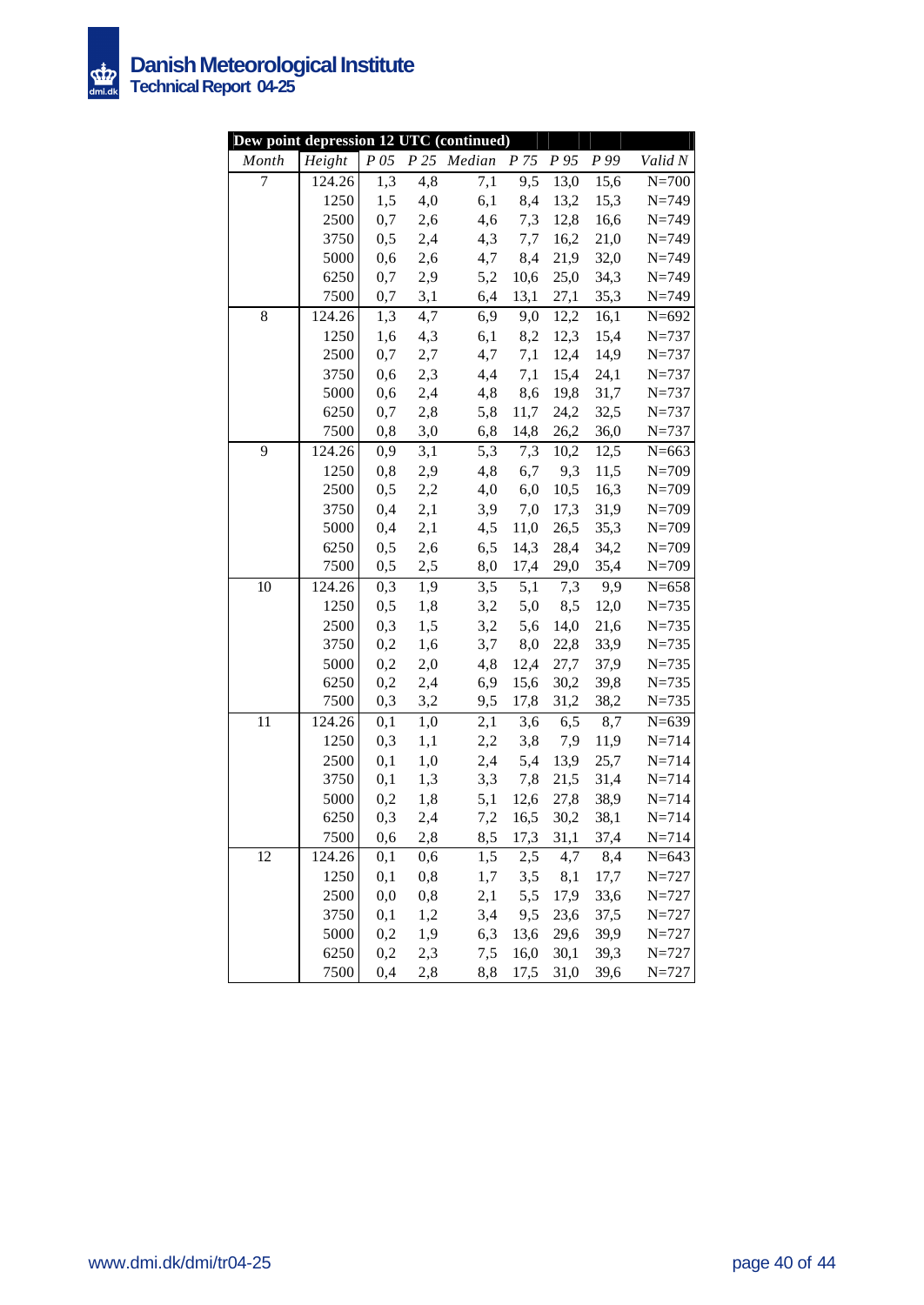

# **Appendix D**

The leaflet PISTON ENGINE ICING provided by UK-CAA (Civil Aviation Authority, 2000) gives recommendations of pilot procedures in order to minimize the risk of carburettor icing. The leaflet can be found at the URL :

http://www.caa.co.uk/docs/33/SRG\_GAD\_SSL14.PDF

A summary of the leaflet is provided here.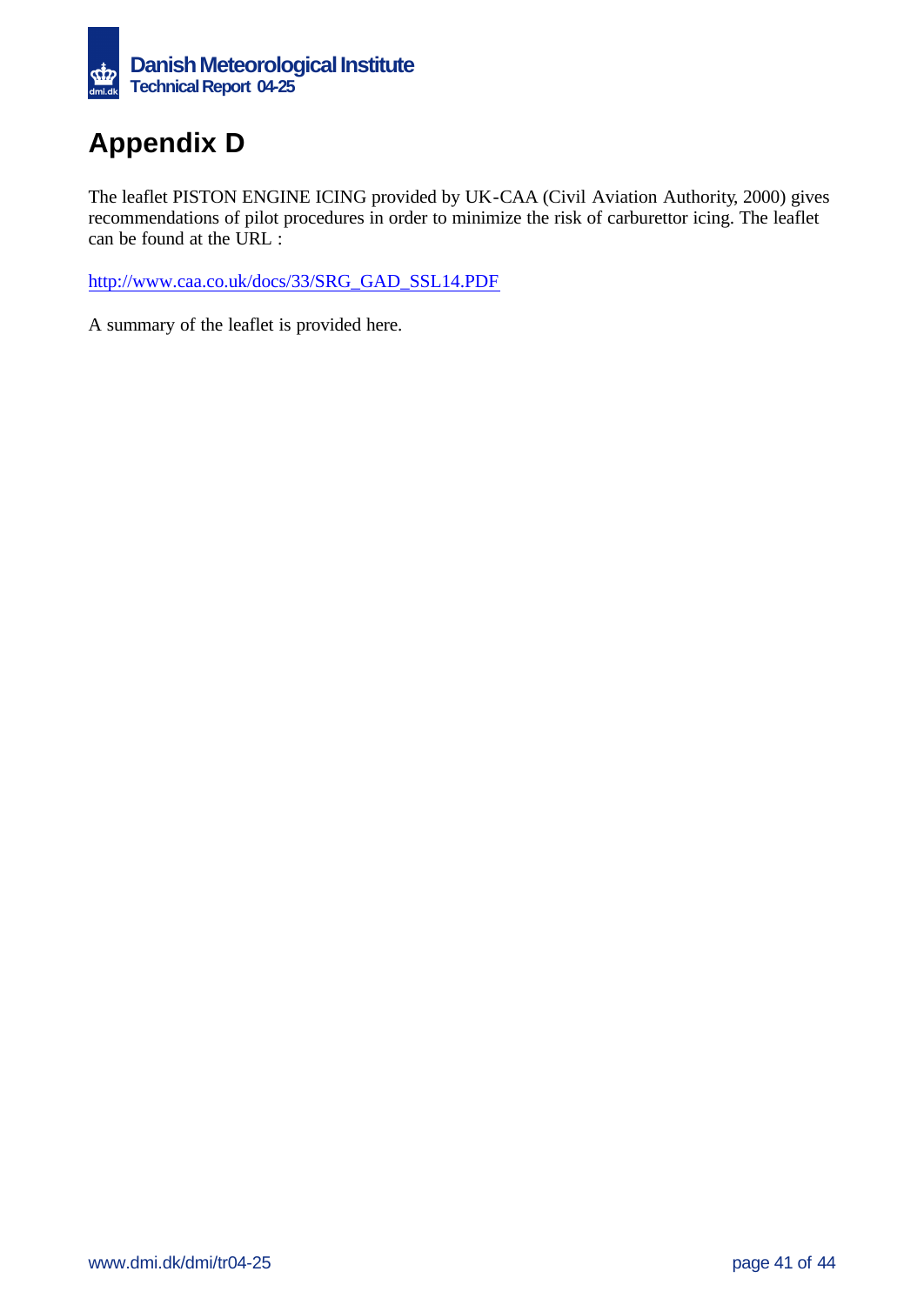

## **PISTON ENGINE ICING (Civil Aviation Authority, 2000)**

### **SUMMARY**

- Icing forms stealthily.
- Some aircraft/engine combinations are more susceptible than others.
- Icing may occur in warm humid conditions and is a possibility **at any time of the year in the UK.**
- Mogas makes carb icing more likely.
- Low power settings, such as in a descent or in the circuit, are more prone to give carb icing.
- Use full carb heat frequently when flying in conditions where carb icing is likely. Remember that the RPM gauge is your primary indication for a fixed pitch
- propeller; manifold pressure for variable pitch.
- Treat the carb heat as an ON/OFF control either full hot or full cold.
- It takes time for the heat to work and the engine may run roughly while the ice is clearing.
- Timely use of appropriate procedures can PREVENT THIS PROBLEM.

#### **FINALLY:**

In the event of carb heat system failure in flight:

- Keep out of icing conditions.
- Maintain high throttle setting full throttle if possible.
- Weaken the mixture slightly.
- Land as soon as reasonably possible.

PREVENTION IS BETTER THAN CURE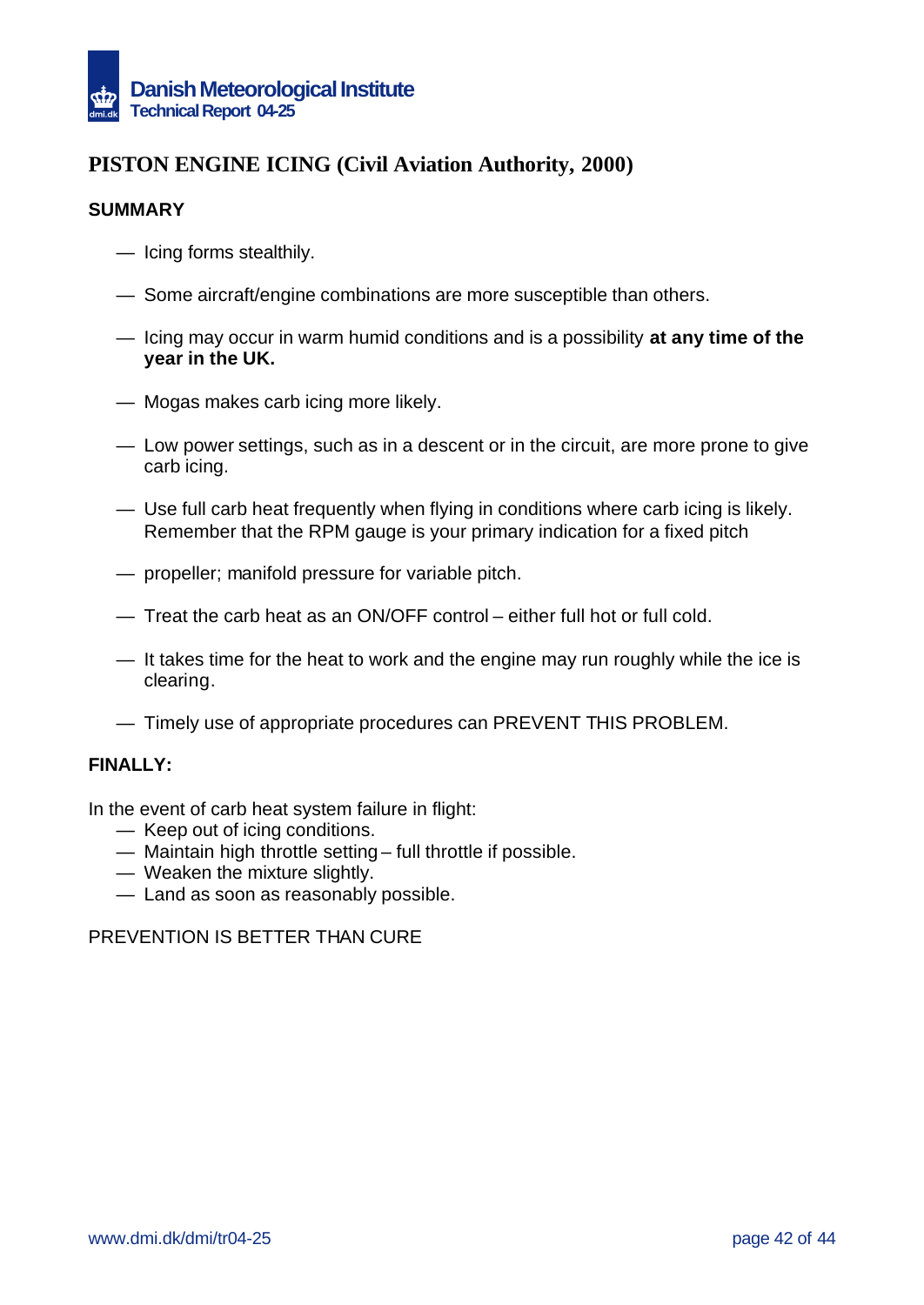# **Danish Meteorological Institute Technical Report 04-25**

## **5 PILOT PROCEDURES**

### **a** *Maintenance*

Periodically check the carb heating system and controls for proper condition and operation. Pay particular attention to the condition of seals which may have deteriorated allowing the hot air to become diluted by cold air.

### **b** *Start Up*

Start up with the carb heat control in the **COLD** position.

### **c** *Taxying*

Generally, the use of carb heat is not recommended while taxying because the air is usually unfiltered when in the **HOT** position. However, if it is necessary – USE IT.

**d** *Ground Run-Up* Check that there is a **significant** power decrease when hot air is selected (typically 75–100 rpm or 3–5" of manifold pressure) and that power is regained when cold air is reselected.

If it is suspected that ice is present, the hot position should be selected until the ice has cleared and normal power is restored.

**e** *Immediately Prior to Take-Off* Since icing can occur when taxying with low power settings, or when the engine is idling, select carb heat ON for 5 seconds and then OFF, immediately before take off to clear any build-up. If the aircraft is kept waiting at the holding point in conditions of high humidity, it may be necessary to carry out the run-up drill more than once to clear ice which may have formed.

Take-off should **only** be commenced when you are sure the engine is developing full power. When at full power and as airspeed is building, you must check that the full throttle rpm and/or manifold pressure is as expected. **Carburettor heat must NOT be used during take-off** unless specifically authorized in the Flight Manual or Pilots Operating Handbook.

### **g** *Climb*

Be alert for symptoms of carb icing, especially when visible moisture is present or if conditions are in the high probability ranges in the chart.

### **h** *Cruise*

Monitor appropriate engine instruments for any changes which could indicate icing. Make a carb heat check at least every 10 minutes, (more frequently if conditions are conducive to icing). **Use full heat** and note the warning of para 4 (e), it may take up to 15 seconds to clear the ice and the engine will continue to run roughly as the ice melts and passes through the engine. If the icing is so severe that the engine has died, keep the hot air selected as residual heat in the rapidly cooling exhaust **may** be effective. In all cases, it is vital to select carb heat before any selector valves or linkages are frozen solid by an accumulation of ice around them. Avoid clouds as much as possible, note; that few piston engined aircraft are cleared for flight in icing conditions.

**i** *Descent and Approach*

Carb icing is much more likely at reduced power, so select hot air **before, rather than after,** power is

**f** *Take-Off*